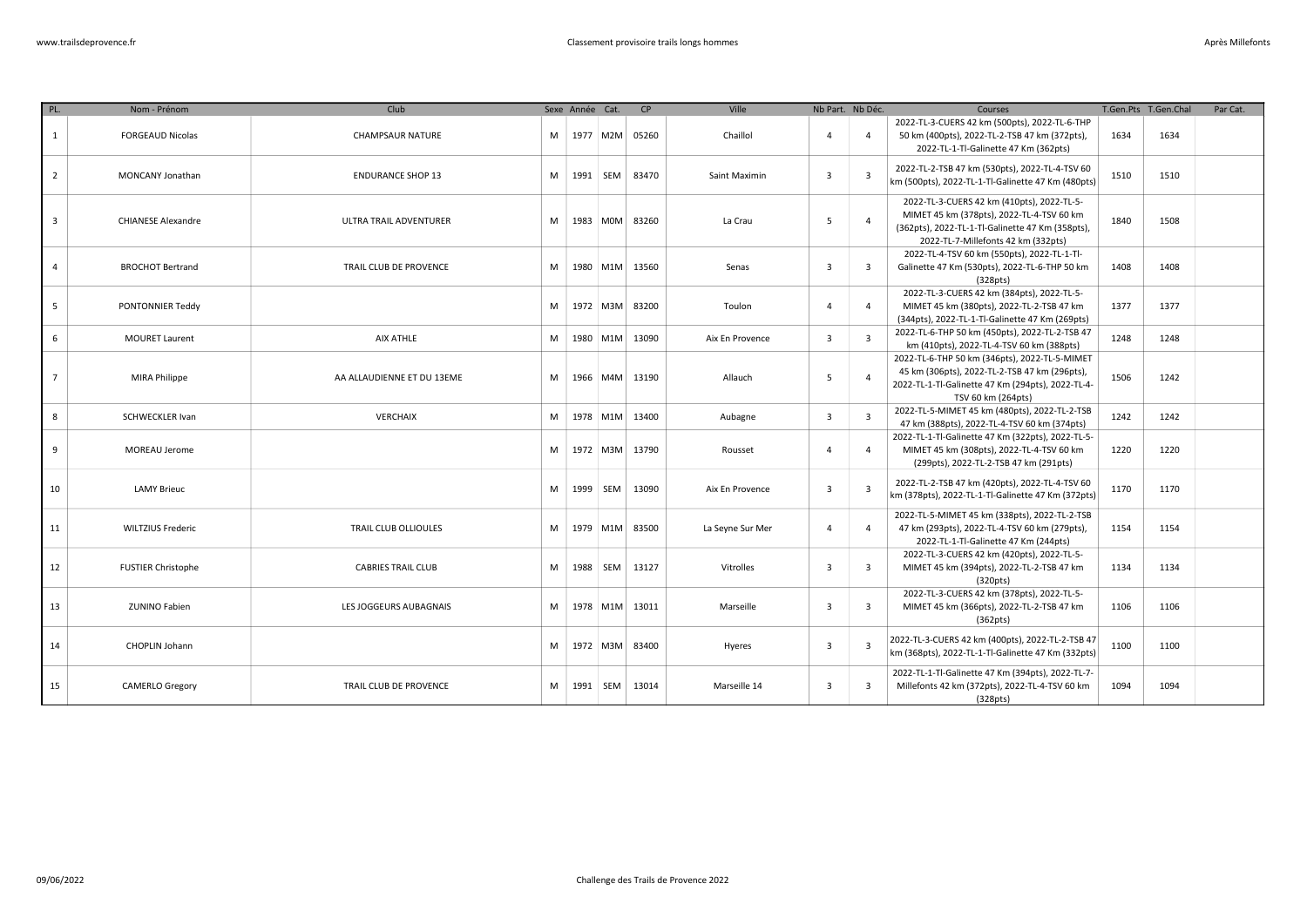| PL. | Nom - Prénom            | Club                                 |   | Sexe Année Cat. |          | CP             | Ville                | Nb Part. Nb Déc.        |                         | Courses                                                                                                                                       |      | T.Gen.Pts T.Gen.Chal | Par Cat. |
|-----|-------------------------|--------------------------------------|---|-----------------|----------|----------------|----------------------|-------------------------|-------------------------|-----------------------------------------------------------------------------------------------------------------------------------------------|------|----------------------|----------|
| 16  | <b>BOYER Patrick</b>    | CE ST MICROELECTRONICS               | M |                 | 1963 M4M | 13850          | Greasque             | 4                       | $\overline{4}$          | 2022-TL-2-TSB 47 km (287pts), 2022-TL-7-<br>Millefonts 42 km (273pts), 2022-TL-4-TSV 60 km<br>(261pts), 2022-TL-1-Tl-Galinette 47 Km (257pts) | 1078 | 1078                 |          |
| 17  | <b>BEAUJOIN Pierre</b>  | AIX ATHLE                            | M |                 | 1979 M1M | 13100          | Aix En Provence      | $\overline{\mathbf{3}}$ | $\overline{\mathbf{3}}$ | 2022-TL-1-Tl-Galinette 47 Km (360pts), 2022-TL-2-<br>TSB 47 km (358pts), 2022-TL-4-TSV 60 km (358pts)                                         | 1076 | 1076                 |          |
| 18  | <b>MUSSE David</b>      |                                      | M |                 | 1973 M2M | 13109          | Simiane              | $\overline{4}$          | $\overline{a}$          | 2022-TL-6-THP 50 km (354pts), 2022-TL-5-MIMET<br>45 km (263pts), 2022-TL-2-TSB 47 km (238pts),<br>2022-TL-1-Tl-Galinette 47 Km (204pts)       | 1059 | 1059                 |          |
| 19  | MUCCHIELLI Thomas       | TRAIL CLUB DE PROVENCE               | M | 1991 SEM        |          | 13012          | Marseille 12         | $\overline{3}$          | $\overline{\mathbf{3}}$ | 2022-TL-7-Millefonts 42 km (354pts), 2022-TL-1-Tl-<br>Galinette 47 Km (352pts), 2022-TL-4-TSV 60 km<br>(342pts)                               | 1048 | 1048                 |          |
| 20  | <b>HERRERO Eric</b>     |                                      | M |                 | 1982 M1M | 83640          | Plan D Aups          | $\overline{3}$          | $\overline{\mathbf{3}}$ | 2022-TL-2-TSB 47 km (360pts), 2022-TL-1-Tl-<br>Galinette 47 Km (338pts), 2022-TL-4-TSV 60 km<br>(314pts)                                      | 1012 | 1012                 |          |
| 21  | <b>BERTIN Julien</b>    |                                      | M |                 | 1995 SEM | 13009          | Marseille            | $\overline{3}$          | $\overline{\mathbf{3}}$ | 2022-TL-2-TSB 47 km (364pts), 2022-TL-1-Tl-<br>Galinette 47 Km (342pts), 2022-TL-4-TSV 60 km<br>(304pts)                                      | 1010 | 1010                 |          |
| 22  | <b>BERTHE Pierrick</b>  | AIX ATHLE                            | M |                 | 1989 SEM | 13240          | Septemes-Les-Vallons | $\overline{\mathbf{3}}$ | $\overline{3}$          | 2022-TL-1-Tl-Galinette 47 Km (344pts), 2022-TL-2-<br>TSB 47 km (324pts), 2022-TL-4-TSV 60 km (322pts)                                         | 990  | 990                  |          |
| 23  | <b>COUDRE Sylvain</b>   |                                      | M |                 | 1973 M2M | 83150          | Bandol               | $\overline{3}$          | $\overline{\mathbf{3}}$ | 2022-TL-3-CUERS 42 km (374pts), 2022-TL-5-<br>MIMET 45 km (314pts), 2022-TL-1-Tl-Galinette 47<br>Km (301pts)                                  | 989  | 989                  |          |
| 24  | <b>CHARLES Thierry</b>  | RUNNING CONSEIL/TRAIL CLUB OLLIOULES | M |                 | 1972 M3M | 83200          | Toulon               | $\overline{3}$          | $\overline{\mathbf{3}}$ | 2022-TL-5-MIMET 45 km (350pts), 2022-TL-1-Tl-<br>Galinette 47 Km (336pts), 2022-TL-4-TSV 60 km<br>(297 <sub>pts</sub> )                       | 983  | 983                  |          |
| 25  | <b>BULOZ Gilles</b>     | AS MARATHON DU SOLEIL                | M |                 | 1969 M3M | 83320          | Carqueiranne         | $\overline{\mathbf{3}}$ | $\overline{\mathbf{3}}$ | 2022-TL-3-CUERS 42 km (358pts), 2022-TL-5-<br>MIMET 45 km (330pts), 2022-TL-1-Tl-Galinette 47<br>Km (268pts)                                  | 956  | 956                  |          |
| 26  | <b>GAURY Julien</b>     | SANGLIER DU FARON                    | M |                 | 1979 M1M | 83130          | La Garde             | $\overline{\mathbf{3}}$ | $\overline{\mathbf{3}}$ | 2022-TL-2-TSB 47 km (352pts), 2022-TL-1-Tl-<br>Galinette 47 Km (312pts), 2022-TL-4-TSV 60 km<br>(278 <sub>pts</sub> )                         | 942  | 942                  |          |
| 27  | <b>MASTALSKI Pierre</b> |                                      | M |                 |          | 1969 M3M 13790 | Rousset              | $\overline{3}$          | $\overline{\mathbf{3}}$ | 2022-TL-5-MIMET 45 km (340pts), 2022-TL-1-Tl-<br>Galinette 47 Km (308pts), 2022-TL-2-TSB 47 km<br>(292pts)                                    | 940  | 940                  |          |
| 28  | ORLANDO Stephane        | <b>SCHNEIDER</b>                     | M |                 |          | 1973 M2M 06210 | Mandelieu            | $\overline{3}$          | $\overline{3}$          | 2022-TL-7-Millefonts 42 km (344pts), 2022-TL-1-Tl-<br>Galinette 47 Km (298pts), 2022-TL-4-TSV 60 km<br>(291pts)                               | 933  | 933                  |          |
| 29  | <b>ARNAUD Fabrice</b>   | LFA TRETS / ENDURANCE SHOP 13        | M |                 | 1981 M1M | 13790          | Rousset              | $\overline{2}$          | $\overline{2}$          | 2022-TL-5-MIMET 45 km (530pts), 2022-TL-4-TSV<br>60 km (394pts)                                                                               | 924  | 924                  |          |
| 30  | POILLY Yann             | YANN POILLY                          | M |                 | 1980 M1M | 83500          | La Seyne Sur Mer     | $\overline{\mathbf{3}}$ | $\overline{\mathbf{3}}$ | 2022-TL-3-CUERS 42 km (334pts), 2022-TL-6-THP<br>50 km (308pts), 2022-TL-2-TSB 47 km (264pts)                                                 | 906  | 906                  |          |
| 31  | <b>FLAMENT Gilles</b>   | <b>CCA ROUFFACH</b>                  | M |                 | 1966 M4M | 05200          | Embrun               | $\overline{4}$          | $\overline{4}$          | 2022-TL-3-CUERS 42 km (314pts), 2022-TL-5-<br>MIMET 45 km (230pts), 2022-TL-2-TSB 47 km<br>(206pts), 2022-TL-4-TSV 60 km (140pts)             | 890  | 890                  |          |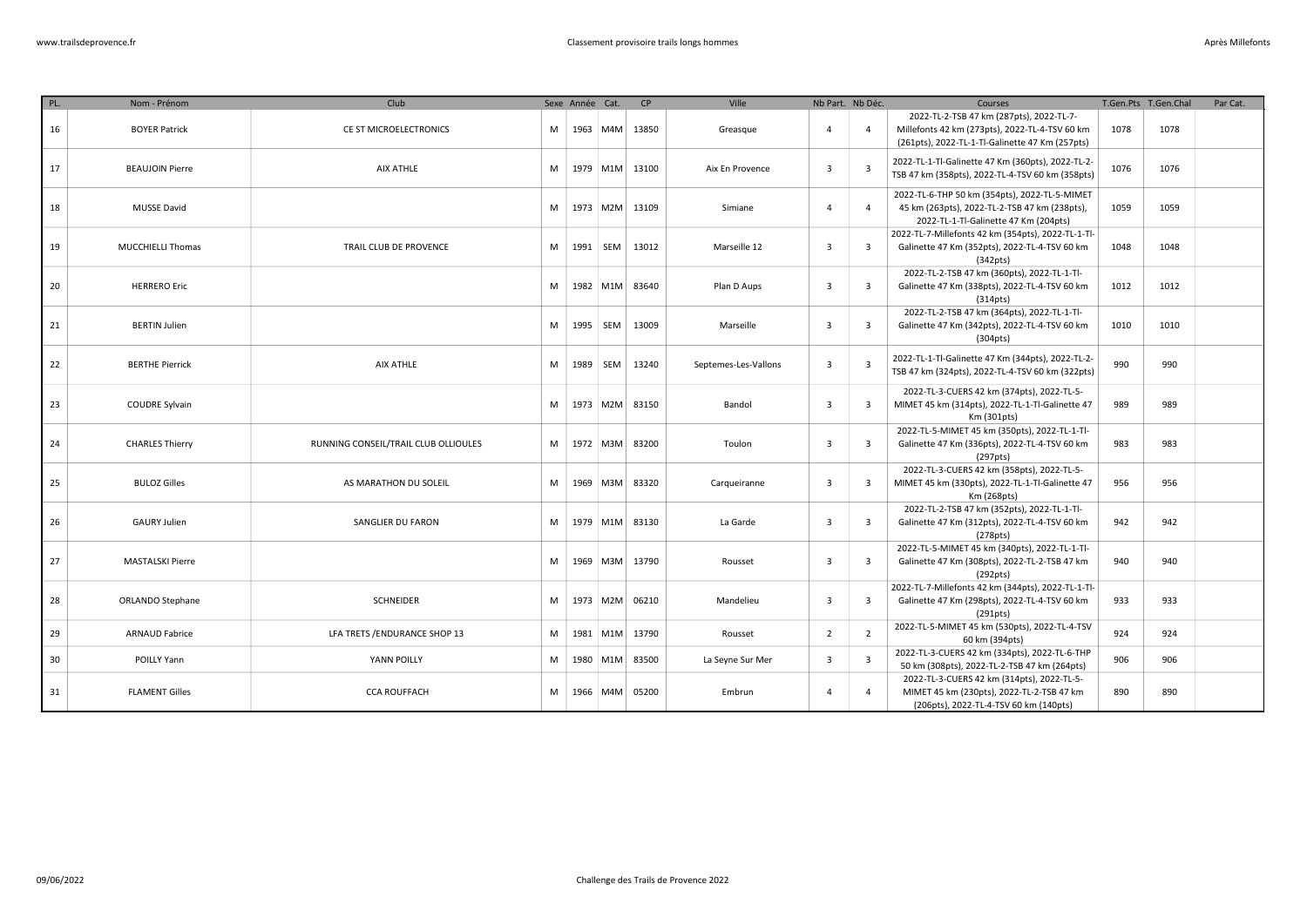| PL. | Nom - Prénom                | Club                               |   | Sexe Année Cat. |          | CP    | Ville                  | Nb Part. Nb Déc. |                         | Courses                                                                                                                 |     | T.Gen.Pts T.Gen.Chal | Par Cat. |
|-----|-----------------------------|------------------------------------|---|-----------------|----------|-------|------------------------|------------------|-------------------------|-------------------------------------------------------------------------------------------------------------------------|-----|----------------------|----------|
| 32  | <b>BOIS Anthony</b>         | TOULON SPORT NATURE                | M | 1975 M2M        |          | 83000 | Toulon                 | $\overline{3}$   | $\overline{\mathbf{3}}$ | 2022-TL-3-CUERS 42 km (332pts), 2022-TL-1-Tl-<br>Galinette 47 Km (281pts), 2022-TL-2-TSB 47 km<br>(266pts)              | 879 | 879                  |          |
| 33  | <b>DHALENNE Geoffrey</b>    |                                    | M | 1988            | SEM      | 83200 | Toulon                 | $\overline{3}$   | $\overline{\mathbf{3}}$ | 2022-TL-3-CUERS 42 km (344pts), 2022-TL-5-<br>MIMET 45 km (300pts), 2022-TL-1-Tl-Galinette 47<br>Km (223pts)            | 867 | 867                  |          |
| 34  | <b>MOLLARD David</b>        |                                    | M |                 | 1983 M0M | 83500 | 835 - La Seyne Sur Mer | $\overline{3}$   | $\overline{\mathbf{3}}$ | 2022-TL-3-CUERS 42 km (338pts), 2022-TL-2-TSB 47<br>km (274pts), 2022-TL-1-Tl-Galinette 47 Km (233pts)                  | 845 | 845                  |          |
| 35  | <b>TAZI Samir</b>           | <b>ENDURANCE SHOP 13</b>           | M | 1983            | M0M      | 13480 | Cabries                | $\overline{2}$   | $\overline{2}$          | 2022-TL-4-TSV 60 km (420pts), 2022-TL-1-Tl-<br>Galinette 47 Km (400pts)                                                 | 820 | 820                  |          |
| 36  | <b>ROMI Didier</b>          | AA ALLAUDIENNE ET DU 13EME         | M |                 | 1965 M4M | 13013 | Chateau Gombert        | $\overline{3}$   | $\overline{\mathbf{3}}$ | 2022-TL-1-Tl-Galinette 47 Km (277pts), 2022-TL-2-<br>TSB 47 km (272pts), 2022-TL-4-TSV 60 km (243pts)                   | 792 | 792                  |          |
| 37  | DEVEY Jean-Marc             | <b>FREE TRAIL MARSEILLE</b>        | M |                 | 1957 M6M | 13004 | Marseille 4            | $\overline{3}$   | $\overline{3}$          | 2022-TL-5-MIMET 45 km (318pts), 2022-TL-1-Tl-<br>Galinette 47 Km (250pts), 2022-TL-4-TSV 60 km<br>(214pts)              | 782 | 782                  |          |
| 38  | <b>TOUCAS Vincent</b>       | CE ST MICROELECTRONICS             | M |                 | 1986 M0M | 13720 | La Bouilladisse        | $\overline{3}$   | $\overline{\mathbf{3}}$ | 2022-TL-2-TSB 47 km (261pts), 2022-TL-1-Tl-<br>Galinette 47 Km (255pts), 2022-TL-4-TSV 60 km<br>(245pts)                | 761 | 761                  |          |
| 39  | <b>BOUDY Stephane</b>       | <b>COURIR A BOUC BEL AIR</b>       | M |                 | 1975 M2M | 13105 | Mimet                  | $\overline{2}$   | $\overline{2}$          | 2022-TL-5-MIMET 45 km (400pts), 2022-TL-4-TSV<br>60 km (360pts)                                                         | 760 | 760                  |          |
| 40  | <b>CAYZAC Vincent</b>       |                                    | M | 1994            | SEM      | 13006 | Marseille              | $\overline{3}$   | $\overline{\mathbf{3}}$ | 2022-TL-2-TSB 47 km (300pts), 2022-TL-1-Tl-<br>Galinette 47 Km (231pts), 2022-TL-4-TSV 60 km<br>(227pts)                | 758 | 758                  |          |
| 41  | PASIN Christian             | <b>OMNISPORT HYEROIS</b>           | M | 1967            | M4M      | 83400 | Hyeres                 | $\overline{2}$   | $\overline{2}$          | 2022-TL-3-CUERS 42 km (388pts), 2022-TL-1-Tl-<br>Galinette 47 Km (366pts)                                               | 754 | 754                  |          |
| 42  | <b>MARTINIS Philippe</b>    |                                    | M |                 | 1976 M2M | 13420 | Gemenos                | $\overline{3}$   | $\overline{\mathbf{3}}$ | 2022-TL-5-MIMET 45 km (301pts), 2022-TL-2-TSB<br>47 km (243pts), 2022-TL-4-TSV 60 km (208pts)                           | 752 | 752                  |          |
| 43  | <b>HELBERT Adrien</b>       |                                    | M | 1992 SEM        |          | 83660 | Carnoules              | $\overline{3}$   | $\overline{\mathbf{3}}$ | 2022-TL-2-TSB 47 km (277pts), 2022-TL-1-Tl-<br>Galinette 47 Km (251pts), 2022-TL-4-TSV 60 km<br>(222pts)                | 750 | 750                  |          |
| 44  | <b>LAMBERT Jean-Charles</b> | LAM                                | M |                 | 1968 M3M | 13004 | Marseille              | $\overline{3}$   | $\overline{\mathbf{3}}$ | 2022-TL-5-MIMET 45 km (277pts), 2022-TL-1-Tl-<br>Galinette 47 Km (248pts), 2022-TL-4-TSV 60 km<br>(218 <sub>pts</sub> ) | 743 | 743                  |          |
| 45  | <b>DENOYELLE Thomas</b>     | TOURRETTES ESPRIT TRAIL            | M |                 | 1974 M2M | 06800 | Cagnes Sur Mer         | $\overline{2}$   | $\overline{2}$          | 2022-TL-5-MIMET 45 km (374pts), 2022-TL-7-<br>Millefonts 42 km (362pts)                                                 | 736 | 736                  |          |
| 46  | PODVIN Francois-Xavier      | <b>LES CARROSSOIS</b>              | M | 1992            | SEM      | 06510 | Carros                 | $\overline{2}$   | $\overline{2}$          | 2022-TL-7-Millefonts 42 km (384pts), 2022-TL-1-Tl-<br>Galinette 47 Km (350pts)                                          | 734 | 734                  |          |
| 47  | <b>CRISTOL Olivier</b>      |                                    | M | 2000            | ESM      | 13330 | Pelissanne             | $\overline{2}$   | $\overline{2}$          | 2022-TL-5-MIMET 45 km (410pts), 2022-TL-4-TSV<br>60 km (308pts)                                                         | 718 | 718                  |          |
| 48  | <b>BARRAS Guillaume</b>     | ASPTT TOULON LA-VALETTE ATHLETISME | M |                 | 1979 M1M | 83000 | Toulon                 | $\overline{2}$   | $\overline{2}$          | 2022-TL-2-TSB 47 km (370pts), 2022-TL-4-TSV 60<br>km (348pts)                                                           | 718 | 718                  |          |
| 49  | <b>NOACK Edmond</b>         | TRAIL CLUB DE PROVENCE             | M | 1989            | SEM      | 13005 | Marseille              | $\overline{2}$   | $\overline{2}$          | 2022-TL-1-Tl-Galinette 47 Km (374pts), 2022-TL-7-<br>Millefonts 42 km (340pts)                                          | 714 | 714                  |          |
| 50  | <b>TISSERANT Cedric</b>     | <b>BERTAGNE</b>                    | M | 1984 M0M        |          | 13008 | Marseille              | $\overline{2}$   | $\overline{2}$          | 2022-TL-6-THP 50 km (364pts), 2022-TL-3-CUERS<br>42 km (350pts)                                                         | 714 | 714                  |          |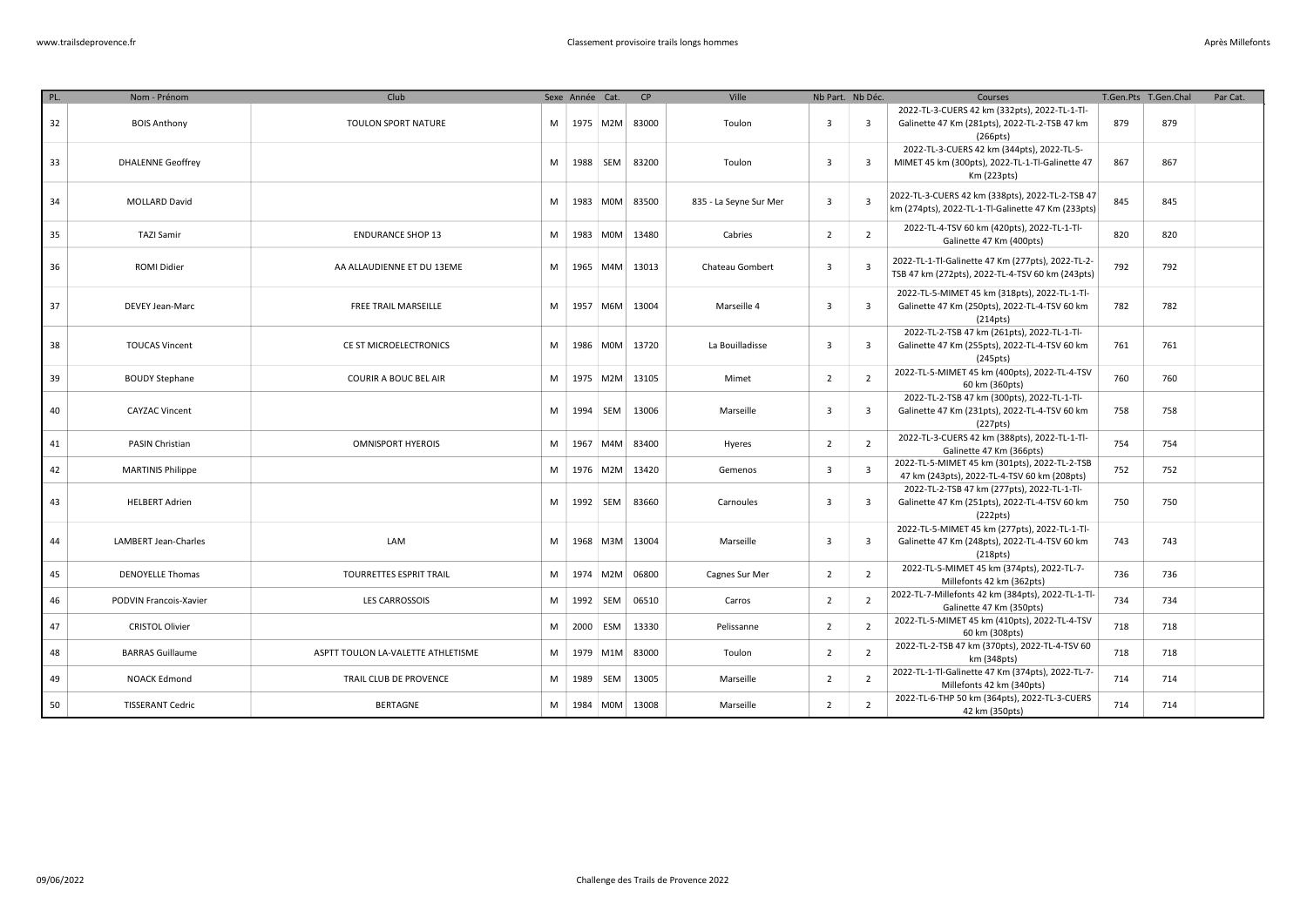| PL. | Nom - Prénom               | Club                        |    | Sexe Année Cat. |                | CP    | <b>Ville</b>                  | Nb Part. Nb Déc. |                         | Courses                                                                                                    |     | T.Gen.Pts T.Gen.Chal | Par Cat. |
|-----|----------------------------|-----------------------------|----|-----------------|----------------|-------|-------------------------------|------------------|-------------------------|------------------------------------------------------------------------------------------------------------|-----|----------------------|----------|
| 51  | <b>FOURIS Tom</b>          | TRAIL CLUB DE PROVENCE      | M. |                 | 1997 SEM       | 13004 | Marseille                     | $\overline{2}$   | $\overline{2}$          | 2022-TL-1-Tl-Galinette 47 Km (356pts), 2022-TL-7-<br>Millefonts 42 km (352pts)                             | 708 | 708                  |          |
| 52  | <b>FERNANDEZ Fabrice</b>   | TRAIL CLUB DES AMIS         | M  |                 | 1975 M2M       | 13010 | Marseille 1                   | $\overline{3}$   | $\overline{\mathbf{3}}$ | 2022-TL-1-Tl-Galinette 47 Km (285pts), 2022-TL-5-<br>MIMET 45 km (242pts), 2022-TL-4-TSV 60 km<br>(179pts) | 706 | 706                  |          |
| 53  | <b>BERNARDINI Benjamin</b> | AIX ATHLE                   | M  |                 | 1991   SEM     | 13620 | Carry Le Rouet                | $\overline{2}$   | $\overline{2}$          | 2022-TL-7-Millefonts 42 km (358pts), 2022-TL-4-<br>TSV 60 km (346pts)                                      | 704 | 704                  |          |
| 54  | DE Rauglaudre Paul         |                             | M  | 1996            | SEM            | 83130 | La Garde                      | $\overline{2}$   | $\overline{2}$          | 2022-TL-2-TSB 47 km (356pts), 2022-TL-1-Tl-<br>Galinette 47 Km (340pts)                                    | 696 | 696                  |          |
| 55  | <b>BEJAOUI Karim</b>       | CAVAL                       | M  |                 | 1978 M1M       | 84240 | La Tour Daigues               | $\overline{2}$   | $\overline{2}$          | 2022-TL-3-CUERS 42 km (368pts), 2022-TL-1-Tl-<br>Galinette 47 Km (324pts)                                  | 692 | 692                  |          |
| 56  | <b>CHRISTIEN Florian</b>   | TRAIL 83                    | M  | 1987            | M0M            | 83170 | Vins Sur Caramy               | $\overline{2}$   | $\overline{2}$          | 2022-TL-2-TSB 47 km (346pts), 2022-TL-4-TSV 60<br>km (338pts)                                              | 684 | 684                  |          |
| 57  | <b>DURAND Frederic</b>     | AS CAVAILLON                | M  |                 | 1968 M3M       | 84300 | Cavaillon                     | $\overline{2}$   | $\overline{2}$          | 2022-TL-3-CUERS 42 km (370pts), 2022-TL-4-TSV 60<br>km (312pts)                                            | 682 | 682                  |          |
| 58  | <b>BAUDAIN Patrick</b>     | CAP GARONNE                 | M  |                 | 1963 M4M       | 83140 | Six Fours Les Plages          | $\overline{2}$   | $\overline{2}$          | 2022-TL-3-CUERS 42 km (366pts), 2022-TL-1-Tl-<br>Galinette 47 Km (314pts)                                  | 680 | 680                  |          |
| 59  | EL Khoury Jerome           | <b>LFA TRETS</b>            | M  |                 | 1978 M1M       | 13114 | Puyloubier                    | $\overline{2}$   | $\overline{2}$          | 2022-TL-5-MIMET 45 km (342pts), 2022-TL-7-<br>Millefonts 42 km (334pts)                                    | 676 | 676                  |          |
| 60  | <b>OLIVIER Cedric</b>      | SAINT MAXIMIN ATHLETIC CLUB | M  |                 | 1980 M1M       | 83470 | Saint-Maximin-La-Sainte-Baume | $\overline{2}$   | $\overline{2}$          | 2022-TL-4-TSV 60 km (340pts), 2022-TL-2-TSB 47<br>km (330pts)                                              | 670 | 670                  |          |
| 61  | <b>TAVERNARO Nicolas</b>   |                             | M  |                 | 1979 M1M       | 84240 | La Tour Daigues               | $\overline{2}$   | $\overline{2}$          | 2022-TL-3-CUERS 42 km (364pts), 2022-TL-1-Tl-<br>Galinette 47 Km (291pts)                                  | 655 | 655                  |          |
| 62  | <b>FERNANDEZ Frederic</b>  |                             | M  |                 | 1988 SEM       | 83140 | Six Fours Les Plages          | $\overline{2}$   | $\overline{2}$          | 2022-TL-5-MIMET 45 km (354pts), 2022-TL-4-TSV<br>60 km (285pts)                                            | 639 | 639                  |          |
| 63  | <b>COMBE Didier</b>        | COURIR A BOUC BEL AIR       | M  | 1966            | M4M            | 13320 | <b>Bouc Bel Air</b>           | $\overline{2}$   | $\overline{2}$          | 2022-TL-2-TSB 47 km (336pts), 2022-TL-4-TSV 60<br>km (300pts)                                              | 636 | 636                  |          |
| 64  | <b>ARNAUD Michel</b>       |                             | M  |                 | 1960   M5M     | 13011 | Marseille                     | $\overline{3}$   | $\overline{\mathbf{3}}$ | 2022-TL-5-MIMET 45 km (243pts), 2022-TL-2-TSB<br>47 km (212pts), 2022-TL-1-Tl-Galinette 47 Km<br>(176pts)  | 631 | 631                  |          |
| 65  | <b>BEJAOUI Syriac</b>      | TRAIL 83                    | M  |                 | 1974 M2M       | 83170 | <b>Brignoles</b>              | $\overline{2}$   | $\overline{2}$          | 2022-TL-4-TSV 60 km (344pts), 2022-TL-6-THP 50<br>km (285pts)                                              | 629 | 629                  |          |
| 66  | <b>SALMON Pierrick</b>     |                             | M  |                 | 1994 SEM       | 13100 | Aix En Provence               | $\overline{2}$   | 2                       | 2022-TL-6-THP 50 km (362pts), 2022-TL-5-MIMET<br>45 km (267pts)                                            | 629 | 629                  |          |
| 67  | <b>LAMOTHE Robin</b>       | HANDI GARDE GRENOBLE        | M  | 1988            | SEM            | 38400 | Gieres                        | $\overline{2}$   | $\overline{2}$          | 2022-TL-2-TSB 47 km (354pts), 2022-TL-4-TSV 60<br>km (275pts)                                              | 629 | 629                  |          |
| 68  | LOOS Julien                |                             | M  |                 | 1979 M1M       | 83690 | Salernes                      | $\overline{2}$   | $\overline{2}$          | 2022-TL-2-TSB 47 km (334pts), 2022-TL-4-TSV 60<br>km (292pts)                                              | 626 | 626                  |          |
| 69  | <b>AGOSTINI Serge</b>      | <b>SIX FOURS TRIATHLON</b>  | M  | 1965            | M4M            | 83190 | Ollioules                     | $\overline{2}$   | $\overline{2}$          | 2022-TL-3-CUERS 42 km (336pts), 2022-TL-7-<br>Millefonts 42 km (289pts)                                    | 625 | 625                  |          |
| 70  | JANDARD Nicolas            | JGR / A3S                   | M  |                 | 1976 M2M       | 13860 | Peyrolles En Provence         | $\overline{2}$   | $\overline{2}$          | 2022-TL-1-Tl-Galinette 47 Km (330pts), 2022-TL-4-<br>TSV 60 km (289pts)                                    | 619 | 619                  |          |
| 71  | RANDRIATSOARAY Stephane    | <b>NALY</b>                 | M  |                 | 1991   SEM     | 06400 | Cannes                        | $\overline{3}$   | $\overline{\mathbf{3}}$ | 2022-TL-5-MIMET 45 km (233pts), 2022-TL-7-<br>Millefonts 42 km (229pts), 2022-TL-2-TSB 47 km<br>(156pts)   | 618 | 618                  |          |
| 72  | <b>KAFTANDJIAN Pierre</b>  | TRAIL CLUB DE PROVENCE      |    |                 | M   1971   M3M | 13010 | Marseille                     | 2                | $\overline{2}$          | 2022-TL-7-Millefonts 42 km (330pts), 2022-TL-4-<br>TSV 60 km (284pts)                                      | 614 | 614                  |          |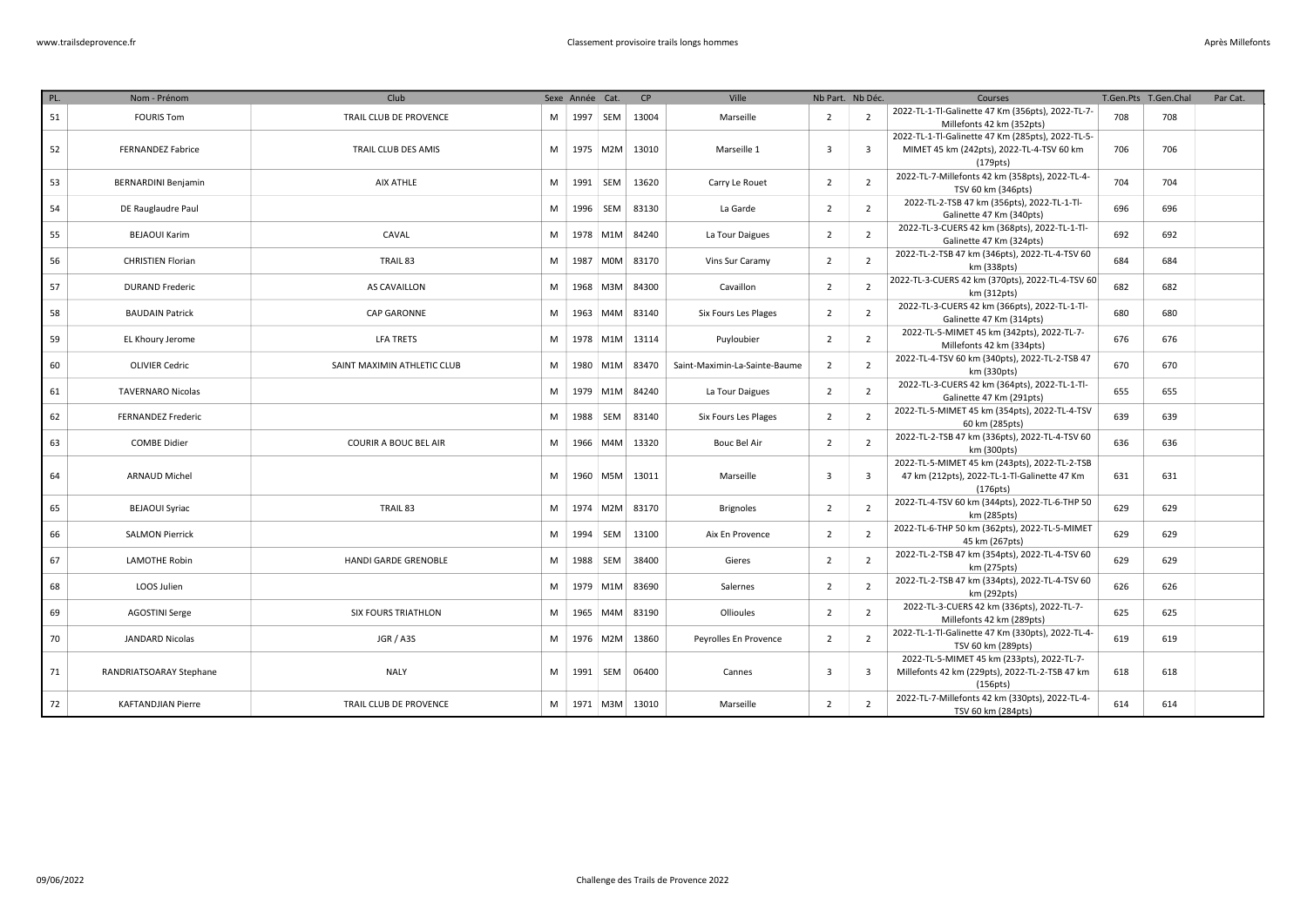| Après Millefonts |  |  |
|------------------|--|--|
|                  |  |  |

| PL. | Nom - Prénom               | Club                        |   | Sexe Année Cat. |            | CP             | Ville                 | Nb Part. Nb Déc. |                         | Courses                                                                                               |     | T.Gen.Pts T.Gen.Chal | Par Cat. |
|-----|----------------------------|-----------------------------|---|-----------------|------------|----------------|-----------------------|------------------|-------------------------|-------------------------------------------------------------------------------------------------------|-----|----------------------|----------|
| 73  | <b>FERLAY Julien</b>       |                             | M | 1993            | SEM        | 13006          | Marseille             | $\overline{2}$   | $\overline{2}$          | 2022-TL-5-MIMET 45 km (344pts), 2022-TL-4-TSV<br>60 km (265pts)                                       | 609 | 609                  |          |
| 74  | <b>BALTEIRO Carlos</b>     | AS CAVAILLON                | M |                 | 1976 M2M   | 84300          | Cavaillon             | $\overline{2}$   | $\overline{2}$          | 2022-TL-5-MIMET 45 km (334pts), 2022-TL-4-TSV<br>60 km (274pts)                                       | 608 | 608                  |          |
| 75  | <b>GIANVITI Pierre</b>     |                             | M |                 | 1974 M2M   | 13580          | La Fare Les Oliviers  | $\overline{2}$   | $\overline{2}$          | 2022-TL-6-THP 50 km (350pts), 2022-TL-5-MIMET<br>45 km (248pts)                                       | 598 | 598                  |          |
| 76  | PARRINELLO Gerard          | AMC                         | M |                 | 1973 M2M   | 13470          | Marseille             | $\overline{2}$   | $\overline{2}$          | 2022-TL-3-CUERS 42 km (328pts), 2022-TL-5-<br>MIMET 45 km (264pts)                                    | 592 | 592                  |          |
| 77  | ZUSSA Thomas               | <b>COURIR A SAUSSET</b>     | M | 1984            | <b>MOM</b> | 13500          | Martigues             | $\overline{2}$   | $\overline{2}$          | 2022-TL-5-MIMET 45 km (320pts), 2022-TL-1-Tl-<br>Galinette 47 Km (267pts)                             | 587 | 587                  |          |
| 78  | ALLEGRET-BOURDON Frank     |                             | M |                 | 1975 M2M   | 13105          | Mimet                 | $\overline{2}$   | $\overline{2}$          | 2022-TL-2-TSB 47 km (299pts), 2022-TL-4-TSV 60<br>km (271pts)                                         | 570 | 570                  |          |
| 79  | JEANNOT Jean-Philippe      | AIX ATHLE                   | M |                 | 1971   M3M | 13100          | Aix En Provence       | $\overline{2}$   | $\overline{2}$          | 2022-TL-4-TSV 60 km (286pts), 2022-TL-2-TSB 47<br>km (281pts)                                         | 567 | 567                  |          |
| 80  | <b>PARANS Nicolas</b>      | NATURE TRAIL VIDAUBAN       | м |                 | 1969 M3M   | 83460          | Taradeau              | 2                | $\overline{2}$          | 2022-TL-5-MIMET 45 km (296pts), 2022-TL-2-TSB<br>47 km (271pts)                                       | 567 | 567                  |          |
| 81  | <b>CZAJA Stephane</b>      | ULTRA TRAIL ADVENTURER      | M |                 | 1978 M1M   | 83230          | Bormes-Les-Mimosas    | $\overline{2}$   | $\overline{2}$          | 2022-TL-3-CUERS 42 km (289pts), 2022-TL-5-<br>MIMET 45 km (261pts)                                    | 550 | 550                  |          |
| 82  | <b>DUPUY David</b>         |                             | M |                 | 1977 M2M   | 13090          | Aix En Provence       | $\overline{2}$   | $\overline{2}$          | 2022-TL-2-TSB 47 km (278pts), 2022-TL-4-TSV 60<br>km (272pts)                                         | 550 | 550                  |          |
| 83  | <b>CHAILLAN Fabrice</b>    |                             | M |                 | 1978 M1M   | 83400          | Ayguade Ceinturon     | 3                | $\overline{\mathbf{3}}$ | 2022-TL-3-CUERS 42 km (288pts), 2022-TL-2-TSB 47<br>km (145pts), 2022-TL-4-TSV 60 km (116pts)         | 549 | 549                  |          |
| 84  | LE Jeune David             | <b>LFA TRETS</b>            | М |                 | 1983 M0M   | 13530          | Trets                 | $\overline{2}$   | $\overline{2}$          | 2022-TL-7-Millefonts 42 km (286pts), 2022-TL-4-<br>TSV 60 km (262pts)                                 | 548 | 548                  |          |
| 85  | GODDE Jean-Stephane        | JEAN STEPHANE GODDE         | M |                 | 1969 M3M   | 13008          | Marseille             | $\overline{2}$   | $\overline{2}$          | 2022-TL-6-THP 50 km (324pts), 2022-TL-2-TSB 47<br>km (224pts)                                         | 548 | 548                  |          |
| 86  | <b>SANCHEZ Mathieu</b>     | ATHLETIC CLUB DE COLOMBES   | M |                 | 1995 SEM   | 13170          | Les Pennes-Mirabeau   | $\overline{2}$   | $\overline{2}$          | 2022-TL-2-TSB 47 km (276pts), 2022-TL-5-MIMET<br>45 km (270pts)                                       | 546 | 546                  |          |
| 87  | <b>GAUTIER Guillaume</b>   |                             | M |                 | 1994 SEM   | 13005          | Marseille 5           | $\overline{2}$   | $\overline{2}$          | 2022-TL-1-Tl-Galinette 47 Km (320pts), 2022-TL-4-<br>TSV 60 km (226pts)                               | 546 | 546                  |          |
| 88  | <b>TURZO Marc</b>          | <b>TONTON TRAILEURS</b>     | м |                 | 1965 M4M   | 13380          | Plan-De-Cuques        | $\overline{2}$   | $\overline{2}$          | 2022-TL-5-MIMET 45 km (299pts), 2022-TL-1-Tl-<br>Galinette 47 Km (241pts)                             | 540 | 540                  |          |
| 89  | <b>MAGNAN Frederic</b>     | LA FARE SPORT NATURE (LFSN) | м |                 | 1976 M2M   | 13300          | Salon De Provence     | $\overline{2}$   | $\overline{2}$          | 2022-TL-5-MIMET 45 km (298pts), 2022-TL-2-TSB<br>47 km (232pts)                                       | 530 | 530                  |          |
| 90  | CAMUS Sylvain              | <b>GARMIN</b>               | M |                 | 1982 M1M   | 06440          | Blausasc              | 1                | <sup>1</sup>            | 2022-TL-7-Millefonts 42 km (530pts)                                                                   | 530 | 530                  |          |
| 91  | <b>CHORIER Julien</b>      | <b>HOKA</b>                 | M |                 |            | 1980 M1M 73160 | Saint-Thibaud-De-Couz | $\mathbf{1}$     | 1                       | 2022-TL-6-THP 50 km (530pts)                                                                          | 530 | 530                  |          |
| 92  | <b>LANDREAU Frank</b>      | <b>OMNISPORT HYEROIS</b>    | M |                 | 1964 M4M   | 83400          | Hyeres                | $\overline{2}$   | $\overline{2}$          | 2022-TL-3-CUERS 42 km (320pts), 2022-TL-5-<br>MIMET 45 km (209pts)                                    | 529 | 529                  |          |
| 93  | <b>BRUNEAU Martin</b>      |                             | M | 1984            | <b>MOM</b> | 13008          | Marseille             | 2                | $\overline{2}$          | 2022-TL-1-Tl-Galinette 47 Km (276pts), 2022-TL-4-<br>TSV 60 km (248pts)                               | 524 | 524                  |          |
| 94  | <b>CATRIS Stephane</b>     | <b>OCC</b>                  | M |                 | 1971 M3M   | 13480          | <b>Cabries Calas</b>  | $\overline{2}$   | $\overline{2}$          | 2022-TL-5-MIMET 45 km (278pts), 2022-TL-2-TSB<br>47 km (244pts)                                       | 522 | 522                  |          |
| 95  | DAVOUST Jean               |                             | M |                 | 1974 M2M   | 13360          | Roquevaire            | 3                | $\overline{3}$          | 2022-TL-1-Tl-Galinette 47 Km (194pts), 2022-TL-2-<br>TSB 47 km (190pts), 2022-TL-4-TSV 60 km (138pts) | 522 | 522                  |          |
| 96  | <b>VEILLERAUD Frederic</b> |                             | м |                 |            | 1979 M1M 13320 | <b>Bouc Bel Air</b>   | $\overline{2}$   | $\overline{2}$          | 2022-TL-5-MIMET 45 km (289pts), 2022-TL-2-TSB<br>47 km (231pts)                                       | 520 | 520                  |          |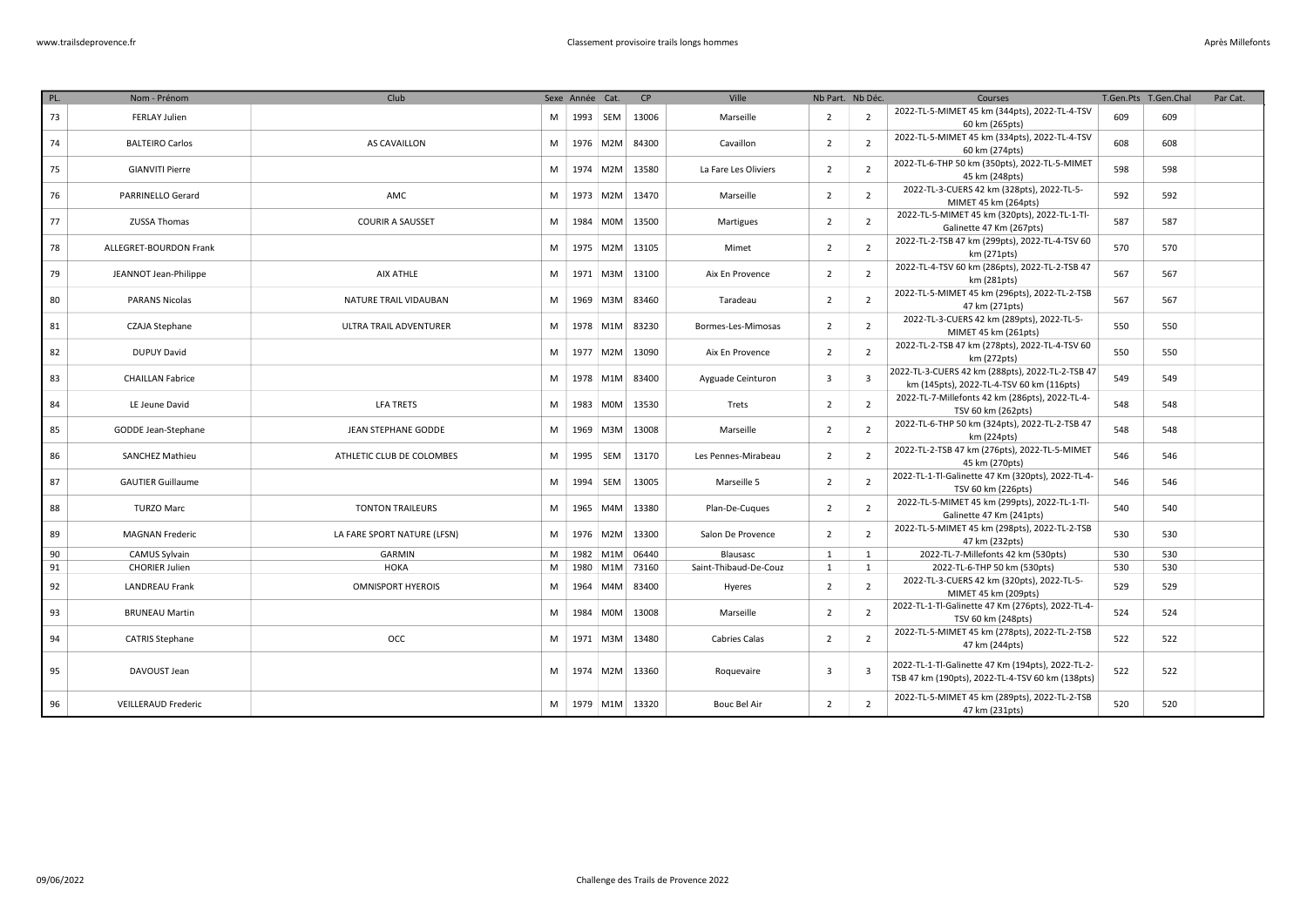| PL. | Nom - Prénom                | Club                        |   | Sexe Année Cat. |                        | <b>CP</b> | Ville                      |                | Nb Part. Nb Déc. | Courses                                                                   |     | T.Gen.Pts T.Gen.Chal | Par Cat. |
|-----|-----------------------------|-----------------------------|---|-----------------|------------------------|-----------|----------------------------|----------------|------------------|---------------------------------------------------------------------------|-----|----------------------|----------|
| 97  | <b>POURRIERE Laurent</b>    | SAINT MAXIMIN ATHLETIC CLUB | M |                 | 1981 M1M               | 83470     | Saint Maximin La Ste Baume | $\overline{2}$ | $\overline{2}$   | 2022-TL-2-TSB 47 km (270pts), 2022-TL-4-TSV 60<br>km (249pts)             | 519 | 519                  |          |
| 98  | <b>TROVATO Denis</b>        | <b>COURIR SPORT SANTE</b>   | M | 1967            | MAM                    | 13100     | Aix En Provence            | $\overline{2}$ | $\overline{2}$   | 2022-TL-5-MIMET 45 km (283pts), 2022-TL-1-Tl-<br>Galinette 47 Km (234pts) | 517 | 517                  |          |
| 99  | <b>CHAUVIN Joel</b>         | <b>COURIR A FUVEAU</b>      | M |                 | 1977 M2M               | 13105     | Mimet                      | $\overline{2}$ | $\overline{2}$   | 2022-TL-2-TSB 47 km (269pts), 2022-TL-4-TSV 60<br>km (247pts)             | 516 | 516                  |          |
| 100 | <b>BRUDER Bertrand</b>      | SAINT MAXIMIN ATHLETIC CLUB | M |                 | 1976 M2M               | 83910     | Pourrieres                 | $\overline{2}$ | $\overline{2}$   | 2022-TL-2-TSB 47 km (285pts), 2022-TL-4-TSV 60<br>km (228pts)             | 513 | 513                  |          |
| 101 | <b>SZCZEPANIAK Frederic</b> |                             | M |                 | 1986 M0M               | 83220     | Le Pradet                  | $\overline{2}$ | $\overline{2}$   | 2022-TL-5-MIMET 45 km (269pts), 2022-TL-2-TSB                             | 511 | 511                  |          |
| 102 | <b>CARTIER Pascal</b>       | ULTRA TRAIL ADVENTURER      | M |                 | 1972 M3M               | 83140     | Six Fours Les Plages       | $\overline{2}$ | $\overline{2}$   | 47 km (242pts)<br>2022-TL-1-Tl-Galinette 47 Km (289pts), 2022-TL-4-       | 509 | 509                  |          |
| 103 | <b>MISCOPAIN Vincent</b>    |                             | M | 1984            | M0M                    | 13008     | Marseille                  | $\overline{2}$ | $\overline{2}$   | TSV 60 km (220pts)<br>2022-TL-1-Tl-Galinette 47 Km (278pts), 2022-TL-4-   | 508 | 508                  |          |
| 104 | <b>INGRAND Jonathan</b>     |                             | M | 1980            | M1M                    | 05000     | Gap                        | $\overline{2}$ | $\overline{2}$   | TSV 60 km (230pts)<br>2022-TL-5-MIMET 45 km (291pts), 2022-TL-4-TSV       | 508 | 508                  |          |
| 105 | <b>MOY Nils</b>             |                             | M | 1992            | SEM                    | 83390     | Cuers                      | $\overline{2}$ | $\overline{2}$   | 60 km (217pts)<br>2022-TL-3-CUERS 42 km (295pts), 2022-TL-5-              | 506 | 506                  |          |
|     |                             |                             |   |                 |                        |           |                            |                |                  | MIMET 45 km (211pts)<br>2022-TL-3-CUERS 42 km (298pts), 2022-TL-1-Tl-     |     |                      |          |
| 106 | <b>PAGET Alexandre</b>      | LES SANGLIERS DE JANAS      | M | 1968            | M3M                    | 83500     | La Seyne Sur Mer           | $\overline{2}$ | $\overline{2}$   | Galinette 47 Km (207pts)<br>2022-TL-5-MIMET 45 km (280pts), 2022-TL-1-Tl- | 505 | 505                  |          |
| 107 | <b>DAMORE Raphael</b>       | JOGGEUR AUBAGNAIS           | M |                 | 1976 M2M               | 13400     | Aubagne                    | $\overline{2}$ | $\overline{2}$   | Galinette 47 Km (224pts)                                                  | 504 | 504                  |          |
| 108 | <b>CANTREL Patrick</b>      | ATHLETIC BERRE CLUB         | M |                 | 1962 M5M               | 13340     | Rognac                     | $\overline{2}$ | $\overline{2}$   | 2022-TL-6-THP 50 km (280pts), 2022-TL-5-MIMET<br>45 km (219pts)           | 499 | 499                  |          |
| 109 | <b>BELTRANDO Didier</b>     | <b>TOULON SPORT NATURE</b>  | M | 1974            | M2M                    | 83400     | Hyeres                     | $\overline{2}$ | $\overline{2}$   | 2022-TL-1-Tl-Galinette 47 Km (266pts), 2022-TL-2-<br>TSB 47 km (227pts)   | 493 | 493                  |          |
| 110 | <b>DURAND Charles</b>       | SAINT MAXIMIN ATHLETIC CLUB | M | 1967            | M4M                    | 83470     | Saint Maximin              | $\overline{2}$ | $\overline{2}$   | 2022-TL-6-THP 50 km (281pts), 2022-TL-2-TSB 47<br>km (210pts)             | 491 | 491                  |          |
| 111 | <b>NEGREL Gilles</b>        | COURIR A BOUC BEL AIR       | M | 1967            | M4M                    | 13320     | Bouc Bel Air               | $\overline{2}$ | $\overline{2}$   | 2022-TL-2-TSB 47 km (255pts), 2022-TL-4-TSV 60<br>km (235pts)             | 490 | 490                  |          |
| 112 | <b>GODEFROY Philippe</b>    | TRAIL CLUB OLLIOULES        | M |                 | 1965 M4M               | 83000     | Toulon                     | $\overline{2}$ | $\overline{2}$   | 2022-TL-3-CUERS 42 km (306pts), 2022-TL-1-Tl-<br>Galinette 47 Km (179pts) | 485 | 485                  |          |
| 113 | <b>COLMOU Ronan</b>         | <b>COURIR A FUVEAU</b>      | M |                 | 1976 M2M               | 13710     | Fuveau                     | $\overline{2}$ | $\overline{2}$   | 2022-TL-5-MIMET 45 km (249pts), 2022-TL-1-Tl-<br>Galinette 47 Km (236pts) | 485 | 485                  |          |
| 114 | <b>PAUCHET Philippe</b>     |                             | M |                 | 1992 SEM               | 83270     | Saint-Cyr-Sur-Mer          | $\overline{2}$ | $\overline{2}$   | 2022-TL-3-CUERS 42 km (297pts), 2022-TL-2-TSB 47<br>km (188pts)           | 485 | 485                  |          |
| 115 | <b>ROGER Eric</b>           |                             | M | 1988            | SEM                    | 13320     | <b>Bouc Bel Air</b>        | 2              | $\overline{2}$   | 2022-TL-1-Tl-Galinette 47 Km (261pts), 2022-TL-4-<br>TSV 60 km (221pts)   | 482 | 482                  |          |
| 116 | PELBOIS Jean-Marc           |                             | M |                 | 1971 M3M               | 13006     | Marseille                  | $\overline{2}$ | $\overline{2}$   | 2022-TL-2-TSB 47 km (251pts), 2022-TL-1-Tl-<br>Galinette 47 Km (230pts)   | 481 | 481                  |          |
| 117 | <b>HUIN Tristan</b>         | LES FOULEES DU LORIOT       | M |                 | 1996   SEM             | 04100     | Manosque                   | 1              | $\mathbf{1}$     | 2022-TL-6-THP 50 km (480pts)                                              | 480 | 480                  |          |
| 118 | PEISSON Yohan               | <b>ENDURANCE SHOP 13</b>    | M |                 | 1979 M1M               | 13790     | Rousset                    | 1              | 1                | 2022-TL-2-TSB 47 km (480pts)                                              | 480 | 480                  |          |
| 119 | VIANI Yohan                 | NEW BALANCE FRANCE          | M |                 | 1997   SEM             | 06100     | Nice                       | 1              | 1                | 2022-TL-7-Millefonts 42 km (480pts)                                       | 480 | 480                  |          |
| 120 | VIOT Thomas                 |                             | M |                 | 1974 M2M               | 83190     | Ollioules                  | $\overline{2}$ | $\overline{2}$   | 2022-TL-3-CUERS 42 km (299pts), 2022-TL-1-Tl-<br>Galinette 47 Km (180pts) | 479 | 479                  |          |
| 121 | <b>DEBES Nicolas</b>        | SCPAM                       | M |                 | 1978 M1M               | 84120     | Pertuis                    | $\overline{2}$ | $\overline{2}$   | 2022-TL-5-MIMET 45 km (272pts), 2022-TL-2-TSB<br>47 km (200pts)           | 472 | 472                  |          |
| 122 | <b>DURANCE Clement</b>      | CAPSS/ TRAIL DES CIMES      |   |                 | M   1990   SEM   73100 |           | Aix Le Bains               | 1              | $\mathbf{1}$     | 2022-TL-4-TSV 60 km (470pts)                                              | 470 | 470                  |          |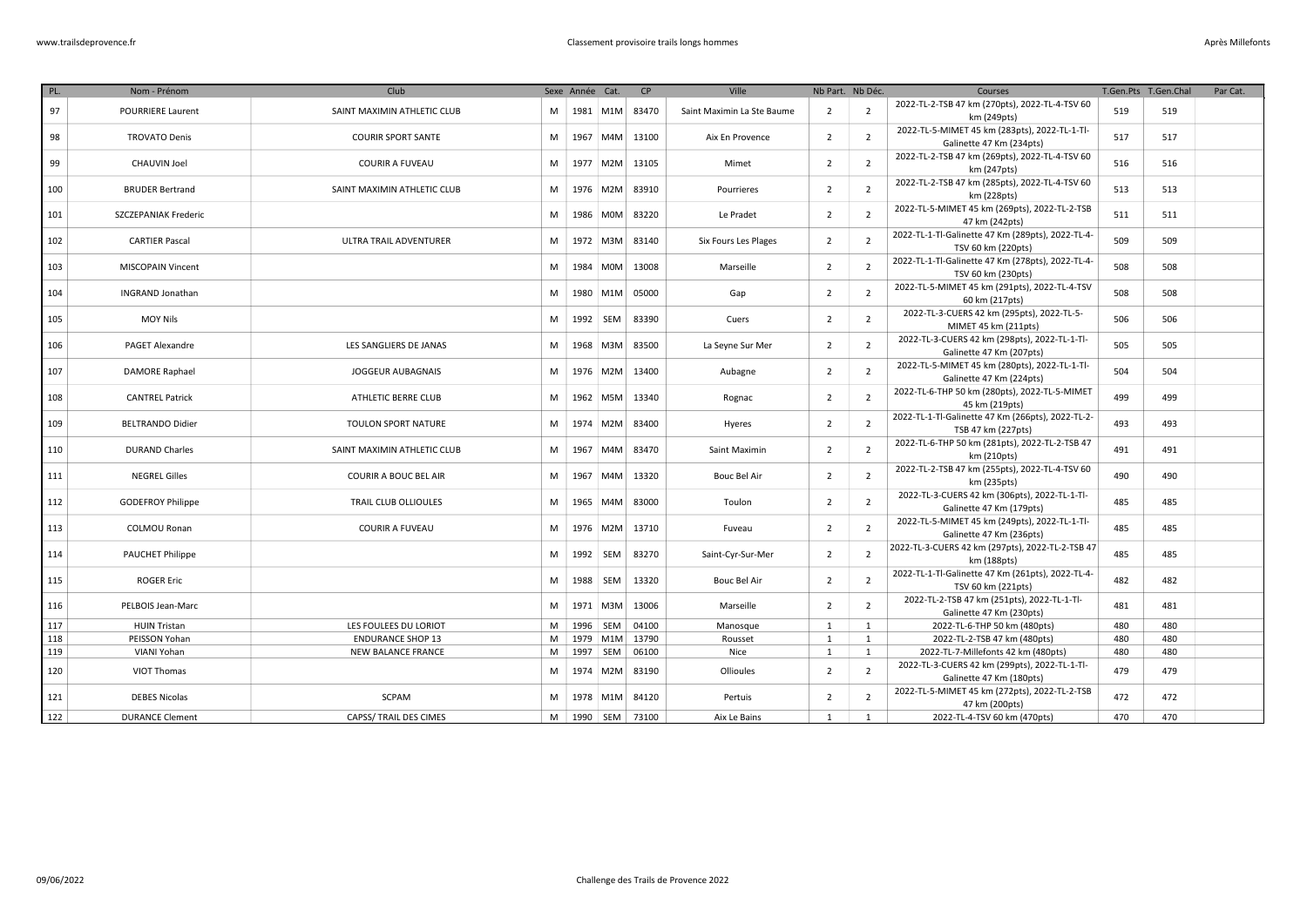| PL.        | Nom - Prénom                          | Club                              |        | Sexe Année Cat. |                  | CP             | Ville                            |                | Nb Part. Nb Déc.  | Courses                                                        | T.Gen.Pts T.Gen.Chal |     | Par Cat. |
|------------|---------------------------------------|-----------------------------------|--------|-----------------|------------------|----------------|----------------------------------|----------------|-------------------|----------------------------------------------------------------|----------------------|-----|----------|
|            | LAZIC Goran                           | TRAILERS EN DRACENIE              | M      |                 | 1974 M2M         | 83300          |                                  | $\overline{2}$ | $\overline{2}$    | 2022-TL-7-Millefonts 42 km (236pts), 2022-TL-5-                | 465                  | 465 |          |
| 123        |                                       |                                   |        |                 |                  |                | Draguignan                       |                |                   | MIMET 45 km (229pts)                                           |                      |     |          |
| 124        | <b>NOEL Sebastien</b>                 |                                   | M      |                 | 1977 M2M         | 13080          | Luynes                           | $\overline{2}$ | $\overline{2}$    | 2022-TL-1-Tl-Galinette 47 Km (272pts), 2022-TL-4-              | 465                  | 465 |          |
|            |                                       |                                   |        |                 |                  |                |                                  |                |                   | TSV 60 km (193pts)                                             |                      |     |          |
| 125        | <b>HUBERT Ludovic</b>                 | <b>RUNANDTRAIL MARINE</b>         | M      |                 | 1984 M0M         | 83200          | Le Revest Les Eaux               | 1              | 1                 | 2022-TL-3-CUERS 42 km (460pts)                                 | 460                  | 460 |          |
| 126        | <b>CAVE Laurent</b>                   | <b>KV</b>                         | M      |                 | 1978 M1M         | 13400          | Aubagne                          | $\overline{2}$ | $\overline{2}$    | 2022-TL-5-MIMET 45 km (252pts), 2022-TL-2-TSB                  | 459                  | 459 |          |
|            |                                       |                                   |        |                 |                  |                |                                  |                |                   | 47 km (207pts)                                                 |                      |     |          |
| 127        | <b>MALAMAN Arthur</b>                 |                                   | M      |                 | 1993 SEM         | 13007          | Marseille 7                      | $\overline{2}$ | $\overline{2}$    | 2022-TL-2-TSB 47 km (249pts), 2022-TL-4-TSV 60                 | 459                  | 459 |          |
|            |                                       |                                   |        |                 |                  |                |                                  |                |                   | km (210pts)                                                    |                      |     |          |
| 128        | RICHARD Yann                          | CE ST MICROELECTRONICS            | M      |                 | 1971 M3M         | 13100          | Aix En Provence                  | $\overline{2}$ | $\overline{2}$    | 2022-TL-2-TSB 47 km (304pts), 2022-TL-4-TSV 60                 | 458                  | 458 |          |
|            |                                       |                                   |        |                 |                  |                |                                  |                |                   | km (154pts)                                                    |                      |     |          |
| 129        | PIGUET Christophe                     | <b>COURIR A FUVEAU</b>            | M      |                 | 1980 M1M         | 13710          | Fuveau                           | $\overline{2}$ | $\overline{2}$    | 2022-TL-5-MIMET 45 km (285pts), 2022-TL-4-TSV                  | 452                  | 452 |          |
|            |                                       |                                   |        |                 |                  |                |                                  |                |                   | 60 km (167pts)                                                 |                      |     |          |
| 130        | <b>ANTOLINOS Fabien</b>               | DECINES MEYZIEU ATHLETISME MIZUNO | M      |                 | 1977 M2M         | 69330          | Jonage                           | 1              | $\mathbf{1}$      | 2022-TL-2-TSB 47 km (450pts)                                   | 450                  | 450 |          |
| 131        | <b>CUCCO Francesco</b>                | ALTRA- CRAZY IDEA                 | M      |                 | 1986 M0M         | 73000          | Chambery                         | 1              | 1                 | 2022-TL-1-Tl-Galinette 47 Km (450pts)                          | 450                  | 450 |          |
| 132        | <b>DEBETTE Florian</b>                | PROVENCE ENDURANCE                | M      |                 | 1993 SEM         | 06130          | Grasse                           | 1              | $\mathbf{1}$      | 2022-TL-7-Millefonts 42 km (450pts)                            | 450                  | 450 |          |
| 133        | <b>BLANCHETEAU Jean</b>               | LES CHASKIS / SEA SHEPHERD        | M      |                 | 1996 SEM         | 71300          | Gourdon                          | 1              | 1                 | 2022-TL-5-MIMET 45 km (450pts)                                 | 450                  | 450 |          |
| 134        | <b>COLLE Mickael</b>                  | SL HOSPITALIERS TOULON            | M      |                 | 1982 M1M         | 83000          | Toulon                           | $\overline{2}$ | $\overline{2}$    | 2022-TL-3-CUERS 42 km (290pts), 2022-TL-2-TSB 47               | 448                  | 448 |          |
|            |                                       |                                   |        |                 |                  |                |                                  |                |                   | km (158pts)                                                    |                      |     |          |
| 135        | <b>REMI Benoit</b>                    | <b>COURIR A FUVEAU</b>            | M      | 1981            | M <sub>1</sub> M | 13850          | Greasque                         | $\overline{2}$ | $\overline{2}$    | 2022-TL-4-TSV 60 km (231pts), 2022-TL-1-Tl-                    | 446                  | 446 |          |
|            |                                       |                                   |        |                 |                  |                |                                  |                |                   | Galinette 47 Km (215pts)                                       |                      |     |          |
| 136        | DOMINGUEZ Garrido Angel               | MJC PLAN DE CUQUES                | M      |                 | 1956 M6M         | 13013          | Marseille                        | $\overline{2}$ | $\overline{2}$    | 2022-TL-6-THP 50 km (295pts), 2022-TL-1-Tl-                    | 446                  | 446 |          |
|            |                                       |                                   |        |                 |                  |                |                                  |                |                   | Galinette 47 Km (151pts)                                       |                      |     |          |
| 137        | SIRAGUSANO Andy                       |                                   | M      | 1981            | M1M              | 13100          | Aix-En-Provence                  | $\overline{2}$ | $\overline{2}$    | 2022-TL-5-MIMET 45 km (236pts), 2022-TL-1-Tl-                  | 445                  | 445 |          |
|            |                                       |                                   |        |                 |                  |                |                                  |                |                   | Galinette 47 Km (209pts)                                       |                      |     |          |
| 138        | <b>OLAGNIER Eymeric</b>               |                                   | M      |                 | 1975 M2M         | 30630          | Cornillon                        | $\overline{2}$ | $\overline{2}$    | 2022-TL-2-TSB 47 km (241pts), 2022-TL-1-Tl-                    | 443                  | 443 |          |
|            |                                       |                                   |        |                 |                  |                |                                  |                |                   | Galinette 47 Km (202pts)                                       |                      |     |          |
| 139        | COMITI Jean-Philippe                  | <b>JEAN-PHILIPPE COMITI</b>       | M      |                 | 1972 M3M         | 13780          | Cuges-Les-Pins                   | $\overline{2}$ | $\overline{2}$    | 2022-TL-6-THP 50 km (297pts), 2022-TL-2-TSB 47                 | 443                  | 443 |          |
|            |                                       |                                   |        |                 |                  |                |                                  |                |                   | km (146pts)                                                    |                      |     |          |
| 140        | <b>ALBARET Thierry</b>                | CE ST MICROELECTRONICS            | M      |                 | 1972 M3M         | 83470          | Saint Maximin                    | $\overline{2}$ | $\overline{2}$    | 2022-TL-2-TSB 47 km (237pts), 2022-TL-4-TSV 60                 | 441                  | 441 |          |
|            |                                       | PROVENCE ENDURANCE                |        |                 | 1999 SEM         |                |                                  |                |                   | km (204pts)                                                    | 440                  | 440 |          |
| 141<br>142 | <b>DECK Hugo</b><br><b>BONY Kevin</b> |                                   | M<br>M | 1997            | SEM              | 83136<br>04400 | La Roquebrussanne<br>Les Thuiles | 1<br>1         | 1<br>$\mathbf{1}$ | 2022-TL-4-TSV 60 km (440pts)<br>2022-TL-3-CUERS 42 km (440pts) | 440                  | 440 |          |
|            |                                       |                                   |        |                 |                  |                |                                  |                |                   | 2022-TL-7-Millefonts 42 km (282pts), 2022-TL-4-                |                      |     |          |
| 143        | SPIZZIRRI Frank                       | <b>MOI MEME</b>                   | M      |                 | 1984 M0M         | 06570          | Saint Paul                       | $\overline{2}$ | $\overline{2}$    | TSV 60 km (157pts)                                             | 439                  | 439 |          |
|            |                                       |                                   |        |                 |                  |                |                                  |                |                   | 2022-TL-7-Millefonts 42 km (239pts), 2022-TL-2-                |                      |     |          |
| 144        | <b>CARRAL Jean-Francois</b>           | AMSL FREJUS ATHLETISME            | M      |                 | 1973 M2M         | 83700          | Saint Raphael                    | $\overline{2}$ | $\overline{2}$    | TSB 47 km (195pts)                                             | 434                  | 434 |          |
|            |                                       |                                   |        |                 |                  |                |                                  |                |                   | 2022-TL-1-Tl-Galinette 47 Km (237pts), 2022-TL-4-              |                      |     |          |
| 145        | <b>RAZIER Thierry</b>                 | <b>LFA TRETS</b>                  | M      | 1984            | M0M              | 13530          | Trets                            | $\overline{2}$ | $\overline{2}$    | TSV 60 km (197pts)                                             | 434                  | 434 |          |
|            |                                       |                                   |        |                 |                  |                |                                  |                |                   | 2022-TL-6-THP 50 km (283pts), 2022-TL-1-Tl-                    |                      |     |          |
| 146        | TCHOUBAKLIAN Jean-Marc                | MJC PLAN DE CUQUES                | M      | 1967            | M4M              | 13013          | Marseille                        | $\overline{2}$ | $\overline{2}$    | Galinette 47 Km (150pts)                                       | 433                  | 433 |          |
|            |                                       |                                   |        |                 |                  |                |                                  |                |                   | 2022-TL-5-MIMET 45 km (223pts), 2022-TL-1-Tl-                  |                      |     |          |
| 147        | <b>DELOIRE Gilles</b>                 | <b>ESPN MARSEILLE</b>             | M      |                 | 1971 M3M         | 13009          | Marseille                        | $\overline{2}$ | $\overline{2}$    | Galinette 47 Km (210pts)                                       | 433                  | 433 |          |
|            |                                       |                                   |        |                 |                  |                |                                  |                |                   | 2022-TL-2-TSB 47 km (220pts), 2022-TL-4-TSV 60                 |                      |     |          |
| 148        | <b>DELRIEU Anthony</b>                |                                   | M      |                 | 1975 M2M         | 05000          | Gap                              | $\overline{2}$ | $\overline{2}$    | km (209pts)                                                    | 429                  | 429 |          |
|            |                                       |                                   |        |                 |                  |                |                                  |                |                   | 2022-TL-7-Millefonts 42 km (250pts), 2022-TL-4-                |                      |     |          |
| 149        | <b>MARCHETTI Robert</b>               | TRAIL CLUB OLLIOULES              | M      | 1960            | M5M              | 83140          | Le Brusc                         | $\overline{2}$ | $\overline{2}$    | TSV 60 km (172pts)                                             | 422                  | 422 |          |
| 150        | <b>TISSOT Florian</b>                 |                                   | M      |                 | 1990 SEM         | 05200          | 52 - Embrun                      | 1              | 1                 | 2022-TL-6-THP 50 km (420pts)                                   | 420                  | 420 |          |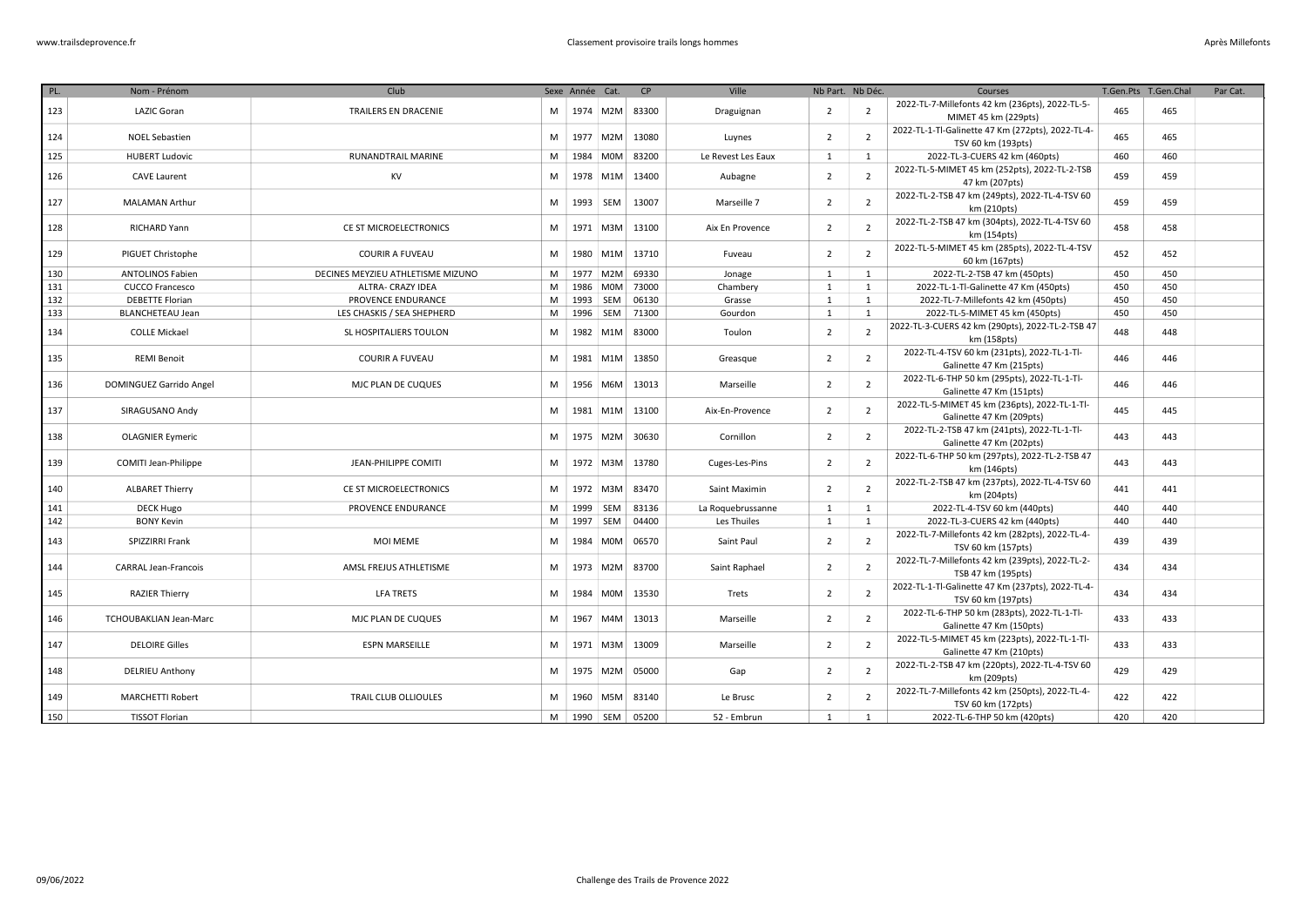| PL. | Nom - Prénom                | Club                         |   | Sexe Année Cat. |            | CP               | Ville                   | Nb Part. Nb Déc. |                         | Courses                                                                                              |     | T.Gen.Pts T.Gen.Chal | Par Cat. |
|-----|-----------------------------|------------------------------|---|-----------------|------------|------------------|-------------------------|------------------|-------------------------|------------------------------------------------------------------------------------------------------|-----|----------------------|----------|
| 151 | <b>ATHANE Thibault</b>      |                              | M | 1991   SEM      |            | 06100            | Nice                    | 1                | <sup>1</sup>            | 2022-TL-7-Millefonts 42 km (420pts)                                                                  | 420 | 420                  |          |
| 152 | <b>GAULT Emmanuel</b>       | INOV 8/AC2A                  | M |                 | 1976 M2M   | 30700            | Uzes                    | 1                | <sup>1</sup>            | 2022-TL-1-Tl-Galinette 47 Km (420pts)                                                                | 420 | 420                  |          |
| 153 | <b>VERINI Raphael</b>       | CYCLISME OUEST VAR (COV)     | M | 1990            | SEM        | 83190            | Ollioules               | $\mathbf{1}$     | <sup>1</sup>            | 2022-TL-5-MIMET 45 km (420pts)                                                                       | 420 | 420                  |          |
| 154 | PIGNOL Thierry              | CE ST MICROELECTRONICS       | M | 1971            | M3M        | 83640            | Saint Zacharie          | 2                | $\overline{2}$          | 2022-TL-1-Tl-Galinette 47 Km (238pts), 2022-TL-4-<br>TSV 60 km (178pts)                              | 416 | 416                  |          |
| 155 | <b>DESILLE Clement</b>      | <b>BROOKS TRAIL RUNNERS</b>  | M | 1990            | SEM        | 74960            | Annecy                  | 1                | 1                       | 2022-TL-1-Tl-Galinette 47 Km (410pts)                                                                | 410 | 410                  |          |
| 156 | <b>FRANCO Loic</b>          |                              | M | 1990            | SEM        | 06250            | Mougins                 | 1                | 1                       | 2022-TL-7-Millefonts 42 km (410pts)                                                                  | 410 | 410                  |          |
| 157 | <b>BERARD Damien</b>        | SNOWSHOES 5                  | M |                 | 1979 M1M   | 05260            | Saint-Leger-Les-Melezes | 1                | 1                       | 2022-TL-6-THP 50 km (410pts)                                                                         | 410 | 410                  |          |
| 158 | <b>ROUX Thomas</b>          |                              | M | 1977 M2M        |            | 13320            | <b>Bouc Bel Air</b>     | $\overline{2}$   | $\overline{2}$          | 2022-TL-2-TSB 47 km (217pts), 2022-TL-1-Tl-<br>Galinette 47 Km (192pts)                              | 409 | 409                  |          |
| 159 | <b>THIERRY Michel</b>       | <b>SCAP MONTELIMAR</b>       | M | 1979            | M1M        | 26200            | Montelimar              | $\overline{2}$   | $\overline{2}$          | 2022-TL-2-TSB 47 km (239pts), 2022-TL-4-TSV 60<br>km (168pts)                                        | 407 | 407                  |          |
| 160 | <b>SAUNIER Laurent</b>      | OCC                          | M | 1970            | M3M        | 13127            | Vitrolles               | $\overline{2}$   | $\overline{2}$          | 2022-TL-1-Tl-Galinette 47 Km (212pts), 2022-TL-2-<br>TSB 47 km (193pts)                              | 405 | 405                  |          |
| 161 | <b>MOINE Valentin</b>       | SANG POUR SANG SPORT         | M | 1991   SEM      |            | 42660            | Marlhes                 | 1                | 1                       | 2022-TL-2-TSB 47 km (400pts)                                                                         | 400 | 400                  |          |
| 162 | <b>DARD Robin</b>           | OM ATHLE                     | M | 1994 SEM        |            | 13008            | Marseille               | 1                | 1                       | 2022-TL-7-Millefonts 42 km (400pts)                                                                  | 400 | 400                  |          |
| 163 | <b>DURAND Mathieu</b>       |                              | M | 1992 SEM        |            | 26300            | Beauregard - Baret      | 1                | 1                       | 2022-TL-4-TSV 60 km (400pts)                                                                         | 400 | 400                  |          |
| 164 | <b>XAVIER Henrique</b>      |                              | M | 1970            | M3M        | 13790            | Peynier                 | $\overline{2}$   | $\overline{2}$          | 2022-TL-5-MIMET 45 km (220pts), 2022-TL-2-TSB<br>47 km (176pts)                                      | 396 | 396                  |          |
| 165 | <b>ROZENCWAIG Frank</b>     | <b>MONSIEUR</b>              | M | 1969            | M3M        | 84530            | Villelaure              | $\overline{2}$   | $\overline{2}$          | 2022-TL-5-MIMET 45 km (231pts), 2022-TL-1-Tl-<br>Galinette 47 Km (164pts)                            | 395 | 395                  |          |
| 166 | <b>LABAT Thierry</b>        | <b>CNIM</b>                  | M |                 | 1981 M1M   | 83160            | La Valette Du Var       | 1                | 1                       | 2022-TL-3-CUERS 42 km (394pts)                                                                       | 394 | 394                  |          |
| 167 | <b>DUFILS Ludo</b>          |                              | M |                 | 1979 M1M   | 04310            | Ganagobie               | 1                | <sup>1</sup>            | 2022-TL-6-THP 50 km (394pts)                                                                         | 394 | 394                  |          |
| 168 | <b>BASTIEN-THIRY Victor</b> |                              | M | 1990 SEM        |            | 83200            | Le Revest Les Eaux      | 1                | 1                       | 2022-TL-2-TSB 47 km (394pts)                                                                         | 394 | 394                  |          |
| 169 | <b>HUSSON Romain</b>        | <b>OXUBII</b>                | M | 1991 SEM        |            | 06700            | Saint Laurent Du Var    | 1                | <sup>1</sup>            | 2022-TL-7-Millefonts 42 km (394pts)                                                                  | 394 | 394                  |          |
| 170 | <b>FERRARI Ugo</b>          | <b>ALTRA</b>                 | M | 1992            | SEM        | 73420            | Voglans                 | 1                | 1                       | 2022-TL-1-Tl-Galinette 47 Km (388pts)                                                                | 388 | 388                  |          |
| 171 | <b>ROSTAING Camille</b>     |                              | M | 1985 M0M        |            | 84160            | Lourmarin               | 1                | 1                       | 2022-TL-5-MIMET 45 km (388pts)                                                                       | 388 | 388                  |          |
| 172 | <b>FABRE Marc</b>           | <b>LES CARROSSOIS</b>        | M | 1980            | M1M        | 06510            | Carros                  | $\mathbf{1}$     | <sup>1</sup>            | 2022-TL-7-Millefonts 42 km (388pts)                                                                  | 388 | 388                  |          |
| 173 | <b>VIGNON Clement</b>       |                              | M | 1987            | <b>MOM</b> | 05260            | St Michel De Chaillol   | 1                | <sup>1</sup>            | 2022-TL-6-THP 50 km (388pts)                                                                         | 388 | 388                  |          |
| 174 | <b>GALTIER Laurent</b>      |                              | M | 1984            | <b>MOM</b> | 13340            | Rognac                  | 1                | 1                       | 2022-TL-1-Tl-Galinette 47 Km (384pts)                                                                | 384 | 384                  |          |
| 175 | <b>SUANEZ Lionel</b>        | <b>LES AFFRANCHIS</b>        | M | 1990            | SEM        | 13530            | Trets                   | 1                | 1                       | 2022-TL-4-TSV 60 km (384pts)                                                                         | 384 | 384                  |          |
| 176 | <b>FORTINI Serge</b>        | LE LIEVRE ET LA TORTUE ASCPR | M | 1984            | <b>MOM</b> | 13830            | Roquefort La Bedoule    | 1                | <sup>1</sup>            | 2022-TL-5-MIMET 45 km (384pts)                                                                       | 384 | 384                  |          |
| 177 | <b>MARTIN Philippe</b>      | PHILIPPE MARTIN              | M | 1973 M2M        |            | 83570            | Cotignac                | 1                | 1                       | 2022-TL-6-THP 50 km (384pts)                                                                         | 384 | 384                  |          |
| 178 | ROCES Dylan                 | <b>USAM TOULON</b>           | M | 1995            | SEM        | 83000            | Toulon                  | $\mathbf{1}$     | <sup>1</sup>            | 2022-TL-2-TSB 47 km (384pts)                                                                         | 384 | 384                  |          |
| 179 | <b>MONIER Daniel</b>        | TRAIL CLUB OLLIOULES         | M | 1958            | M5M        | 83500            | La Seyne Sur Mer        | 2                | $\overline{2}$          | 2022-TL-7-Millefonts 42 km (231pts), 2022-TL-2-<br>TSB 47 km (150pts)                                | 381 | 381                  |          |
| 180 | <b>GRUBER Mickael</b>       | <b>SO TRAIL ANNECY</b>       | M | 1987 M0M        |            | 74210            | Lathuile                | 1                | <sup>1</sup>            | 2022-TL-2-TSB 47 km (380pts)                                                                         | 380 | 380                  |          |
| 181 | <b>BARONE Anthony</b>       |                              | M | 1985            | <b>MOM</b> | 06300            | Nice                    | 1                | <sup>1</sup>            | 2022-TL-3-CUERS 42 km (380pts)                                                                       | 380 | 380                  |          |
| 182 | <b>DANGELO Nicolas</b>      | AS MONACO                    | M | 1994            | SEM        | 98000            | Monaco                  | 1                | 1                       | 2022-TL-7-Millefonts 42 km (380pts)                                                                  | 380 | 380                  |          |
| 183 | <b>ROMERA Mickael</b>       |                              | M | 1997            | <b>SEM</b> | 83190            | Ollioules               | 1                | <sup>1</sup>            | 2022-TL-6-THP 50 km (380pts)                                                                         | 380 | 380                  |          |
| 184 | <b>BOUCHARD Jeremie</b>     | <b>CIELA VILLAGE</b>         | M | 1984            | <b>MOM</b> | 83600            | Les Adrets De L Esterel | $\mathbf{1}$     | 1                       | 2022-TL-1-Tl-Galinette 47 Km (380pts)                                                                | 380 | 380                  |          |
| 185 | RINAUDO Damien              | UST COURIR A SAINT TROPEZ    | M | 1990            | SEM        | 83350            | Ramatuelle              | 1                | 1                       | 2022-TL-4-TSV 60 km (380pts)                                                                         | 380 | 380                  |          |
| 186 | <b>CARBONNEL Fabien</b>     | TERRE DE RUNNING BOURGOIN    | M | 1986 M0M        |            | 38080            | L Isle D Abeau          | 1                | 1                       | 2022-TL-6-THP 50 km (378pts)                                                                         | 378 | 378                  |          |
| 187 | <b>MONCEAUX Sebastien</b>   | EP MANOSQUE                  | M | 1987            | M0M        | 04000            | Manosque                | 1                | <sup>1</sup>            | 2022-TL-2-TSB 47 km (378pts)                                                                         | 378 | 378                  |          |
| 188 | DUMINUCO Adrien             | CE ST MICROELECTRONICS       | M |                 | 1984 M0M   | 13360            | Roquevaire              | 3                | $\overline{\mathbf{3}}$ | 2022-TL-1-Tl-Galinette 47 Km (152pts), 2022-TL-2-<br>TSB 47 km (136pts), 2022-TL-4-TSV 60 km (90pts) | 378 | 378                  |          |
| 189 | <b>MARTEL Cvril</b>         | EPF ATHLETISME               |   |                 |            | M 1982 M1M 83440 | Tourrettes              | 1                | $\overline{1}$          | 2022-TL-1-Tl-Galinette 47 Km (378pts)                                                                | 378 | 378                  |          |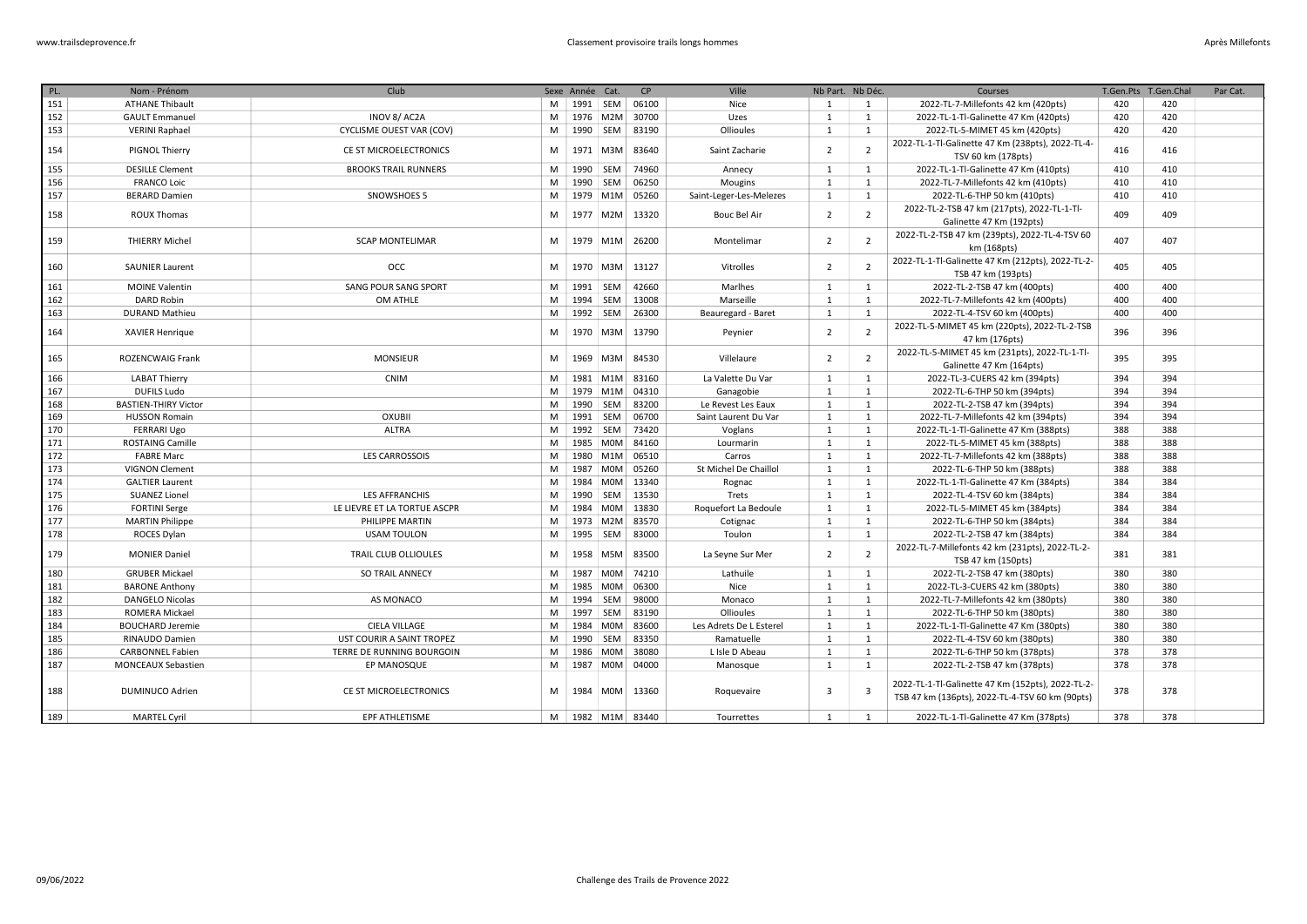| PL. | Nom - Prénom               | Club                               |   | Sexe Année Cat. |            | CP    | Ville                 | Nb Part. Nb Déc. |                | Courses                                                               | T.Gen.Pts | T.Gen.Chal | Par Cat. |
|-----|----------------------------|------------------------------------|---|-----------------|------------|-------|-----------------------|------------------|----------------|-----------------------------------------------------------------------|-----------|------------|----------|
| 190 | <b>SCHAEFFER Guillaume</b> | AMADEUS TRAIL AAA                  | M |                 | 1980 M1M   | 06620 | Le Bar Sur Loup       | 1                | 1              | 2022-TL-7-Millefonts 42 km (378pts)                                   | 378       | 378        |          |
| 191 | CHAUVEAU Guillaume         | <b>KULTTE</b>                      | M |                 | 1996 SEM   | 92340 | Bourg-La-Reine        | 1                | 1              | 2022-TL-1-Tl-Galinette 47 Km (376pts)                                 | 376       | 376        |          |
| 192 | <b>PELET Thierry</b>       | <b>CAP GARONNE</b>                 | M | 1964            | M4M        | 83590 | Gonfaron              | 1                | <sup>1</sup>   | 2022-TL-3-CUERS 42 km (376pts)                                        | 376       | 376        |          |
| 193 | <b>GOLETTO Aymeric</b>     |                                    | M |                 | 1996 SEM   | 06450 | Saint-Martin-Vesubie  | 1                | 1              | 2022-TL-7-Millefonts 42 km (376pts)                                   | 376       | 376        |          |
| 194 | <b>ROMERO Frederic</b>     | PEROLS FOOTING - FDI GROUPE        | M | 1977            | M2M        | 34250 | Palavas Les Flots     | 1                | 1              | 2022-TL-2-TSB 47 km (376pts)                                          | 376       | 376        |          |
| 195 | <b>AGNIEL Nicolas</b>      | TRAIL CLUB DE PROVENCE             | M | 1988            | SEM        | 13830 | Roquefort             | 1                | 1              | 2022-TL-4-TSV 60 km (376pts)                                          | 376       | 376        |          |
| 196 | <b>DEBRICHY Martin</b>     |                                    | M | 1990            | SEM        | 83140 | Six-Fours-Les-Plages  | 1                | 1              | 2022-TL-6-THP 50 km (376pts)                                          | 376       | 376        |          |
| 197 | PERRACCHIA Sebastien       | <b>OCC</b>                         | M |                 | 1977 M2M   | 13320 | <b>Bouc Bel Air</b>   | 1                | 1              | 2022-TL-5-MIMET 45 km (376pts)                                        | 376       | 376        |          |
| 198 | <b>SARIE Maxence</b>       | <b>TMB</b>                         | M | 1991            | SEM        | 13090 | Aix En Provence       | 1                | <sup>1</sup>   | 2022-TL-6-THP 50 km (374pts)                                          | 374       | 374        |          |
| 199 | <b>COLLART Clement</b>     | SO TRAIL ANNECY                    | M | 1991            | SEM        | 74000 | Annecy                | 1                | 1              | 2022-TL-2-TSB 47 km (374pts)                                          | 374       | 374        |          |
| 200 | <b>MOTTAY William</b>      | <b>BERTAGNE</b>                    | M | 1997            | SEM        | 13190 | Allauch               | 1                | 1              | 2022-TL-7-Millefonts 42 km (374pts)                                   | 374       | 374        |          |
| 201 | LOTA Stephan               |                                    | M | 1972            | M3M        | 13821 | La Penne Sur Huveaune | $\overline{2}$   | $\overline{2}$ | 2022-TL-5-MIMET 45 km (210pts), 2022-TL-2-TSB<br>47 km (163pts)       | 373       | 373        |          |
| 202 | <b>LESCURE Yvan</b>        |                                    | M |                 | 1986 M0M   | 04300 | Forcalquier           | 1                | 1              | 2022-TL-6-THP 50 km (372pts)                                          | 372       | 372        |          |
| 203 | PICHON Thierry             |                                    | м | 1966            | M4M        | 33480 | Avensan               | 1                | <sup>1</sup>   | 2022-TL-5-MIMET 45 km (372pts)                                        | 372       | 372        |          |
| 204 | <b>GUEHO Frederic</b>      | STE MAXIME ATHLE - GOLFE ST-TROPEZ | M |                 | 1972 M3M   | 83120 | Sainte Maxime         | 1                | 1              | 2022-TL-3-CUERS 42 km (372pts)                                        | 372       | 372        |          |
| 205 | <b>CASTEL Laurent</b>      | CAVAL                              | M |                 | 1973 M2M   | 84240 | La Motte-D?Aigues     | 1                | 1              | 2022-TL-4-TSV 60 km (372pts)                                          | 372       | 372        |          |
| 206 | <b>SENAC Stephane</b>      |                                    | M |                 | 1971 M3M   | 13100 | Beaurecuei            | 1                | 1              | 2022-TL-5-MIMET 45 km (370pts)                                        | 370       | 370        |          |
| 207 | <b>DELATTRE Julien</b>     |                                    | M | 1988            | SEM        | 75005 | Paris 5               | 1                | 1              | 2022-TL-4-TSV 60 km (370pts)                                          | 370       | 370        |          |
| 208 | <b>DECONNINCK Aurelien</b> | <b>CABRIES TRAIL CLUB</b>          | M | 1984            | <b>MOM</b> | 13100 | Aix-En-Provence       | 1                | 1              | 2022-TL-6-THP 50 km (370pts)                                          | 370       | 370        |          |
| 209 | DAVID Thibaud              | <b>VESUBIE TRAIL CLUB</b>          | M | 1990            | SEM        | 06420 | Valdeblore            | 1                | 1              | 2022-TL-7-Millefonts 42 km (370pts)                                   | 370       | 370        |          |
| 210 | <b>BONHOMME Baptiste</b>   | <b>LONGO TRAIL</b>                 | M | 1990            | SEM        | 06610 | La Gaude              | 1                | 1              | 2022-TL-1-Tl-Galinette 47 Km (370pts)                                 | 370       | 370        |          |
| 211 | <b>BELLE Adrien</b>        |                                    | M | 1985            | M0M        | 26800 | Montoison             | $\mathbf{1}$     | 1              | 2022-TL-4-TSV 60 km (368pts)                                          | 368       | 368        |          |
| 212 | <b>GUITTET Guillaume</b>   | <b>SARDINES TRIATHLON</b>          | M |                 | 1993 SEM   | 13009 | Les Baumettes         | $\mathbf{1}$     | 1              | 2022-TL-5-MIMET 45 km (368pts)                                        | 368       | 368        |          |
| 213 | ??? ???                    | AS MONACO                          | M | 1980            | M1M        | 06500 | Menton                | $\mathbf{1}$     | 1              | 2022-TL-7-Millefonts 42 km (368pts)                                   | 368       | 368        |          |
| 214 | <b>CHOPLIN Maxime</b>      | <b>TOULON SPORT NATURE</b>         | M | 2001            | ESM        | 83220 | Le Pradet             | $\mathbf{1}$     | 1              | 2022-TL-1-Tl-Galinette 47 Km (368pts)                                 | 368       | 368        |          |
| 215 | <b>RAVOT Frederic</b>      |                                    | M | 1978            | M1M        | 69390 | Vernaison             | 1                | 1              | 2022-TL-6-THP 50 km (368pts)                                          | 368       | 368        |          |
| 216 | <b>AUDERGON Tanguy</b>     |                                    | M | 1994            | SEM        | 84140 | Montfavet             | $\mathbf{1}$     | 1              | 2022-TL-2-TSB 47 km (366pts)                                          | 366       | 366        |          |
| 217 | <b>MEYNIEL Loic</b>        | <b>OCC</b>                         | M | 1983            | <b>MOM</b> | 13320 | <b>Bouc Bel Air</b>   | 1                | 1              | 2022-TL-4-TSV 60 km (366pts)                                          | 366       | 366        |          |
| 218 | <b>DIJON Dorian</b>        |                                    | M | 1996            | SEM        | 06100 | Nice                  | $\mathbf{1}$     | <sup>1</sup>   | 2022-TL-7-Millefonts 42 km (366pts)                                   | 366       | 366        |          |
| 219 | <b>GOUT Corentin</b>       | <b>CORENTIN GOUT</b>               | M | 1999            | SEM        | 04100 | Manosque              | 1                | 1              | 2022-TL-6-THP 50 km (366pts)                                          | 366       | 366        |          |
| 220 | <b>DOURNEL Yannick</b>     |                                    | M | 1987            | <b>MOM</b> | 05200 | Embrun                | 1                | 1              | 2022-TL-1-Tl-Galinette 47 Km (364pts)                                 | 364       | 364        |          |
| 221 | <b>VARONA</b> Gregoire     | <b>BONNERY/FOULEES PAMIERS</b>     | M |                 | 1977 M2M   | 09100 | Arvigna               | 1                | <sup>1</sup>   | 2022-TL-4-TSV 60 km (364pts)                                          | 364       | 364        |          |
| 222 | <b>CROLET Guillaume</b>    |                                    | M | 1986            | <b>MOM</b> | 06220 | Vallauris             | 1                | 1              | 2022-TL-7-Millefonts 42 km (364pts)                                   | 364       | 364        |          |
| 223 | <b>DEL Vecchio Nicolas</b> |                                    | M | 1991            | SEM        | 13320 | <b>Bouc Bel Air</b>   | 1                | 1              | 2022-TL-5-MIMET 45 km (364pts)                                        | 364       | 364        |          |
| 224 | JACONO David               | MARSEILLE TRAIL CLUB               | M | 1971            | M3M        | 13013 | Chateau Gombert       | 1                | 1              | 2022-TL-5-MIMET 45 km (362pts)                                        | 362       | 362        |          |
| 225 | <b>GRANDVOINET Gilles</b>  | UST COURIR A SAINT TROPEZ          | M |                 | 1979 M1M   | 83310 | Cogolin               | 1                | 1              | 2022-TL-3-CUERS 42 km (362pts)                                        | 362       | 362        |          |
| 226 | <b>GARCIA Clement</b>      | <b>LES AFFRANCHIS</b>              | м | 1990            | SEM        | 83910 | Pourrieres            | $\overline{2}$   | $\overline{2}$ | 2022-TL-2-TSB 47 km (209pts), 2022-TL-4-TSV 60<br>km (152pts)         | 361       | 361        |          |
| 227 | PAPAZIAN Antranik          | <b>CLUB SPORTIF IBM MARSEILLE</b>  | M | 1949            | M7M        | 13011 | Marseille             | $\overline{2}$   | 2              | 2022-TL-7-Millefonts 42 km (224pts), 2022-TL-2-<br>TSB 47 km (137pts) | 361       | 361        |          |
| 228 | SIMONOT Julien             | MOUNTAIN SPORT LAB / CYCLES963     | M | 1994            | SEM        | 06620 | Le Bar Sur Loup       | 1                | 1              | 2022-TL-7-Millefonts 42 km (360pts)                                   | 360       | 360        |          |
| 229 | <b>LORIN Frederic</b>      | <b>TAC</b>                         | M |                 | 1977 M2M   | 83260 | La Crau               | 1                | 1              | 2022-TL-5-MIMET 45 km (360pts)                                        | 360       | 360        |          |
| 230 | MALASSAGNE Florian         | <b>AIX ATHLE</b>                   | M | 1990            | SEM        | 13100 | Aix En Provence       | 1                | 1              | 2022-TL-3-CUERS 42 km (360pts)                                        | 360       | 360        |          |
| 231 | <b>FAUGEROUX Vincent</b>   | <b>DIJON SINGLETRACK</b>           | M | 1988            | SEM        | 13008 | Perrigny Les Dijon    | 1                | 1              | 2022-TL-6-THP 50 km (360pts)                                          | 360       | 360        |          |
| 232 | <b>MARQUE Laurent</b>      | <b>ARRATS TRAIL</b>                | M | 1966            | M4M        | 32810 | Leboulin              | 1                | <sup>1</sup>   | 2022-TL-6-THP 50 km (358pts)                                          | 358       | 358        |          |
| 233 | <b>MAINIER Antoine</b>     | RUNNING CONSEIL OLLIOULES          | M |                 | 1981 M1M   | 83500 | La Seyne Sur Mer      | 1                | 1              | 2022-TL-5-MIMET 45 km (358pts)                                        | 358       | 358        |          |
| 234 | LELIEVRE Jacques           | <b>JACQUES LELIEVRE</b>            | M |                 | 1973 M2M   | 83240 | Cavalaire             | 1                | $\mathbf{1}$   | 2022-TL-3-CUERS 42 km (356pts)                                        | 356       | 356        |          |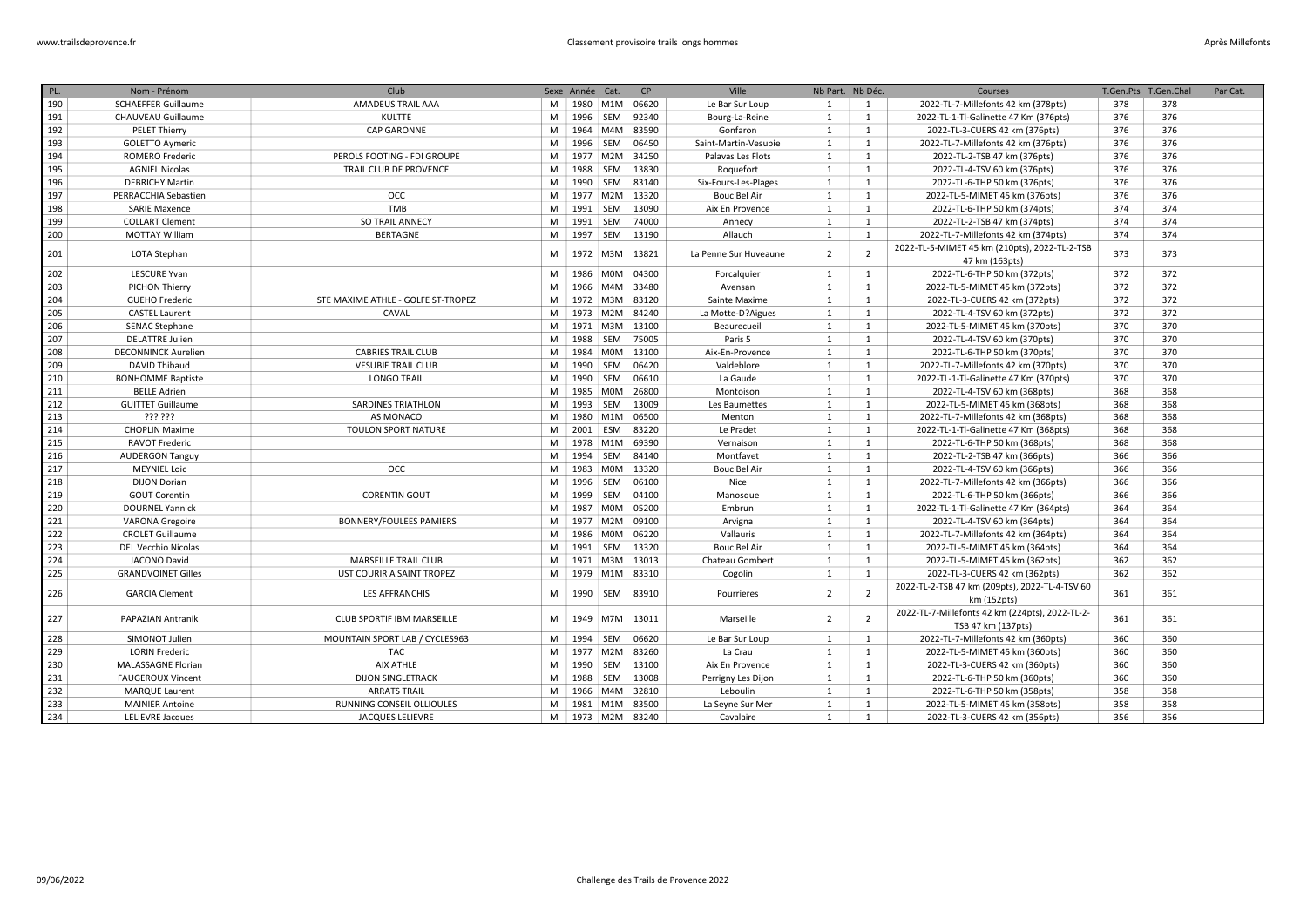| PL. | Nom - Prénom                | Club                                            |   | Sexe Année Cat. |            | CP    | Ville                     | Nb Part. Nb Déc. |                | Courses                                                                 | T.Gen.Pts | T.Gen.Chal | Par Cat. |
|-----|-----------------------------|-------------------------------------------------|---|-----------------|------------|-------|---------------------------|------------------|----------------|-------------------------------------------------------------------------|-----------|------------|----------|
| 235 | <b>FIANDINO Alain</b>       | <b>GUERIDUNCANCER</b>                           | M |                 | 1985 M0M   | 13590 | Meyreuil                  | 1                | 1              | 2022-TL-5-MIMET 45 km (356pts)                                          | 356       | 356        |          |
| 236 | <b>CALCAGNO Patrick</b>     | <b>FOX TRAIL MOULINET</b>                       | M |                 | 1968 M3M   | 06380 | Sospel                    | $\mathbf{1}$     | 1              | 2022-TL-7-Millefonts 42 km (356pts)                                     | 356       | 356        |          |
| 237 | <b>BIANCO Nicolas</b>       | PUMBA ULTRA TRAIL                               | M |                 | 1979 M1M   | 13240 | Septemes Les Vallons      | 1                | 1              | 2022-TL-6-THP 50 km (356pts)                                            | 356       | 356        |          |
| 238 | <b>ANDRIEUX Quentin</b>     |                                                 | M | 1998            | SEM        | 15250 | Jussac                    | 1                | <sup>1</sup>   | 2022-TL-4-TSV 60 km (356pts)                                            | 356       | 356        |          |
| 239 | <b>DELATTRE Benjamin</b>    |                                                 | M | 1988            | SEM        | 21240 | Talant                    | 1                | 1              | 2022-TL-4-TSV 60 km (354pts)                                            | 354       | 354        |          |
| 240 | <b>VENNEVAULT Alex</b>      | CAP SICIE SESSION                               | M | 1956 M6M        |            |       | Six Fours Les Plages      | 1                | 1              | 2022-TL-3-CUERS 42 km (354pts)                                          | 354       | 354        |          |
| 241 | <b>GUEMAS Jean-Marie</b>    |                                                 | M | 1972            | M3M        | 66300 | Trouillas                 | 1                | 1              | 2022-TL-1-Tl-Galinette 47 Km (354pts)                                   | 354       | 354        |          |
| 242 | <b>BALLOTTI Jean-Claude</b> | CSM LA SEYNE                                    | M | 1962            | M5M        | 83200 | Toulon                    | 1                | 1              | 2022-TL-3-CUERS 42 km (352pts)                                          | 352       | 352        |          |
| 243 | ROQUES Jonathan             |                                                 | M | 1995            | SEM        | 84100 | Orange                    | $\mathbf{1}$     | <sup>1</sup>   | 2022-TL-6-THP 50 km (352pts)                                            | 352       | 352        |          |
| 244 | <b>CUNY Florent</b>         | UA SOCIETE GENERALE                             | M | 1989            | SEM        | 75009 | Paris 9                   | 1                | <sup>1</sup>   | 2022-TL-4-TSV 60 km (352pts)                                            | 352       | 352        |          |
| 245 | PENNIELLO Marc              | SUD RUNNING, MARSEILLE TRAIL CLUB               | M | 1977            | M2M        | 13009 | Marseille                 | $\mathbf{1}$     | <sup>1</sup>   | 2022-TL-5-MIMET 45 km (352pts)                                          | 352       | 352        |          |
| 246 | <b>CALI Vivien</b>          |                                                 | M |                 | 1982 M1M   | 30700 | Uzes                      | 1                | <sup>1</sup>   | 2022-TL-2-TSB 47 km (350pts)                                            | 350       | 350        |          |
| 247 | <b>GUIRAUD Thierry</b>      | TRAIL 83                                        | M | 1985            | <b>MOM</b> | 83143 | Le Val                    | 1                | 1              | 2022-TL-4-TSV 60 km (350pts)                                            | 350       | 350        |          |
| 248 | <b>AMIRAULT Lucas</b>       |                                                 | M | 1994            | <b>SEM</b> | 06130 | Grasse                    | 1                | 1              | 2022-TL-7-Millefonts 42 km (350pts)                                     | 350       | 350        |          |
| 249 | <b>MAILLOT Ollivier</b>     | ULTRA TRAIL ADVENTURER                          | M | 1965            | M4M        | 83210 | Sollies-Pont              | $\overline{2}$   | $\overline{2}$ | 2022-TL-5-MIMET 45 km (217pts), 2022-TL-4-TSV                           | 349       | 349        |          |
|     |                             |                                                 |   |                 |            |       |                           |                  |                | 60 km (132pts)                                                          |           |            |          |
| 250 | LACHOIX Julien              | SAPEUR POMPIER NICE TRAIL                       | M | 1989            | SEM        | 06420 | Valdeblore                | $\mathbf{1}$     | <sup>1</sup>   | 2022-TL-7-Millefonts 42 km (348pts)                                     | 348       | 348        |          |
| 251 | <b>BARBIERI Cedric</b>      | AAA                                             | M |                 | 1978 M1M   | 13190 | Allauch                   | 1                | <sup>1</sup>   | 2022-TL-6-THP 50 km (348pts)                                            | 348       | 348        |          |
| 252 | <b>MORENO Olivier</b>       | <b>OMNISPORT HYEROIS</b>                        | M |                 | 1975 M2M   | 83400 | Hyeres                    | 1                | 1              | 2022-TL-5-MIMET 45 km (348pts)                                          | 348       | 348        |          |
| 253 | <b>CHARRIERE Clement</b>    |                                                 | M | 1996            | SEM        | 13012 | Marseille                 | $\mathbf{1}$     | <sup>1</sup>   | 2022-TL-1-Tl-Galinette 47 Km (348pts)                                   | 348       | 348        |          |
| 254 | <b>FERNANDES Miguel</b>     | MAGUELONNE JOGING                               | M |                 | 1972 M3M   | 34110 | Vic-La-Gardiole           | 1                | 1              | 2022-TL-2-TSB 47 km (348pts)                                            | 348       | 348        |          |
| 255 | <b>BELOTTI Gerard</b>       | <b>OMNISPORT HYEROIS</b>                        | M | 1961 M5M        |            |       |                           | 1                | 1              | 2022-TL-3-CUERS 42 km (348pts)                                          | 348       | 348        |          |
| 256 | <b>DELPHIN Alexis</b>       |                                                 | M | 1985            | M0M        | 83130 | La Garde                  | 1                | 1              | 2022-TL-5-MIMET 45 km (346pts)                                          | 346       | 346        |          |
| 257 | <b>CLAVE Michael</b>        | <b>COMBOVIN LAND</b>                            | M | 1979            | M1M        | 26120 | Combovin                  | 1                | <sup>1</sup>   | 2022-TL-1-Tl-Galinette 47 Km (346pts)                                   | 346       | 346        |          |
| 258 | <b>CUGGIA Renaud</b>        |                                                 | M | 1983            | <b>MOM</b> | 83260 | La Crau                   | 1                | <sup>1</sup>   | 2022-TL-3-CUERS 42 km (346pts)                                          | 346       | 346        |          |
| 259 | <b>PARIS Bastien</b>        | <b>ENAC</b>                                     | M | 1995 SEM        |            | 31400 | Toulouse                  | 1                | 1              | 2022-TL-7-Millefonts 42 km (346pts)                                     | 346       | 346        |          |
| 260 | <b>DE-ALMEIDA Manuel</b>    | <b>TRAIL EXPLORER</b>                           | M | 1970            | M3M        | 83140 | Six-Fours-Les-Plages      | $\overline{2}$   | $\overline{2}$ | 2022-TL-5-MIMET 45 km (204pts), 2022-TL-4-TSV                           | 345       | 345        |          |
|     |                             |                                                 |   |                 |            |       |                           |                  |                | 60 km (141pts)                                                          |           |            |          |
| 261 | <b>GORI Ori Daba</b>        | <b>DABA GORI ORI</b>                            | M | 1998 SEM        |            | 04300 | Forcalquier               | 1                | 1              | 2022-TL-6-THP 50 km (344pts)                                            | 344       | 344        |          |
| 262 | SZYMECZKO Cedric            | <b>WILD TRAIL FORCALQUIER</b>                   | M |                 | 1981 M1M   | 04300 | Forcalquier               | 1                | <sup>1</sup>   | 2022-TL-6-THP 50 km (342pts)                                            | 342       | 342        |          |
| 263 | <b>DELFIN Alexis</b>        |                                                 | M | 1985 M0M        |            |       |                           | 1                | 1              | 2022-TL-3-CUERS 42 km (342pts)                                          | 342       | 342        |          |
| 264 | LEVESQUE Anthony            | CAP AVENTURE MANDELIEU                          | M | 1979            | M1M        | 06210 | Mandelieu La Napoule      | 1                | 1              | 2022-TL-7-Millefonts 42 km (342pts)                                     | 342       | 342        |          |
| 265 | <b>DERI Philippe</b>        | <b>AIX ATHLE</b>                                | M |                 | 1972 M3M   | 13770 | Venelles                  | 1                | 1              | 2022-TL-2-TSB 47 km (342pts)                                            | 342       | 342        |          |
| 266 | MONIN Pelege Cyrille        | MARSEILLE TRAIL CLUB                            | M |                 | 1972 M3M   | 13600 | La Ciotat                 | 1                | 1              | 2022-TL-3-CUERS 42 km (340pts)                                          | 340       | 340        |          |
| 267 | <b>RIGAT Olivier</b>        | <b>FRERO POWER</b>                              | M | 1981            | M1M        | 13600 | La Ciotat                 | 1                | <sup>1</sup>   | 2022-TL-6-THP 50 km (340pts)                                            | 340       | 340        |          |
| 268 | <b>GIRY Olivier</b>         |                                                 | M | 1986            | <b>MOM</b> | 84600 | Grillon                   | 1                | 1              | 2022-TL-2-TSB 47 km (340pts)                                            | 340       | 340        |          |
| 269 | <b>BARADEL Mickael</b>      | MICKAEL BARADEL                                 | M | 1989            | SEM        | 68360 | Osenbach                  | 1                | 1              | 2022-TL-6-THP 50 km (338pts)                                            | 338       | 338        |          |
| 270 | <b>FIQUET Luderic</b>       |                                                 | M | 1988            | SEM        | 06270 | Villeneuve-Loubet         | 1                | 1              | 2022-TL-7-Millefonts 42 km (338pts)                                     | 338       | 338        |          |
| 271 | LAVERRIERE Edouard          |                                                 | M | 1991 SEM        |            | 13002 | Marseille                 | 1                | <sup>1</sup>   | 2022-TL-2-TSB 47 km (338pts)                                            | 338       | 338        |          |
| 272 | PINCZON.DU.SEL Olivier      | <b>COURIR A FUVEAU</b>                          | M | 1968            | M3M        | 13710 | Fuveau                    | $\overline{2}$   | $\overline{2}$ | 2022-TL-1-Tl-Galinette 47 Km (168pts), 2022-TL-2-<br>TSB 47 km (168pts) | 336       | 336        |          |
| 273 | <b>LOUIS Guillaume</b>      |                                                 | M | 1990            | SEM        | 06300 | Nice                      | 1                | 1              | 2022-TL-7-Millefonts 42 km (336pts)                                     | 336       | 336        |          |
| 274 | <b>DUVAL Remi</b>           | OM ATHLE                                        | M | 1994            | <b>SEM</b> | 13007 | Marseille 7               | 1                | 1              | 2022-TL-5-MIMET 45 km (336pts)                                          | 336       | 336        |          |
| 275 | <b>SCHIAVO Emilien</b>      | <b>ALPI MOTION</b>                              | M | 1987            | <b>MOM</b> | 04200 | Chateauneuf Val St Donnat | $\mathbf{1}$     | <sup>1</sup>   | 2022-TL-4-TSV 60 km (336pts)                                            | 336       | 336        |          |
| 276 | <b>COLLINET Sylvain</b>     | SAINT JEAN DE MONTS VENDEE TRIATHLON ATHLETISME | M |                 | 1976 M2M   | 85160 | Saint Jean De Monts       | 1                | 1              | 2022-TL-6-THP 50 km (336pts)                                            | 336       | 336        |          |
| 277 | <b>ALQUIER Mathieu</b>      | TRAIL 83                                        | M |                 | 1977 M2M   | 83149 | <b>Bras</b>               | 1                | <sup>1</sup>   | 2022-TL-4-TSV 60 km (334pts)                                            | 334       | 334        |          |
| 278 | <b>DEMOOR Guillaume</b>     |                                                 | M |                 | 1986 MOM   | 13830 | Roquefort-La-Bedoule      | 1                | 1              | 2022-TL-1-Tl-Galinette 47 Km (334pts)                                   | 334       | 334        |          |
| 279 | <b>COURTOIS Thomas</b>      |                                                 | M |                 | 1974 M2M   | 94120 | Fontenay Sous Bois        | 1                | 1              | 2022-TL-6-THP 50 km (334pts)                                            | 334       | 334        |          |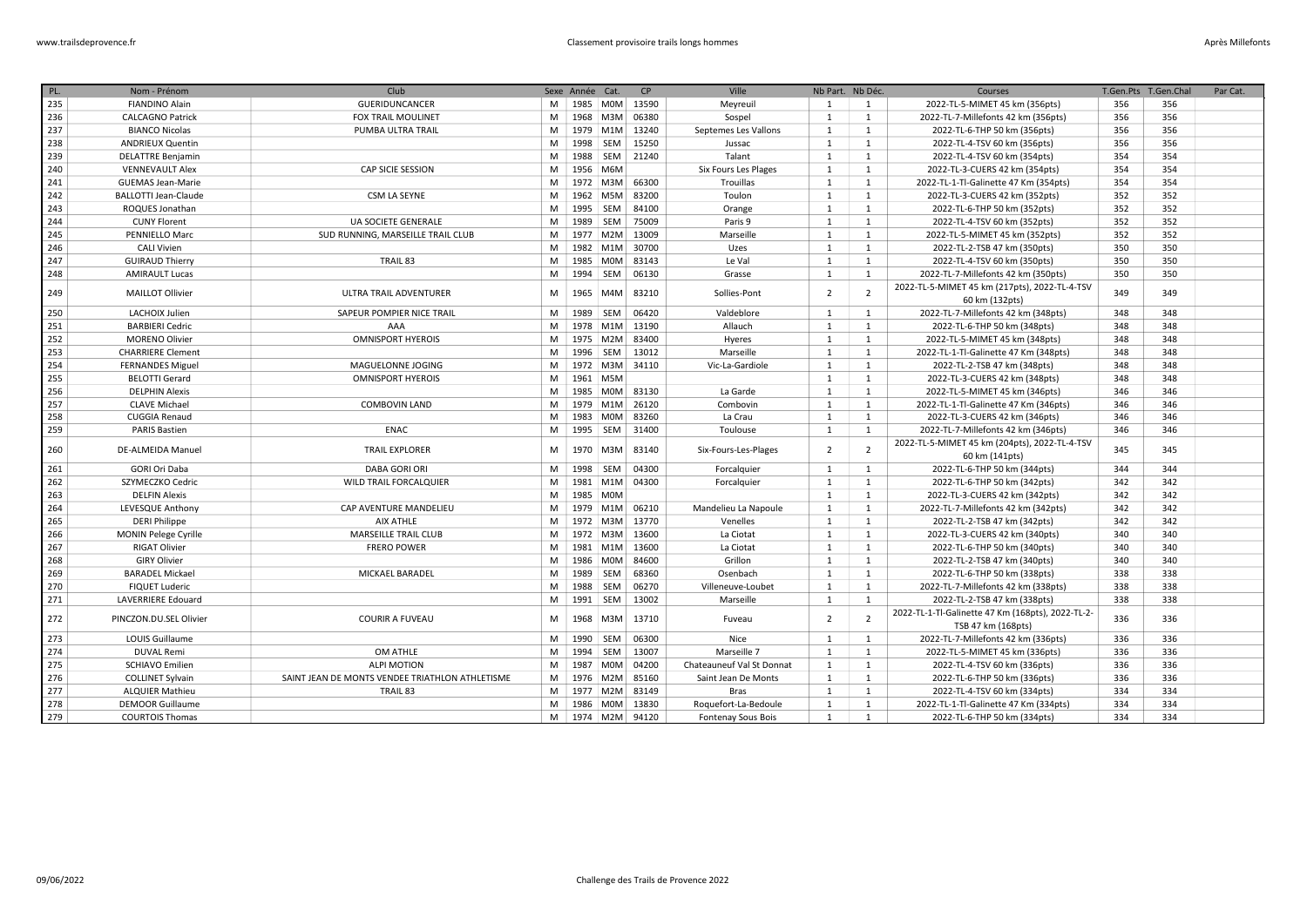| PL. | Nom - Prénom               | Club                                            |   | Sexe Année Cat. |            | CP                 | Ville                     | Nb Part. Nb Déc. |                | Courses                                                                 | T.Gen.Pts | T.Gen.Chal | Par Cat. |
|-----|----------------------------|-------------------------------------------------|---|-----------------|------------|--------------------|---------------------------|------------------|----------------|-------------------------------------------------------------------------|-----------|------------|----------|
| 280 | <b>BESSON Maxime</b>       |                                                 | M |                 |            | 1991   SEM   69100 | Villeurbanne              | 1                | 1              | 2022-TL-5-MIMET 45 km (332pts)                                          | 332       | 332        |          |
| 281 | <b>GAUTRON Francois</b>    | SAINT JEAN DE MONTS VENDEE TRIATHLON ATHLETISME | M |                 |            | 1985 M0M 85000     | La Roche Sur Yon          | 1                | 1              | 2022-TL-6-THP 50 km (332pts)                                            | 332       | 332        |          |
| 282 | RAQUIN Thibault            |                                                 | M |                 | 1984 M0M   | 06270              | Villeneuve Loubet         | 1                | $\mathbf{1}$   | 2022-TL-4-TSV 60 km (332pts)                                            | 332       | 332        |          |
| 283 | DAUTHUEY-LAURENT Bastien   |                                                 | M | 1989 SEM        |            | 13890              | Mouries                   | 1                | $\mathbf{1}$   | 2022-TL-2-TSB 47 km (332pts)                                            | 332       | 332        |          |
|     |                            |                                                 |   |                 |            |                    |                           |                  |                | 2022-TL-1-Tl-Galinette 47 Km (203pts), 2022-TL-4-                       |           |            |          |
| 284 | PELLOUX Christian          | <b>AS CAVAILLON</b>                             | M |                 | 1967 M4M   | 84300              | Cavaillon                 | $\overline{2}$   | $\overline{2}$ | TSV 60 km (128pts)                                                      | 331       | 331        |          |
| 285 | <b>BROCHIER Benoit</b>     | AS CAVAILLON                                    | M |                 |            | 1980   M1M   84250 | Le Thor                   | 1                | 1              | 2022-TL-4-TSV 60 km (330pts)                                            | 330       | 330        |          |
| 286 | <b>LACAZE Claude</b>       |                                                 | M |                 |            | 1961   M5M   84220 | Goult                     | 1                | 1              | 2022-TL-3-CUERS 42 km (330pts)                                          | 330       | 330        |          |
| 287 | <b>RACOILLET Florian</b>   | LI 29                                           | M |                 | 1989 SEM   | 13790              | Rousset                   | 1                | 1              | 2022-TL-6-THP 50 km (330pts)                                            | 330       | 330        |          |
| 288 | JACQUOT Maxime             | TRAIL CLUB DE L ETOILE                          | M | 1990            | SEM        | 13119              | Saint Savournin           | 1                | 1              | 2022-TL-5-MIMET 45 km (328pts)                                          | 328       | 328        |          |
| 289 | <b>VERCHAIN Gary</b>       |                                                 | M | 1988            | SEM        | 83560              | Ginasservis               | 1                | 1              | 2022-TL-2-TSB 47 km (328pts)                                            | 328       | 328        |          |
| 290 | <b>HENRI Pascal</b>        |                                                 | M |                 | 1964 M4M   | 06800              | Cagnes Sur Mer            | $\mathbf{1}$     | 1              | 2022-TL-7-Millefonts 42 km (328pts)                                     | 328       | 328        |          |
| 291 | <b>MERCEY Julien</b>       | LES FOULEES DU LORIOT                           | M |                 |            | 1983   MOM   13390 | Auriol                    | 1                | 1              | 2022-TL-1-Tl-Galinette 47 Km (328pts)                                   | 328       | 328        |          |
| 292 | ALAMO Cedric               | VENTABREN JOGGING AVENTURE                      | M |                 |            | 1978 M1M 13122     | Ventabren                 | $\mathbf{1}$     | 1              | 2022-TL-1-Tl-Galinette 47 Km (326pts)                                   | 326       | 326        |          |
| 293 | CAMP Julien                | 2 KIMP                                          | M | 1985            | <b>MOM</b> | 13010              | Marseille 1               | $\mathbf{1}$     | 1              | 2022-TL-2-TSB 47 km (326pts)                                            | 326       | 326        |          |
| 294 | <b>QUERE Jeremi</b>        | LES COPAINS TRAILEURS                           | M |                 | 1992 SEM   | 29000              | Quimper                   | 1                | 1              | 2022-TL-4-TSV 60 km (326pts)                                            | 326       | 326        |          |
| 295 | <b>MONTHUY Olivier</b>     | <b>CAP GARONNE</b>                              | M |                 |            | 1970   M3M   83260 | La Crau                   | $\mathbf{1}$     | 1              | 2022-TL-3-CUERS 42 km (326pts)                                          | 326       | 326        |          |
| 296 | <b>PERREIN Jerome</b>      |                                                 | M | 1980            |            | M1M 73710          | Pralognan-La-Vanoise      | $\mathbf{1}$     | 1              | 2022-TL-6-THP 50 km (326pts)                                            | 326       | 326        |          |
| 297 | RUL Julien                 |                                                 | M |                 |            | 1974   M2M   13170 | La Gavotte                | $\mathbf{1}$     | 1              | 2022-TL-5-MIMET 45 km (326pts)                                          | 326       | 326        |          |
| 298 | <b>MANAS Florent</b>       | <b>LONGO TRA!L</b>                              | M | 1985            | <b>MOM</b> | 06640              | Saint-Jeannet             | $\mathbf{1}$     | 1              | 2022-TL-7-Millefonts 42 km (326pts)                                     | 326       | 326        |          |
| 299 | <b>GILSON Florian</b>      | <b>FRAGILE</b>                                  | M | 1987            |            | M0M 13100          | Aix En Provence           | 1                | 1              | 2022-TL-4-TSV 60 km (324pts)                                            | 324       | 324        |          |
| 300 | <b>DEPRIESTER Dorian</b>   | PAYS DAIX TRAIL                                 | M | 1986            | <b>MOM</b> | 13090              | Aix En Provence           | $\mathbf{1}$     | 1              | 2022-TL-5-MIMET 45 km (324pts)                                          | 324       | 324        |          |
| 301 | SIVERA Nicolas             | <b>HYERES RUNNING</b>                           | M |                 | 1976 M2M   | 83400              | Hyeres                    | $\mathbf{1}$     | 1              | 2022-TL-3-CUERS 42 km (324pts)                                          | 324       | 324        |          |
| 302 | <b>PENNORS Dorian</b>      |                                                 | M | 1997            | SEM        | 06000              | Nice                      | $\mathbf{1}$     | 1              | 2022-TL-7-Millefonts 42 km (324pts)                                     | 324       | 324        |          |
| 303 | <b>DESHAYES Lilian</b>     |                                                 | M | 2000            | ESM        | 24700              | <b>Montpon Menesterol</b> | $\mathbf{1}$     | 1              | 2022-TL-2-TSB 47 km (322pts)                                            | 322       | 322        |          |
| 304 | <b>BANON Frederic</b>      |                                                 | M |                 |            | 1966 M4M 83136     | La Roquebrussanne (83136) | $\mathbf{1}$     | 1              | 2022-TL-3-CUERS 42 km (322pts)                                          | 322       | 322        |          |
| 305 | <b>CABARDOS Nicolas</b>    | SPEEDY                                          | M |                 |            | 1987   MOM   13490 | Eguilles                  | 1                | 1              | 2022-TL-6-THP 50 km (322pts)                                            | 322       | 322        |          |
| 306 | <b>CALMELS Stephan</b>     | <b>CASTRIES RUNNING CLUB</b>                    | M |                 |            | 1979 M1M 34160     | St Genies Des Mourgues    | $\mathbf{1}$     | 1              | 2022-TL-5-MIMET 45 km (322pts)                                          | 322       | 322        |          |
| 307 | <b>GAUDET Laurent</b>      |                                                 | M |                 | 1976 M2M   | 06210              | Mandelieu                 | $\mathbf{1}$     | 1              | 2022-TL-7-Millefonts 42 km (322pts)                                     | 322       | 322        |          |
| 308 | RAOUST Jean-Damien         | SPEEDY                                          | M | 1990            | SEM        | 13510              | Jouques                   | 1                | 1              | 2022-TL-6-THP 50 km (320pts)                                            | 320       | 320        |          |
| 309 | <b>KAO Martin</b>          |                                                 | M | 1998            | SEM        | 13100              | Aix En Provence           | 1                | 1              | 2022-TL-4-TSV 60 km (320pts)                                            | 320       | 320        |          |
| 310 | <b>ROCHAS Sebastien</b>    | <b>FALICOUN TRAIL</b>                           | M | 1985            | <b>MOM</b> | 06440              | Peille                    | 1                | 1              | 2022-TL-7-Millefonts 42 km (320pts)                                     | 320       | 320        |          |
| 311 | <b>BOUICHER Segan</b>      |                                                 | M | 2002            | ESM        | 13011              | Marseille                 | 1                | 1              | 2022-TL-1-Tl-Galinette 47 Km (318pts)                                   | 318       | 318        |          |
| 312 | <b>BERINGUER Julien</b>    |                                                 | M | 1992            | SEM        | 06390              | <b>Berre Les Alpes</b>    | 1                | 1              | 2022-TL-3-CUERS 42 km (318pts)                                          | 318       | 318        |          |
| 313 | <b>CONVERT Jean-Marc</b>   |                                                 | M |                 | 1971 M3M   | 42240              | Saint Maurice En Gourgois | $\mathbf{1}$     | 1              | 2022-TL-2-TSB 47 km (318pts)                                            | 318       | 318        |          |
| 314 | RICHARD Dylan              | <b>WINNER</b>                                   | M | 1993            | SEM        | 83570              | Cotignac                  | 1                | 1              | 2022-TL-4-TSV 60 km (318pts)                                            | 318       | 318        |          |
| 315 | <b>TROIN Marc</b>          | RARAMURI                                        | M | 1955 M6M        |            |                    | Gap                       | 1                | 1              | 2022-TL-6-THP 50 km (318pts)                                            | 318       | 318        |          |
| 316 | SILVESTRI Francois         | <b>LONGO TRA!L</b>                              | M |                 | 1971 M3M   | 06640              | Saint Jeannet             | 1                | 1              | 2022-TL-7-Millefonts 42 km (318pts)                                     | 318       | 318        |          |
| 317 | <b>TAGLIOFERRI Jerome</b>  | COURTFOREST                                     | M | 1979            | M1M        | 83170              | <b>Brignoles</b>          | 1                | $\mathbf{1}$   | 2022-TL-3-CUERS 42 km (316pts)                                          | 316       | 316        |          |
| 318 | <b>GRAVOIL Didier</b>      | SAINT JEAN DE MONTS VENDEE TRIATHLON ATHLETISME | M | 1972            |            | M3M 85160          | Saint Jean De Monts       | 1                | 1              | 2022-TL-6-THP 50 km (316pts)                                            | 316       | 316        |          |
| 319 | POITEVINEAU Francis        | <b>VITROLLES TRIATHLON</b>                      | M |                 |            | 1980 M1M 13740     | Le Rove                   | 1                | 1              | 2022-TL-2-TSB 47 km (316pts)                                            | 316       | 316        |          |
| 320 | <b>DEBOUT Nicolas</b>      |                                                 | M | 1992            | SEM        | 69003              | Lyon                      | 1                | 1              | 2022-TL-1-Tl-Galinette 47 Km (316pts)                                   | 316       | 316        |          |
| 321 | <b>BENJAMIN Cortese</b>    |                                                 | M | 1990            | SEM        | 05000              | Gap                       | $\mathbf{1}$     | $\mathbf{1}$   | 2022-TL-4-TSV 60 km (316pts)                                            | 316       | 316        |          |
| 322 | <b>OLIVIER Guenael</b>     | SCO                                             | M |                 | 1972 M3M   | 13009              | Marseille                 | 1                | $\mathbf{1}$   | 2022-TL-5-MIMET 45 km (316pts)                                          | 316       | 316        |          |
| 323 | <b>MOUROT Nicolas</b>      | <b>CLANS VTT</b>                                | M |                 |            | 1978   M1M   06670 | Levens                    | 1                | 1              | 2022-TL-7-Millefonts 42 km (316pts)                                     | 316       | 316        |          |
| 324 | <b>GARRIDO Frederic</b>    |                                                 | м |                 | 1974 M2M   | 30250              | Salinelles                | $\overline{2}$   | $\overline{2}$ | 2022-TL-2-TSB 47 km (160pts), 2022-TL-1-Tl-<br>Galinette 47 Km (155pts) | 315       | 315        |          |
| 325 | <b>GUITTONNEAU Vincent</b> | SAINT JEAN DE MONTS VENDEE TRIATHLON ATHLETISME |   | M   1978   M1M  |            |                    | Saint Jean De Monts       | 1                | 1              | 2022-TL-6-THP 50 km (314pts)                                            | 314       | 314        |          |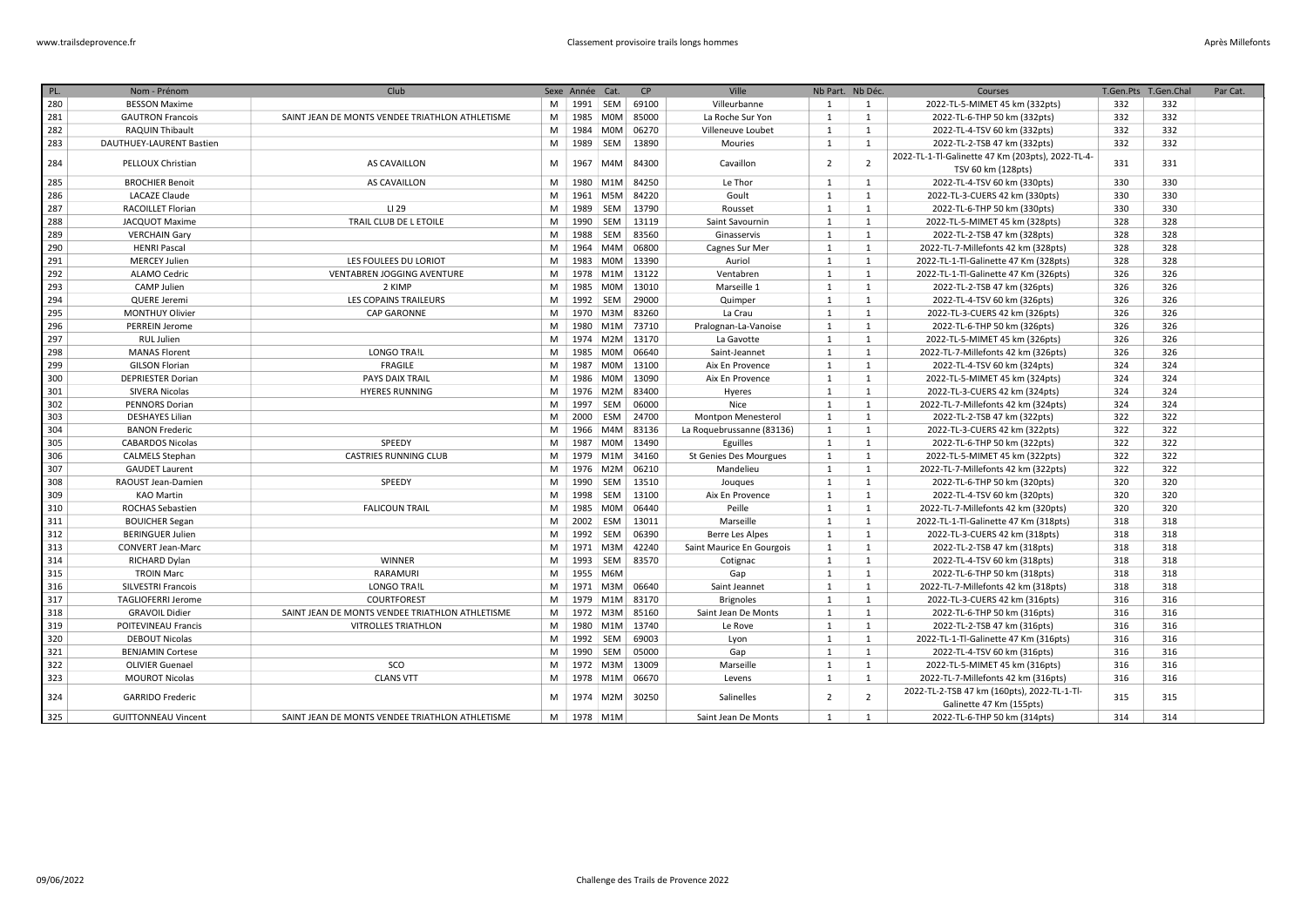| PL. | Nom - Prénom                | Club                            |   | Sexe Année Cat. |                  | CP    | Ville                     |                | Nb Part. Nb Déc. | Courses                                                                 | T.Gen.Pts | T.Gen.Chal | Par Cat. |
|-----|-----------------------------|---------------------------------|---|-----------------|------------------|-------|---------------------------|----------------|------------------|-------------------------------------------------------------------------|-----------|------------|----------|
| 326 | <b>CUVILLIER Cedric</b>     | TOULON SPORT NATURE             | M |                 | 1975 M2M         | 83200 | Toulon                    | 1              | 1                | 2022-TL-2-TSB 47 km (314pts)                                            | 314       | 314        |          |
| 327 | CAQUINEAU Titouan           |                                 | M | 1999            | SEM              | 06300 | Nice                      | 1              | $\mathbf{1}$     | 2022-TL-7-Millefonts 42 km (314pts)                                     | 314       | 314        |          |
| 328 | <b>GONZALES Pascal</b>      |                                 | M | 1966            | M4M              | 06640 | Saint Jeannet             | 1              | 1                | 2022-TL-7-Millefonts 42 km (312pts)                                     | 312       | 312        |          |
| 329 | D Aranda Erwan              |                                 | M |                 | 1984 M0M         | 83000 | Toulon                    | 1              | 1                | 2022-TL-2-TSB 47 km (312pts)                                            | 312       | 312        |          |
| 330 | <b>CECCARINI Guilhem</b>    | LES BIPEDES DE LA VAUNAGE       | M |                 | 1975 M2M         | 30900 | <b>Nimes</b>              | $\overline{2}$ | $\overline{2}$   | 2022-TL-1-Tl-Galinette 47 Km (198pts), 2022-TL-4-<br>TSV 60 km (114pts) | 312       | 312        |          |
| 331 | <b>HIVERT Joevin</b>        | <b>OCC</b>                      | M | 1988 SEM        |                  | 13480 | <b>Cabries Calas</b>      | 1              | 1                | 2022-TL-5-MIMET 45 km (312pts)                                          | 312       | 312        |          |
| 332 | DEL Tin Mikael              | LIBRE                           | M |                 | 1982 M1M         | 84240 | Vitrolles En Luberon      | 1              | $\mathbf{1}$     | 2022-TL-6-THP 50 km (312pts)                                            | 312       | 312        |          |
| 333 | DE Almeida Manuel           | <b>TRAIL EXPLORER</b>           | M |                 | 1970 M3M         | 83140 | Six-Fours-Les-Plages      | 1              | 1                | 2022-TL-3-CUERS 42 km (312pts)                                          | 312       | 312        |          |
| 334 | LE Deunff Erven             |                                 | M |                 | 1973 M2M         | 06610 | La Gaude                  | $\mathbf{1}$   | $\mathbf{1}$     | 2022-TL-7-Millefonts 42 km (310pts)                                     | 310       | 310        |          |
| 335 | <b>LEGAY Tanguy</b>         | <b>TANGUY LEGAY</b>             | M | 1982            | M1M              | 13770 | Venelles                  | $\mathbf{1}$   | 1                | 2022-TL-4-TSV 60 km (310pts)                                            | 310       | 310        |          |
| 336 | <b>ANNUNZIATA Alain</b>     | <b>VITROLLES TRIATHLON</b>      | M | 1978 M1M        |                  | 13240 | Septemes Les Vallons      | $\mathbf{1}$   | 1                | 2022-TL-2-TSB 47 km (310pts)                                            | 310       | 310        |          |
| 337 | <b>HENRI Julien</b>         | SCO                             | M | 1981            | M1M              | 13008 | Marseille                 | $\mathbf{1}$   | 1                | 2022-TL-5-MIMET 45 km (310pts)                                          | 310       | 310        |          |
| 338 | <b>DELECOUR Gabriel</b>     | UST COURIR A SAINT-TROPEZ       | M | 1996            | SEM              | 83120 | Le Plan De La Tour        | $\mathbf{1}$   | $\mathbf{1}$     | 2022-TL-1-Tl-Galinette 47 Km (310pts)                                   | 310       | 310        |          |
| 339 | <b>GHEYSEN Maxime</b>       | <b>MAXIME GHEYSEN</b>           | M |                 | 1981 M1M         | 84800 | L'Isle Sur La Sorgue      | 1              | 1                | 2022-TL-6-THP 50 km (310pts)                                            | 310       | 310        |          |
| 340 | <b>MARTINO Mickael</b>      | TRAIL CLUB OLLIOULES            | M | 1976 M2M        |                  |       |                           | $\mathbf{1}$   | $\mathbf{1}$     | 2022-TL-3-CUERS 42 km (310pts)                                          | 310       | 310        |          |
| 341 | <b>SOYER Miguel</b>         |                                 | M | 1966            | M4M              | 83230 | <b>Bormes Les Mimosas</b> | $\mathbf{1}$   | 1                | 2022-TL-3-CUERS 42 km (308pts)                                          | 308       | 308        |          |
| 342 | <b>GUYOT Antoine</b>        |                                 | M | 1991 SEM        |                  | 42170 | Saint Just Saint Rambert  | $\mathbf{1}$   | 1                | 2022-TL-2-TSB 47 km (308pts)                                            | 308       | 308        |          |
| 343 | <b>RICHIER Jean-Charles</b> |                                 | M | 1985            | M0M              | 75005 | Paris                     | $\mathbf{1}$   | 1                | 2022-TL-7-Millefonts 42 km (308pts)                                     | 308       | 308        |          |
| 344 | <b>BLANC Alain</b>          | <b>ALAIN BLANC</b>              | M | 1961            | M5M              | 05000 | Gap                       | 1              | 1                | 2022-TL-6-THP 50 km (306pts)                                            | 306       | 306        |          |
| 345 | <b>LATREILLE Frank</b>      | DECINES MEYZIEU ATHLETISME      | M | 1967            | M4M              | 69150 | Decines                   | 1              | 1                | 2022-TL-2-TSB 47 km (306pts)                                            | 306       | 306        |          |
| 346 | MINASIAN Christophe         | TRAIL CLUB DES AMIS             | M |                 | 1978 M1M         | 83860 | Nans Les Pins             | $\mathbf{1}$   | $\mathbf{1}$     | 2022-TL-1-Tl-Galinette 47 Km (306pts)                                   | 306       | 306        |          |
| 347 | <b>BERNABO Vincent</b>      | TRAIL 83                        | M | 1984            | M0M              | 83170 | <b>Brignoles</b>          | $\mathbf{1}$   | 1                | 2022-TL-4-TSV 60 km (306pts)                                            | 306       | 306        |          |
| 348 | <b>FAYOLLE Marc</b>         |                                 | M | 1970            | M3M              | 06950 | Falicon                   | $\mathbf{1}$   | 1                | 2022-TL-7-Millefonts 42 km (306pts)                                     | 306       | 306        |          |
| 349 | <b>BERARD Lionel</b>        |                                 | M | 1988            | SEM              | 83210 | Sollies Toucas            | $\mathbf{1}$   | 1                | 2022-TL-7-Millefonts 42 km (304pts)                                     | 304       | 304        |          |
| 350 | <b>HOSPITAL Thibault</b>    |                                 | M | 1977            | M2M              | 05400 | Montmaur                  | $\mathbf{1}$   | 1                | 2022-TL-6-THP 50 km (304pts)                                            | 304       | 304        |          |
| 351 | <b>PETIT Emmanuel</b>       |                                 | M | 1974 M2M        |                  | 13510 | Eguilles                  | 1              | 1                | 2022-TL-5-MIMET 45 km (304pts)                                          | 304       | 304        |          |
| 352 | <b>LHEUILLIER Franky</b>    | <b>TRAILEUR DES BATIGNOLLES</b> | M | 1976 M2M        |                  | 75017 | Paris                     | $\mathbf{1}$   | 1                | 2022-TL-1-Tl-Galinette 47 Km (304pts)                                   | 304       | 304        |          |
| 353 | <b>GUINARD Cyril</b>        |                                 | M | 1967            | M4M              | 13112 | La Destrousse             | $\overline{2}$ | $\overline{2}$   | 2022-TL-1-Tl-Galinette 47 Km (160pts), 2022-TL-2-<br>TSB 47 km (144pts) | 304       | 304        |          |
| 354 | <b>PONSOLLE Fabien</b>      |                                 | M | 1986            | <b>MOM</b>       | 83510 | Lorgues                   | 1              | 1                | 2022-TL-3-CUERS 42 km (304pts)                                          | 304       | 304        |          |
| 355 | <b>SILLAC Antoine</b>       | <b>ACEP VALREAS</b>             | M |                 | 1972 M3M         | 84600 | Grillon                   | $\mathbf{1}$   | 1                | 2022-TL-2-TSB 47 km (302pts)                                            | 302       | 302        |          |
| 356 | <b>VELLY Edouard</b>        |                                 | M | 1996 SEM        |                  | 13006 | Marseille                 | $\mathbf{1}$   | $\mathbf{1}$     | 2022-TL-1-Tl-Galinette 47 Km (302pts)                                   | 302       | 302        |          |
| 357 | DALMASSO Sylvain            | OFF TRAIL 6                     | M | 1986            | <b>MOM</b>       | 06200 | Nice                      | $\mathbf{1}$   | $\mathbf{1}$     | 2022-TL-7-Millefonts 42 km (302pts)                                     | 302       | 302        |          |
| 358 | <b>MACHEREY Nicolas</b>     | SPEEDY                          | M | 1983            | M0M              | 13770 | Venelles                  | 1              | 1                | 2022-TL-4-TSV 60 km (302pts)                                            | 302       | 302        |          |
| 359 | <b>BELMONTE David</b>       | LA GARRIGUE 1 SAUSSET           | M | 1972            | M3M              | 13960 | Sausset Les Pins          | 1              | $\mathbf{1}$     | 2022-TL-5-MIMET 45 km (302pts)                                          | 302       | 302        |          |
| 360 | <b>HENRI Jules</b>          | ALTRA RED                       | M | 1995            | SEM              | 13100 | Aix-En-Provence           | $\mathbf{1}$   | $\mathbf{1}$     | 2022-TL-6-THP 50 km (302pts)                                            | 302       | 302        |          |
| 361 | <b>VIDAL Sebastien</b>      |                                 | M | 1978            | M1M              | 83510 | Lorgues                   | 1              | 1                | 2022-TL-3-CUERS 42 km (302pts)                                          | 302       | 302        |          |
| 362 | <b>DRIN Guillaume</b>       | A/C VALBONNE                    | M | 1975            | M2M              | 06520 | Grasse                    | 1              | $\mathbf{1}$     | 2022-TL-6-THP 50 km (301pts)                                            | 301       | 301        |          |
| 363 | <b>BOURGEAU Francois</b>    | <b>CHEIRON MONTAGNE CLUB</b>    | M | 1963            | M4M              | 06620 | Cipieres                  | 1              | 1                | 2022-TL-7-Millefonts 42 km (301pts)                                     | 301       | 301        |          |
| 364 | <b>CORIC Bertrand</b>       | <b>OMNISPORT HYEROIS</b>        | M | 1980 M1M        |                  |       |                           | $\mathbf{1}$   | $\mathbf{1}$     | 2022-TL-3-CUERS 42 km (301pts)                                          | 301       | 301        |          |
| 365 | ROBERT Johnny               | SHERPA JDL                      | M | 1978            | M <sub>1</sub> M | 05000 | Gap                       | $\mathbf{1}$   | 1                | 2022-TL-4-TSV 60 km (301pts)                                            | 301       | 301        |          |
| 366 | <b>RABIER Thomas</b>        |                                 | M | 1980            | M1M              | 83470 | St Maximin                | $\mathbf{1}$   | $\mathbf{1}$     | 2022-TL-2-TSB 47 km (301pts)                                            | 301       | 301        |          |
| 367 | <b>ALLEGRET Frank</b>       |                                 | M | 1975            | M2M              | 13119 | Saint Savournin           | $\mathbf{1}$   | 1                | 2022-TL-1-Tl-Galinette 47 Km (300pts)                                   | 300       | 300        |          |
| 368 | <b>VELON Sebastien</b>      | OCCP LA CIOTAT                  | M | 1971 M3M        |                  | 13600 | La Ciotat                 | 1              | 1                | 2022-TL-6-THP 50 km (300pts)                                            | 300       | 300        |          |
| 369 | <b>CASANOVA Antoine</b>     |                                 | м | 1990            | <b>SEM</b>       | 83390 | Cuers                     | 1              | 1                | 2022-TL-3-CUERS 42 km (300pts)                                          | 300       | 300        |          |
| 370 | <b>DOROGI Levente</b>       | MANDELIEU LA NAPOULE AC         | M |                 | 1982 M1M         | 06210 | Mandelieu La Napoule      | $\mathbf{1}$   | $\mathbf{1}$     | 2022-TL-7-Millefonts 42 km (300pts)                                     | 300       | 300        |          |
| 371 | <b>MONPEZAT Quentin</b>     | <b>TACOS CREW</b>               | M | 1988            | <b>SEM</b>       | 74330 | Sillingy                  | $\mathbf{1}$   | $\overline{1}$   | 2022-TL-1-Tl-Galinette 47 Km (299pts)                                   | 299       | 299        |          |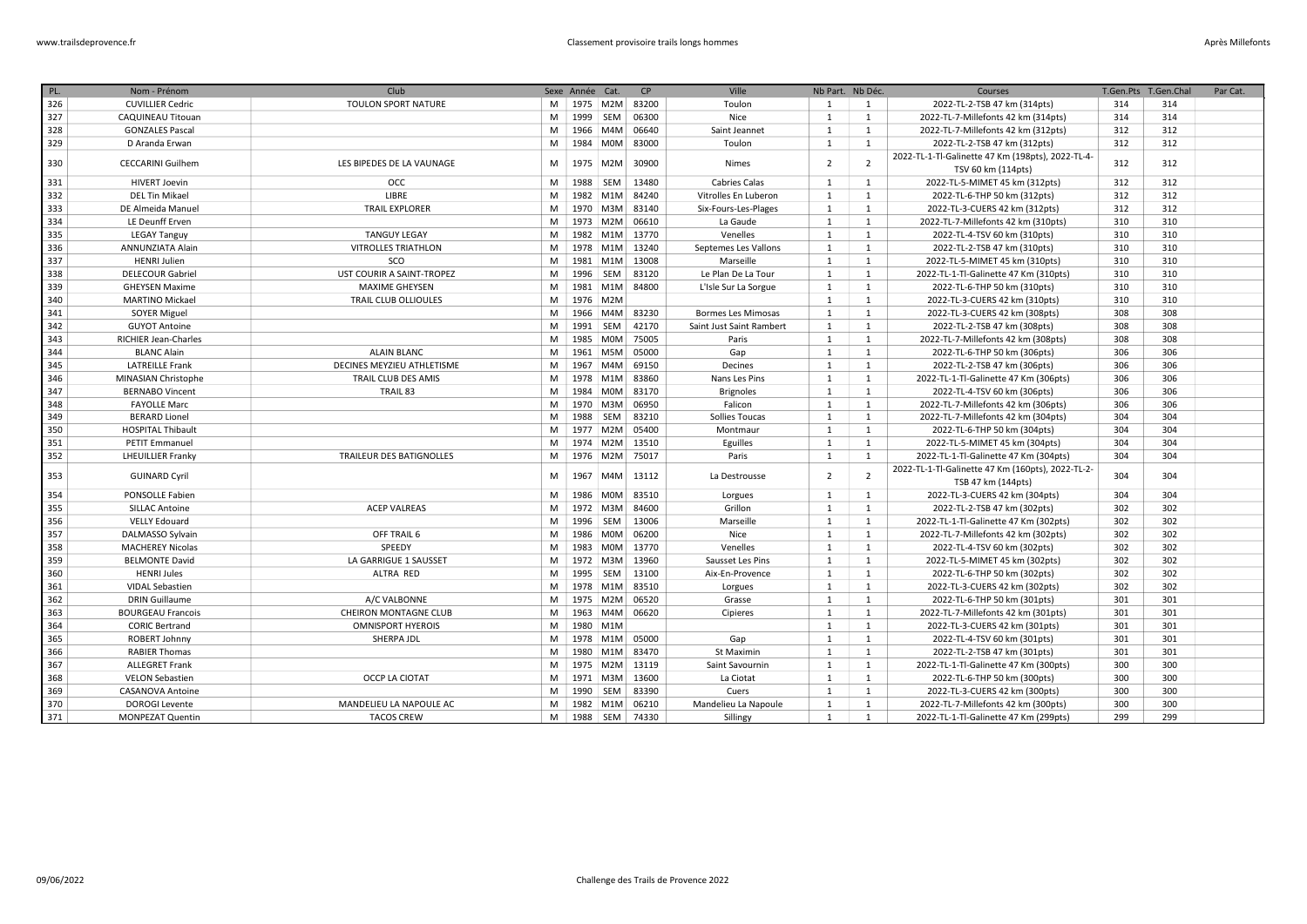| PL. | Nom - Prénom                 | Club                         |   | Sexe Année Cat. |                  | CP    | Ville                         | Nb Part. Nb Déc. |                | Courses                                                                 | T.Gen.Pts T.Gen.Chal |     | Par Cat. |
|-----|------------------------------|------------------------------|---|-----------------|------------------|-------|-------------------------------|------------------|----------------|-------------------------------------------------------------------------|----------------------|-----|----------|
| 372 | <b>BARBAUD Xavier</b>        |                              | M |                 | 1978 M1M         | 13004 | Marseille                     | 1                | 1              | 2022-TL-6-THP 50 km (299pts)                                            | 299                  | 299 |          |
| 373 | <b>CLOUZET Sebastien</b>     | TRAIL CLUB DE PROVENCE       | M |                 | 1988 SEM         | 13001 | Marseille                     | 1                | 1              | 2022-TL-7-Millefonts 42 km (299pts)                                     | 299                  | 299 |          |
| 374 | <b>VINCENT Nicolas</b>       |                              | M |                 | 1978 M1M         | 06420 | Isola                         | $\mathbf{1}$     | $\mathbf{1}$   | 2022-TL-7-Millefonts 42 km (298pts)                                     | 298                  | 298 |          |
| 375 | PARRY Julien                 | RUNNING TRAIL TERVILLOIS     | M |                 | 1979 M1M         | 57100 | Thionville                    | 1                | 1              | 2022-TL-6-THP 50 km (298pts)                                            | 298                  | 298 |          |
| 376 | <b>LEFEBVRE Cedric</b>       | <b>ALPT AVIGNON</b>          | M | 1969            | M3M              | 84000 | Avignon                       | $\mathbf{1}$     | 1              | 2022-TL-2-TSB 47 km (298pts)                                            | 298                  | 298 |          |
| 377 | <b>HERITIER Vincent</b>      | <b>TRAILS DES MILLEFONTS</b> | M | 1985            | <b>MOM</b>       | 06560 | Sophia Antipolis              | 1                | 1              | 2022-TL-4-TSV 60 km (298pts)                                            | 298                  | 298 |          |
| 378 | ARIAUDO Diego                | ASD MARGUAREIS               | M | 1989            | SEM              | 12047 | Crava Rocca De' Baldi (Cuneo) | 1                | 1              | 2022-TL-7-Millefonts 42 km (297pts)                                     | 297                  | 297 |          |
| 379 | <b>BISOGNO Jean-Francois</b> | <b>VITROLLES TRIATHLON</b>   | M | 1969            | M3M              | 13340 | Rognac                        | 1                | 1              | 2022-TL-5-MIMET 45 km (297pts)                                          | 297                  | 297 |          |
| 380 | <b>MICHEL Eric</b>           | <b>COURIR A FUVEAU</b>       | M | 1969            | M3M              | 13119 | Saint-Savournin               | 1                | 1              | 2022-TL-1-Tl-Galinette 47 Km (297pts)                                   | 297                  | 297 |          |
| 381 | MOLLARD Julien               | DECINES MEYZIEU ATHLETISME*  | M | 1983            | <b>MOM</b>       | 69680 | Chassieu                      | 1                | 1              | 2022-TL-2-TSB 47 km (297pts)                                            | 297                  | 297 |          |
| 382 | YOKOKURA Masato              |                              | M |                 | 1978 M1M         | 04100 | Manosque (41)                 | 1                | 1              | 2022-TL-3-CUERS 42 km (296pts)                                          | 296                  | 296 |          |
| 383 | <b>TISON Damien</b>          |                              | M | 1980            | M <sub>1</sub> M | 13680 | Lancon Provence               | $\overline{2}$   | $\overline{2}$ | 2022-TL-4-TSV 60 km (150pts), 2022-TL-1-Tl-<br>Galinette 47 Km (146pts) | 296                  | 296 |          |
| 384 | <b>CASSAN Anthony</b>        |                              | M | 1990            | SEM              | 04310 | Peyruis                       | 1                | 1              | 2022-TL-6-THP 50 km (296pts)                                            | 296                  | 296 |          |
| 385 | <b>LEROUX Devrig</b>         | AC PARIS JOINVILLE           | M | 1975            | M2M              | 94340 | Joinville-Le-Pont             | $\mathbf{1}$     | 1              | 2022-TL-1-Tl-Galinette 47 Km (296pts)                                   | 296                  | 296 |          |
| 386 | <b>HALLE Damien</b>          | <b>ACA AIX</b>               | M |                 | 1980 M1M         | 13114 | Puyloubier                    | 1                | 1              | 2022-TL-4-TSV 60 km (296pts)                                            | 296                  | 296 |          |
| 387 | <b>TISSOT Baptiste</b>       | AMADEUS AAA TRAIL            | M | 1989            | <b>SEM</b>       | 06560 | Valbonne                      | 1                | 1              | 2022-TL-7-Millefonts 42 km (296pts)                                     | 296                  | 296 |          |
| 388 | <b>PESME Romain</b>          | <b>TRAIL PARIS</b>           | M | 1990            | SEM              | 92300 | Levallois Perret              | $\mathbf{1}$     | $\mathbf{1}$   | 2022-TL-2-TSB 47 km (295pts)                                            | 295                  | 295 |          |
| 389 | <b>PRIEUR Leo</b>            | CE ST MICROELECTRONICS       | M | 2000            | ESM              | 13100 | Aix En Provence               | $\mathbf{1}$     | 1              | 2022-TL-4-TSV 60 km (295pts)                                            | 295                  | 295 |          |
| 390 | <b>HOARAU Flavio</b>         | <b>MASSILIA RUN HEART</b>    | M | 1990            | SEM              | 13002 | Marseille 2                   | 1                | 1              | 2022-TL-5-MIMET 45 km (295pts)                                          | 295                  | 295 |          |
| 391 | <b>ATTRAIT Adrien</b>        |                              | M | 1999            | SEM              | 06300 | Nice                          | $\mathbf{1}$     | 1              | 2022-TL-7-Millefonts 42 km (295pts)                                     | 295                  | 295 |          |
| 392 | <b>SAGET Tanguy</b>          | <b>CLUB RANDO AVENTURE</b>   | M | 1984            | M0M              | 91190 | Gif-Sur-Yvette                | $\mathbf{1}$     | 1              | 2022-TL-1-Tl-Galinette 47 Km (295pts)                                   | 295                  | 295 |          |
| 393 | <b>DELUCA Alexis</b>         |                              | M | 1994            | SEM              | 83150 | Bandol                        | 1                | 1              | 2022-TL-2-TSB 47 km (294pts)                                            | 294                  | 294 |          |
| 394 | <b>MONNET Clement</b>        |                              | M | 1994            | SEM              | 51100 | Reims                         | $\mathbf{1}$     | 1              | 2022-TL-4-TSV 60 km (294pts)                                            | 294                  | 294 |          |
| 395 | <b>BROCKBANK Jake</b>        |                              | M |                 | 1993 SEM         | 06300 | Nice                          | 1                | 1              | 2022-TL-7-Millefonts 42 km (294pts)                                     | 294                  | 294 |          |
| 396 | NICAISE Christophe           |                              | M |                 | 1980 M1M         | 38660 | Lumbin                        | $\mathbf{1}$     | $\mathbf{1}$   | 2022-TL-6-THP 50 km (294pts)                                            | 294                  | 294 |          |
| 397 | PINTO-DE-CARVALHO Jose-Luis  | AS CAVAILLON                 | M | 1976            | M2M              | 84300 | Cavaillon                     | 1                | 1              | 2022-TL-5-MIMET 45 km (294pts)                                          | 294                  | 294 |          |
| 398 | <b>BLANDIN Eric</b>          |                              | M | 1968            | M3M              | 58130 | Urzy                          | $\mathbf{1}$     | 1              | 2022-TL-3-CUERS 42 km (294pts)                                          | 294                  | 294 |          |
| 399 | <b>DOUVILLEZ Cedric</b>      | <b>PROVENCE ENDURANCE</b>    | M |                 | 1978 M1M         | 13270 | Fos Sur Mer                   | 1                | 1              | 2022-TL-1-Tl-Galinette 47 Km (293pts)                                   | 293                  | 293 |          |
| 400 | <b>RENAUX Valentin</b>       |                              | M | 1999            | SEM              | 84310 | Morieres-Les-Avignon          | $\mathbf{1}$     | 1              | 2022-TL-6-THP 50 km (293pts)                                            | 293                  | 293 |          |
| 401 | <b>CALMELS Simon</b>         |                              | M | 1994            | SEM              | 75010 | Paris 1                       | 1                | 1              | 2022-TL-4-TSV 60 km (293pts)                                            | 293                  | 293 |          |
| 402 | <b>NOGUERA Carlos</b>        |                              | M | 1984            | <b>MOM</b>       | 06140 | Tourrettes Sur Loup           | $\mathbf{1}$     | 1              | 2022-TL-7-Millefonts 42 km (293pts)                                     | 293                  | 293 |          |
| 403 | <b>CASTAGNET Didier</b>      |                              | M |                 | 1979 M1M         | 13500 | Martigues                     | $\mathbf{1}$     | 1              | 2022-TL-5-MIMET 45 km (293pts)                                          | 293                  | 293 |          |
| 404 | PATOURAUX Philippe           | <b>MARSEILLE TRAIL CLUB</b>  | M | 1968            | M3M              | 13008 | Marseille                     | 1                | 1              | 2022-TL-3-CUERS 42 km (293pts)                                          | 293                  | 293 |          |
| 405 | SOUPLET Olivier              | TOULON SPORT NATURE          | M | 1971            | M3M              | 83130 | La Garde                      | $\overline{2}$   | $\overline{2}$ | 2022-TL-1-Tl-Galinette 47 Km (153pts), 2022-TL-4-<br>TSV 60 km (139pts) | 292                  | 292 |          |
| 406 | <b>SELLIER Alexandre</b>     |                              | M | 1996            | SEM              | 06100 | Nice                          | 1                | 1              | 2022-TL-7-Millefonts 42 km (292pts)                                     | 292                  | 292 |          |
| 407 | <b>FINET Olivier</b>         |                              | M | 1982            | M1M              | 38660 | Saint Bernard                 | 1                | 1              | 2022-TL-1-Tl-Galinette 47 Km (292pts)                                   | 292                  | 292 |          |
| 408 | <b>DERASSE Sebastien</b>     | <b>CABRIES TRAIL CLUB</b>    | M |                 | 1971 M3M         | 13720 | La Bouilladisse               | $\mathbf{1}$     | 1              | 2022-TL-6-THP 50 km (292pts)                                            | 292                  | 292 |          |
| 409 | <b>BERTHA Jerome</b>         |                              | M |                 | 1979 M1M         | 83550 | Vidauban                      | 1                | 1              | 2022-TL-3-CUERS 42 km (292pts)                                          | 292                  | 292 |          |
| 410 | <b>SERVOT Nicolas</b>        |                              | M | 1998            | SEM              | 13100 | Aix En Provence               | 1                | $\mathbf{1}$   | 2022-TL-5-MIMET 45 km (292pts)                                          | 292                  | 292 |          |
| 411 | <b>CAIRE Fabien</b>          |                              | M | 1984            | <b>MOM</b>       | 83136 | <b>Neoules</b>                | 1                | 1              | 2022-TL-3-CUERS 42 km (291pts)                                          | 291                  | 291 |          |
| 412 | <b>NICOLAS Nicolas</b>       | NICOLAS DEPOUSIER            | M | 1982            | M <sub>1</sub> M | 13850 | Greasque                      | 1                | 1              | 2022-TL-7-Millefonts 42 km (291pts)                                     | 291                  | 291 |          |
| 413 | <b>NAUDET Thibault</b>       |                              | M | 1998            | SEM              | 04190 | Les Mees                      | $\mathbf{1}$     | 1              | 2022-TL-6-THP 50 km (291pts)                                            | 291                  | 291 |          |
| 414 | SAUX Jean-Philippe           | <b>MARSEILLE TRAIL CLUB</b>  | M |                 | 1971   M3M       | 13008 | Callelongue                   | $\mathbf{1}$     | 1              | 2022-TL-4-TSV 60 km (290pts)                                            | 290                  | 290 |          |
| 415 | <b>RAZZOLI Eric</b>          | MARSEILLE TRAIL CLUB         | M |                 | 1969 M3M         | 13015 | Marseille                     | 1                | 1              | 2022-TL-5-MIMET 45 km (290pts)                                          | 290                  | 290 |          |
| 416 | <b>CHAMBON Michael</b>       |                              | M |                 | 1977 M2M         | 06640 | St Jeannet                    | $\mathbf{1}$     | 1              | 2022-TL-1-Tl-Galinette 47 Km (290pts)                                   | 290                  | 290 |          |
| 417 | <b>TONDU Daniel</b>          | <b>DANIEL TONDU</b>          | M |                 | 1962 M5M         |       | Venelles                      | 1                | 1              | 2022-TL-6-THP 50 km (290pts)                                            | 290                  | 290 |          |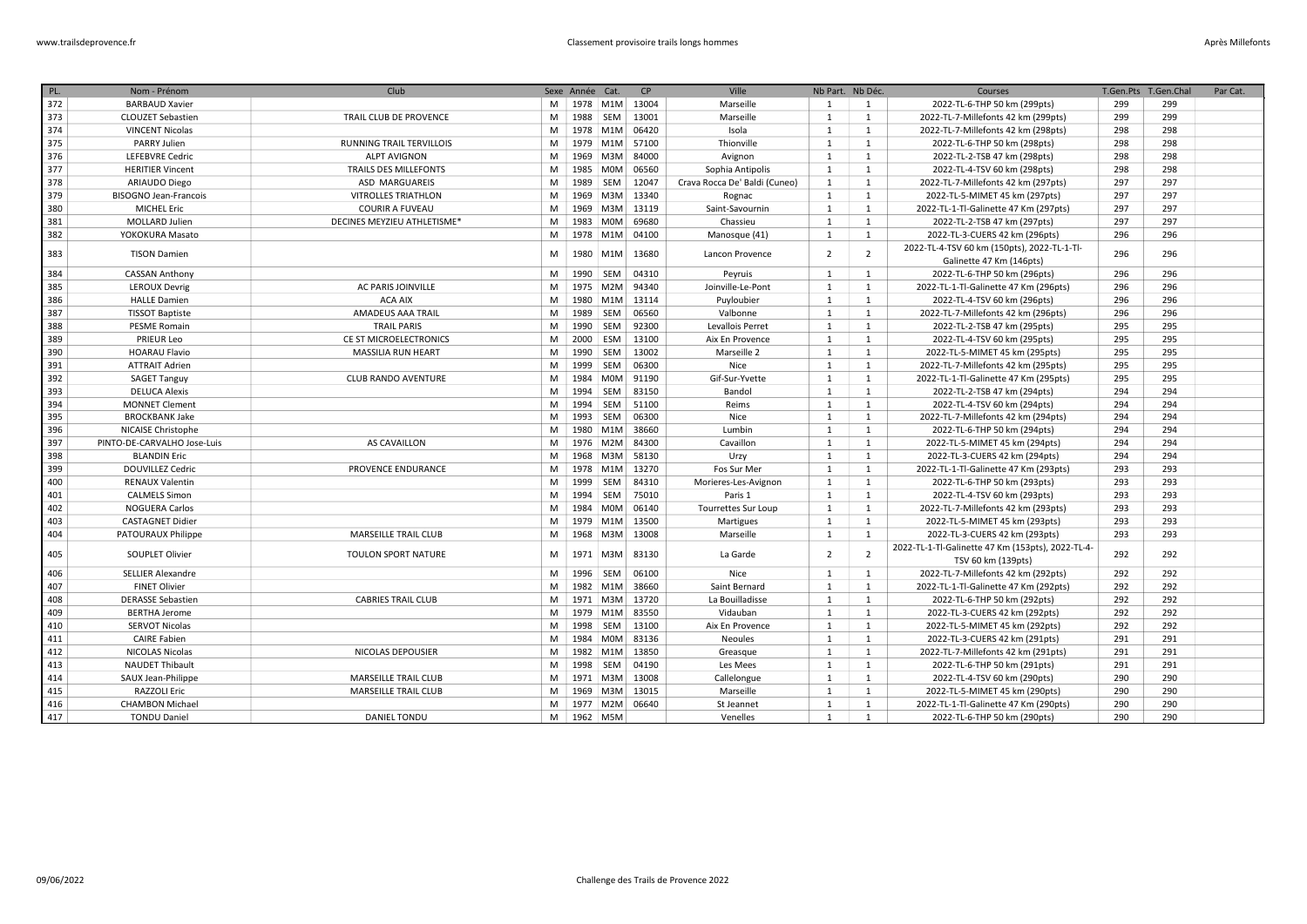| PL. | Nom - Prénom                 | Club                                            |   | Sexe Année Cat. |            | CP                 | Ville                  | Nb Part. Nb Déc. |                | Courses                                                                 | T.Gen.Pts | T.Gen.Chal | Par Cat. |
|-----|------------------------------|-------------------------------------------------|---|-----------------|------------|--------------------|------------------------|------------------|----------------|-------------------------------------------------------------------------|-----------|------------|----------|
| 418 | <b>IMBERT Remi</b>           |                                                 | M |                 |            | 1980   M1M   13012 | Marseille              | 1                | 1              | 2022-TL-2-TSB 47 km (290pts)                                            | 290       | 290        |          |
| 419 | <b>CODA David</b>            | <b>ENDURANCE 6</b>                              | M |                 |            | 1977   M2M   06140 | Tourrettes-Sur-Loup    | $\mathbf{1}$     | $\mathbf{1}$   | 2022-TL-7-Millefonts 42 km (290pts)                                     | 290       | 290        |          |
| 420 | PINTADO Cantarero Roberto    | <b>BARRABILLIES</b>                             | M | 1978 M1M        |            |                    | Barcelona              | 1                | 1              | 2022-TL-6-THP 50 km (289pts)                                            | 289       | 289        |          |
| 421 | ROUX Christian               |                                                 | M | 1983            | M0M        | 13840              | Rognes                 | 1                | $\mathbf{1}$   | 2022-TL-2-TSB 47 km (289pts)                                            | 289       | 289        |          |
| 422 | <b>GAILLARD Christophe</b>   | CE ST MICROELECTRONICS                          | M | 1968            | M3M        | 13530              | Trets                  | 1                | 1              | 2022-TL-4-TSV 60 km (288pts)                                            | 288       | 288        |          |
| 423 | <b>CAPAN Guillaume</b>       | <b>COURIR A PEILLON</b>                         | M | 1980            | M1M        | 06200              | Nice                   | 1                | $\mathbf{1}$   | 2022-TL-7-Millefonts 42 km (288pts)                                     | 288       | 288        |          |
| 424 | CAILLEAU Jerome              | SAINT JEAN DE MONTS VENDEE TRIATHLON ATHLETISME | M | 1974            | M2M        | 85160              | Saint Jean De Monts    | $\mathbf{1}$     | 1              | 2022-TL-6-THP 50 km (288pts)                                            | 288       | 288        |          |
| 425 | <b>LANAU Mederic</b>         |                                                 | M | 1992            | SEM        | 13003              | Marseille              | $\mathbf{1}$     | 1              | 2022-TL-1-Tl-Galinette 47 Km (288pts)                                   | 288       | 288        |          |
| 426 | <b>MARTIN Philip</b>         | LE TEIL COURT                                   | M |                 | 1977 M2M   | 30129              | Redessan               | $\mathbf{1}$     | 1              | 2022-TL-2-TSB 47 km (288pts)                                            | 288       | 288        |          |
| 427 | <b>GRAS Guillaume</b>        | THE C2G                                         | M | 1990            | SEM        | 13013              | Chateau Gombert        | $\mathbf{1}$     | $\mathbf{1}$   | 2022-TL-5-MIMET 45 km (288pts)                                          | 288       | 288        |          |
| 428 | MOUSSAOUI Hamid              | <b>LES ARCS RUNNING</b>                         | M |                 | 1974 M2M   | 83510              | Lorgues                | 1                | 1              | 2022-TL-3-CUERS 42 km (287pts)                                          | 287       | 287        |          |
| 429 | <b>FLAUTAT Ugo</b>           | <b>AMSL TRAIL LEVENS</b>                        | M |                 | 1992 SEM   | 06670              | Levens                 | $\mathbf{1}$     | $\mathbf{1}$   | 2022-TL-1-Tl-Galinette 47 Km (287pts)                                   | 287       | 287        |          |
| 430 | DELAPLAGNE Jean-Daniel       |                                                 | M |                 | 1986 M0M   | 13090              | Aix En Provence        | $\mathbf{1}$     | 1              | 2022-TL-7-Millefonts 42 km (287pts)                                     | 287       | 287        |          |
| 431 | <b>TRUNDE Florent</b>        | TAC                                             | M |                 |            | 1978 M1M 83390     | Cuers                  | 1                | 1              | 2022-TL-6-THP 50 km (287pts)                                            | 287       | 287        |          |
| 432 | <b>VIBET Nicolas</b>         | OCC                                             | M |                 | 1972 M3M   | 13480              | <b>Cabries Calas</b>   | 1                | 1              | 2022-TL-5-MIMET 45 km (287pts)                                          | 287       | 287        |          |
| 433 | <b>BALESTRA Nicolas</b>      | PROVENCE ENDURANCE                              | M |                 |            | 1980 M1M 05300     | Le Poet                | 1                | 1              | 2022-TL-4-TSV 60 km (287pts)                                            | 287       | 287        |          |
| 434 | <b>DEPOUSIER Nicolas</b>     | <b>COURIR A FUVEAU</b>                          | M |                 | 1982 M1M   | 13850              | Greasque               | $\mathbf{1}$     | 1              | 2022-TL-1-Tl-Galinette 47 Km (286pts)                                   | 286       | 286        |          |
| 435 | JEAN-LOUIS Sylvain           |                                                 | M | 1984            | <b>MOM</b> | 74350              | Allonzier La Caille    | $\mathbf{1}$     | 1              | 2022-TL-2-TSB 47 km (286pts)                                            | 286       | 286        |          |
| 436 | DICANDIA Julien              | KANAJOG                                         | M | 1990            | SEM        | 13760              | Saint-Cannat           | $\mathbf{1}$     | 1              | 2022-TL-6-THP 50 km (286pts)                                            | 286       | 286        |          |
| 437 | <b>MUGARD Quentin</b>        |                                                 | M | 1986            | M0M        | 13008              | Marseille              | $\mathbf{1}$     | $\mathbf{1}$   | 2022-TL-5-MIMET 45 km (286pts)                                          | 286       | 286        |          |
| 438 | <b>FABRE Nicolas</b>         |                                                 | M |                 | 1973 M2M   | 05000              | Gap                    | $\mathbf{1}$     | 1              | 2022-TL-3-CUERS 42 km (286pts)                                          | 286       | 286        |          |
| 439 | <b>CIANELLI Jean-Jacques</b> | LONGO TRA!L                                     | M |                 | 1973 M2M   | 06640              | Saint Jeannet          | $\mathbf{1}$     | 1              | 2022-TL-7-Millefonts 42 km (285pts)                                     | 285       | 285        |          |
| 440 | <b>THIEBAUD Lucien</b>       | ENFIN UN THIEBAUD QUI VA VITE                   | M | 2002 ESM        |            | 13008              | Marseille              | $\mathbf{1}$     | 1              | 2022-TL-1-Tl-Galinette 47 Km (284pts)                                   | 284       | 284        |          |
| 441 | <b>MOUSSU Guy</b>            | <b>CAP AVENTURE</b>                             | M |                 | 1961 M5M   | 06150              | Cannes La Bocca        | $\mathbf{1}$     | 1              | 2022-TL-7-Millefonts 42 km (284pts)                                     | 284       | 284        |          |
| 442 | <b>ARBEZ Damien</b>          | <b>AIX ATHLE</b>                                | M |                 | 1991   SEM | 13540              | Puyricard              | $\mathbf{1}$     | $\mathbf{1}$   | 2022-TL-2-TSB 47 km (284pts)                                            | 284       | 284        |          |
| 443 | <b>POUCEL Cedric</b>         |                                                 | M | 1985            | <b>MOM</b> | 13400              | Aubagne                | $\mathbf{1}$     | 1              | 2022-TL-5-MIMET 45 km (284pts)                                          | 284       | 284        |          |
| 444 | VICO Serge                   |                                                 | M |                 | 1971 M3M   | 04200              | Peipin                 | $\mathbf{1}$     | 1              | 2022-TL-6-THP 50 km (284pts)                                            | 284       | 284        |          |
| 445 | <b>CARRE Pierre</b>          | CHLORO                                          | M |                 | 1972 M3M   | 83430              | Saint Mandrier Sur Mer | $\mathbf{1}$     | 1              | 2022-TL-2-TSB 47 km (283pts)                                            | 283       | 283        |          |
| 446 | <b>ROTI Guillaume</b>        |                                                 | M |                 | 1974 M2M   | 98000              | Monaco                 | $\mathbf{1}$     | 1              | 2022-TL-7-Millefonts 42 km (283pts)                                     | 283       | 283        |          |
| 447 | RIZZOLI Jean-Baptiste        | COURTFOREST                                     | M |                 | 1982 M1M   | 83143              | Le Val                 | 1                | 1              | 2022-TL-4-TSV 60 km (283pts)                                            | 283       | 283        |          |
| 448 | <b>ABARCA Cedric</b>         | ULTRA TRAIL SIGNARGUES                          | M | 1975            | M2M        | 30650              | Rochefort Du Gard      | $\mathbf{1}$     | $\mathbf{1}$   | 2022-TL-1-Tl-Galinette 47 Km (283pts)                                   | 283       | 283        |          |
| 449 | <b>BAPTISTA Frederico</b>    |                                                 | M | 1982            | M1M        | 1900-              | Lisboa                 | 1                |                |                                                                         | 282       | 282        |          |
|     |                              |                                                 |   |                 |            | 458                |                        |                  | 1              | 2022-TL-6-THP 50 km (282pts)                                            |           |            |          |
| 450 | <b>BEGNE Florian</b>         |                                                 | M | 1991 SEM        |            | 06130              | Grasse                 | $\mathbf{1}$     | 1              | 2022-TL-2-TSB 47 km (282pts)                                            | 282       | 282        |          |
| 451 | DE Narp Augustin             |                                                 | M |                 | 1985 M0M   | 92110              | Clichy                 | 1                | $\mathbf{1}$   | 2022-TL-4-TSV 60 km (282pts)                                            | 282       | 282        |          |
| 452 | <b>AUER Eric</b>             | TOULON SPORT NATURE                             | M | 1983            | <b>MOM</b> | 83100              | Toulon                 | 1                | 1              | 2022-TL-1-Tl-Galinette 47 Km (282pts)                                   | 282       | 282        |          |
| 453 | DE Meerschman Teddy          |                                                 | M | 1997            | SEM        | 38130              | Echirolles             | $\mathbf{1}$     | 1              | 2022-TL-5-MIMET 45 km (282pts)                                          | 282       | 282        |          |
| 454 | <b>MARTINS David</b>         | MONTLUCON ATHLETISME                            | M |                 | 1978 M1M   | 03410              | Domerat                | $\mathbf{1}$     | 1              | 2022-TL-4-TSV 60 km (281pts)                                            | 281       | 281        |          |
| 455 | RITONDALE Sebasten           | LES FOULEES SAUSSINOISES                        | M |                 | 1972 M3M   | 30250              | Villevieille           | 1                | 1              | 2022-TL-5-MIMET 45 km (281pts)                                          | 281       | 281        |          |
| 456 | <b>VALENTIM Antonio</b>      |                                                 | M |                 | 1974 M2M   | 06500              | Menton                 | $\mathbf{1}$     | $\mathbf{1}$   | 2022-TL-7-Millefonts 42 km (281pts)                                     | 281       | 281        |          |
| 457 | <b>DECODTS Frank</b>         | AIX ATHLE                                       | M | 1983            | <b>MOM</b> | 13100              | Aix En Provence        | $\overline{2}$   | $\overline{2}$ | 2022-TL-1-Tl-Galinette 47 Km (157pts), 2022-TL-4-<br>TSV 60 km (123pts) | 280       | 280        |          |
| 458 | SALVATERRA Sylvain           | TRAIL CLUB OLLIOULES                            | M |                 |            | 1978   M1M   83100 | Toulon                 | 1                | 1              | 2022-TL-2-TSB 47 km (280pts)                                            | 280       | 280        |          |
| 459 | <b>THOURAUD Jean-Marie</b>   |                                                 | M |                 | 1978 M1M   | 83910              | Pourrieres             | $\mathbf{1}$     | 1              | 2022-TL-4-TSV 60 km (280pts)                                            | 280       | 280        |          |
| 460 | <b>PAGEON Pierre</b>         | RAIDLIGHT GRAND SUD EST                         | M |                 |            | 1982   M1M   13009 | Marseille              | 1                | 1              | 2022-TL-1-Tl-Galinette 47 Km (280pts)                                   | 280       | 280        |          |
| 461 | <b>MALEA Quentin</b>         | <b>MENTON MARATHON A</b>                        | M |                 | 1996 SEM   | 06500              | Menton                 | $\mathbf{1}$     | 1              | 2022-TL-7-Millefonts 42 km (280pts)                                     | 280       | 280        |          |
| 462 | LE Grignou Kevin             | <b>AIX ATHLE</b>                                | M |                 | 1981 M1M   | 13480              | Cabri7S                | $\mathbf{1}$     | 1              | 2022-TL-1-Tl-Galinette 47 Km (279pts)                                   | 279       | 279        |          |
| 463 | <b>DEJEAN Olivier</b>        | <b>USMT</b>                                     | M |                 |            | 1962 M5M 92330     | Sceaux                 | 1                | $\mathbf{1}$   | 2022-TL-6-THP 50 km (279pts)                                            | 279       | 279        |          |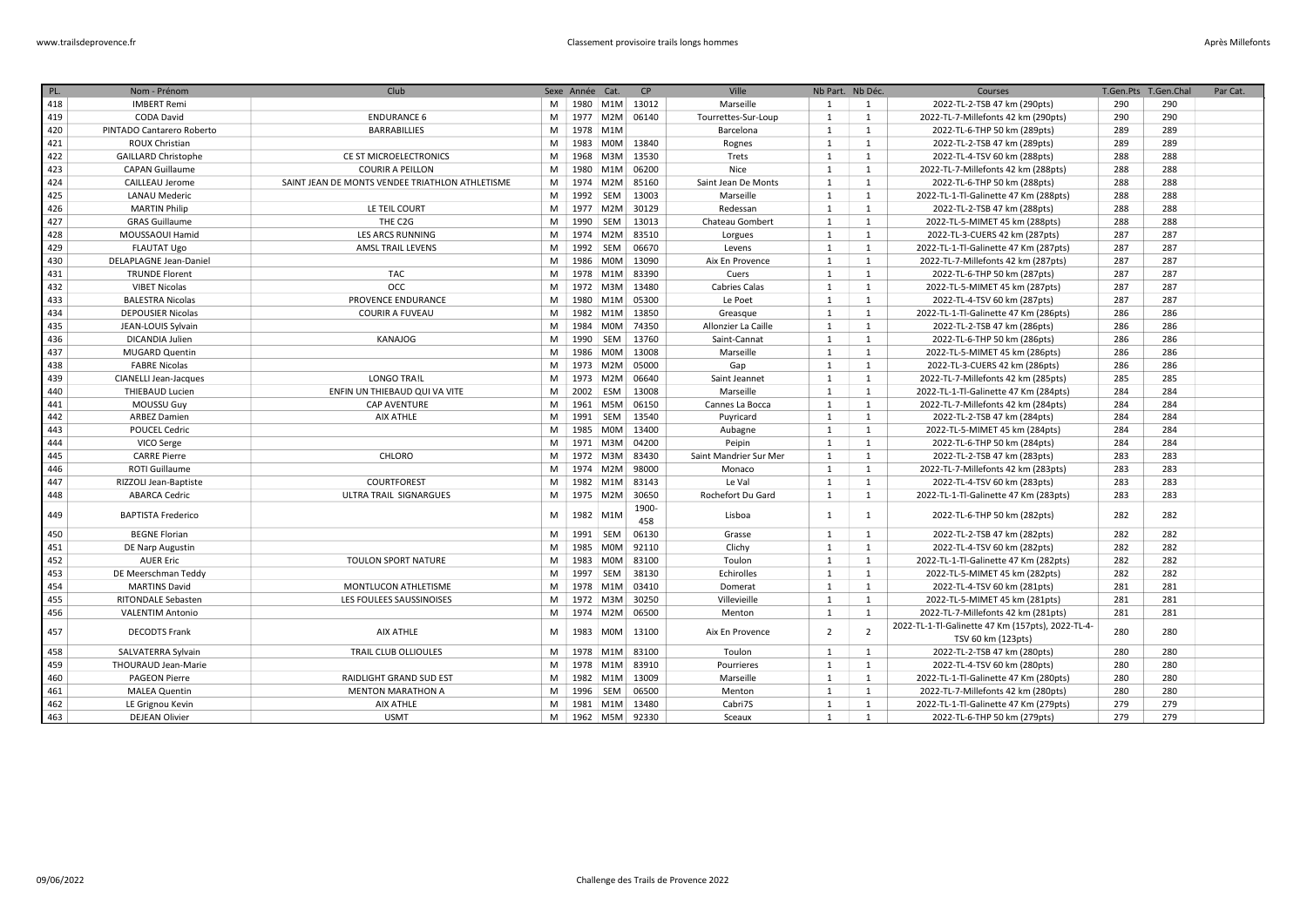| PL. | Nom - Prénom                    | Club                                            |   | Sexe Année Cat. |                  | CP                 | Ville                      | Nb Part. Nb Déc. |                | Courses                                           | T.Gen.Pts | T.Gen.Chal | Par Cat. |
|-----|---------------------------------|-------------------------------------------------|---|-----------------|------------------|--------------------|----------------------------|------------------|----------------|---------------------------------------------------|-----------|------------|----------|
| 464 | <b>LOUDES Vincent</b>           |                                                 | M |                 |                  | 1986   M0M   06000 | Nice                       | 1                | 1              | 2022-TL-7-Millefonts 42 km (279pts)               | 279       | 279        |          |
| 465 | <b>CECCARELLI Jimmy</b>         | AS BEAUSSETANNE                                 | M |                 |                  | 1980 M1M 83740     | La Cadiere-D Azur          | 1                | $\mathbf{1}$   | 2022-TL-5-MIMET 45 km (279pts)                    | 279       | 279        |          |
| 466 | <b>MEURAY Boris</b>             |                                                 | M | 1989            | SEM              | 83260              | La Crau                    | 1                | 1              | 2022-TL-2-TSB 47 km (279pts)                      | 279       | 279        |          |
| 467 | PASQUIER Bruno                  | <b>AMSL TRAIL LEVENS</b>                        | M | 1973 M2M        |                  | 06670              | Saint-Martin-Du-Var        | 1                | $\mathbf{1}$   | 2022-TL-7-Millefonts 42 km (278pts)               | 278       | 278        |          |
| 468 | <b>GUITTONNEAU Laurent</b>      | SAINT JEAN DE MONTS VENDEE TRIATHLON ATHLETISME | M | 1975 M2M        |                  |                    | Le Perrier                 | $\mathbf{1}$     | $\mathbf{1}$   | 2022-TL-6-THP 50 km (278pts)                      | 278       | 278        |          |
|     |                                 |                                                 |   |                 |                  |                    |                            |                  |                | 2022-TL-1-Tl-Galinette 47 Km (183pts), 2022-TL-4- |           |            |          |
| 469 | <b>GAUTIER Frederic</b>         |                                                 | M | 1967            | M4M              | 13114              | Puyloubier                 | 2                | $\overline{2}$ | TSV 60 km (94pts)                                 | 277       | 277        |          |
| 470 | <b>JOCQUEL Stephane</b>         |                                                 | M | 1993            | SEM              |                    | Veynes                     | 1                | $\mathbf{1}$   | 2022-TL-6-THP 50 km (277pts)                      | 277       | 277        |          |
| 471 | <b>HERMOUET Leo</b>             | <b>MASSILIA TRIATHLON</b>                       | M | 1992 SEM        |                  | 13006              | Marseille 6                | $\mathbf{1}$     | $\mathbf{1}$   | 2022-TL-4-TSV 60 km (277pts)                      | 277       | 277        |          |
| 472 | <b>DRIEL Philippe</b>           | NICE COTE DAZUR ATHLETISME <sup>*</sup>         | M |                 | 1967 M4M         | 06710              | Villars Sur Var            | 1                | $\mathbf{1}$   | 2022-TL-7-Millefonts 42 km (277pts)               | 277       | 277        |          |
| 473 | ATTANASIO Barthelemy            | THALES ALENIA SPACE RUNNER                      | M | 1992            | SEM              | 06250              | Mougins                    | <sup>1</sup>     | $\mathbf{1}$   | 2022-TL-7-Millefonts 42 km (276pts)               | 276       | 276        |          |
| 474 | <b>DAVID Francois</b>           | <b>MASSILIA TRIATHLON</b>                       | M | 1992 SEM        |                  | 13006              | Marseille 6                | 1                | $\mathbf{1}$   | 2022-TL-4-TSV 60 km (276pts)                      | 276       | 276        |          |
| 475 | <b>BAVEREY Philippe</b>         | PHILIPPE BAVEREY                                | M | 1964            | MAM              | 04100              | 41 Manosque                | 1                | 1              | 2022-TL-6-THP 50 km (276pts)                      | 276       | 276        |          |
| 476 | ABDE Zamouri                    | ULTRA TRAIL ADVENTURER                          | M |                 |                  | 1974 M2M 83130     | La Garde                   | 1                | 1              | 2022-TL-5-MIMET 45 km (276pts)                    | 276       | 276        |          |
| 477 | <b>CHABANNIER Patrice</b>       | AMSL FREJUS OXUBII                              | M |                 | 1971 M3M         | 83600              | Frejus                     | 1                | 1              | 2022-TL-6-THP 50 km (275pts)                      | 275       | 275        |          |
| 478 | <b>ANDREU Boris</b>             | <b>TRAIL KOLOCS</b>                             | M | 1977 M2M        |                  | 13270              | Fos Sur Mer                | 1                | 1              | 2022-TL-5-MIMET 45 km (275pts)                    | 275       | 275        |          |
| 479 | <b>ALBERTIN Mathieu</b>         | AM EXPERTISE CONSEIL AUDIT                      | M | 1993 SEM        |                  | 83500              | La Seyne Sur Mer           | 1                | 1              | 2022-TL-2-TSB 47 km (275pts)                      | 275       | 275        |          |
| 480 | <b>CHAUVIN Vincent</b>          |                                                 | M |                 | 1985 M0M         | 13007              | Marseille                  | 1                | $\mathbf{1}$   | 2022-TL-1-Tl-Galinette 47 Km (275pts)             | 275       | 275        |          |
| 481 | <b>DULERMO Pascal</b>           | <b>LONGO TRA!L</b>                              | M |                 | 1970 M3M         | 06510              | Gattieres                  | $\mathbf{1}$     | 1              | 2022-TL-7-Millefonts 42 km (275pts)               | 275       | 275        |          |
| 482 | DUBLINEAU Sylvain               | <b>MSA MARTIGUES</b>                            | M | 1974 M2M        |                  | 13500              | Martigues                  | 1                | $\mathbf{1}$   | 2022-TL-1-Tl-Galinette 47 Km (274pts)             | 274       | 274        |          |
| 483 | <b>REMOND Philippe</b>          | <b>AC CANNES</b>                                | M | 1967            | M4M              | 06130              | Grasse                     | 1                | 1              | 2022-TL-7-Millefonts 42 km (274pts)               | 274       | 274        |          |
| 484 | <b>GUERIN Jean-Noel</b>         | <b>TRAIL KOLOK S</b>                            | M |                 | 1979 M1M         | 13270              | Fos Sur Mer                | 1                | $\mathbf{1}$   | 2022-TL-5-MIMET 45 km (274pts)                    | 274       | 274        |          |
| 485 | <b>RUSSO Fulvio</b>             |                                                 | M | 1977 M2M        |                  | 04300              | Forcalquier                | 1                | 1              | 2022-TL-6-THP 50 km (274pts)                      | 274       | 274        |          |
| 486 | PIESSET Kevin                   |                                                 | M | 1990 SEM        |                  | 13127              | Vitrolles                  | 1                | $\mathbf{1}$   | 2022-TL-5-MIMET 45 km (273pts)                    | 273       | 273        |          |
| 487 | FLOHR Jean-Marc                 |                                                 | M |                 | 1973 M2M         | 30140              | Bagard                     | $\mathbf{1}$     | 1              | 2022-TL-1-Tl-Galinette 47 Km (273pts)             | 273       | 273        |          |
| 488 | <b>GONZALEZ Florian</b>         |                                                 | M | 1985            | M0M              | 38380              | Saint Pierre De Chartreuse | $\mathbf{1}$     | $\mathbf{1}$   | 2022-TL-4-TSV 60 km (273pts)                      | 273       | 273        |          |
| 489 | <b>DELANGLE Ludovic Eliesse</b> |                                                 | M |                 | 1981 M1M         | 83340              | Le Luc                     | $\mathbf{1}$     | 1              | 2022-TL-6-THP 50 km (273pts)                      | 273       | 273        |          |
| 490 | <b>DESBIOLLES Baptiste</b>      | <b>TRAIL PARIS</b>                              | M | 1991            | SEM              | 75016              | Paris 16                   | 1                | $\mathbf{1}$   | 2022-TL-2-TSB 47 km (273pts)                      | 273       | 273        |          |
| 491 | <b>LARONZE Nicolas</b>          |                                                 | M | 1971 M3M        |                  | 06000              | Nice                       | 1                | 1              | 2022-TL-7-Millefonts 42 km (272pts)               | 272       | 272        |          |
| 492 | <b>CHARHON Nicolas</b>          |                                                 | M | 1983 M0M        |                  |                    | Lyon                       | 1                | $\mathbf{1}$   | 2022-TL-6-THP 50 km (272pts)                      | 272       | 272        |          |
| 493 | <b>DECROMBECQUE Herve</b>       | CLUB SPORTIF IBM NICE SOPHIA                    | M | 1969            | M3M              | 83600              | Frejus                     | 1                | $\mathbf{1}$   | 2022-TL-7-Millefonts 42 km (271pts)               | 271       | 271        |          |
| 494 | <b>CECCHINEL Thomas</b>         |                                                 | M | 1998            | SEM              | 13590              | Meyreuil                   | 1                | $\mathbf{1}$   | 2022-TL-5-MIMET 45 km (271pts)                    | 271       | 271        |          |
| 495 | <b>TOURNADE Sylvain</b>         | <b>COURIR A SAUSSET</b>                         | M | 1987 M0M        |                  | 13960              | Sausset Les Pins           | 1                | $\mathbf{1}$   | 2022-TL-1-Tl-Galinette 47 Km (271pts)             | 271       | 271        |          |
| 496 | YOSHIDA Kotaro                  | KOTARO YOMNISPORT HYEROISIDA                    | M |                 | 1977 M2M         | 75013              | Paris                      | 1                | $\mathbf{1}$   | 2022-TL-6-THP 50 km (271pts)                      | 271       | 271        |          |
| 497 | <b>HEUZEY Jonathan</b>          | VENTABREN JOGGING AVENTURE                      | M | 1988            | SEM              | 13122              | Ventabren                  | 1                | 1              | 2022-TL-1-Tl-Galinette 47 Km (270pts)             | 270       | 270        |          |
| 498 | <b>ROUDIL Hugo</b>              |                                                 | M | 1987            | <b>MOM</b>       | 34130              | Mauguio                    | 1                | $\mathbf{1}$   | 2022-TL-4-TSV 60 km (270pts)                      | 270       | 270        |          |
| 499 | <b>AYME Julien</b>              | TRAIL CLUB DE PROVENCE                          | M |                 | 1971 M3M         | 83330              | Le Beausset                | 1                | $\mathbf{1}$   | 2022-TL-7-Millefonts 42 km (270pts)               | 270       | 270        |          |
| 500 | <b>FATRAS Davy</b>              | <b>LA GRAINE</b>                                | M | 1987            | M0M              | 13100              | Aix-En-Provence            | 1                | $\mathbf{1}$   | 2022-TL-6-THP 50 km (270pts)                      | 270       | 270        |          |
| 501 | <b>RELAVE Fabien</b>            |                                                 | M |                 | 1976 M2M         | 33750              | Saint-Germain-Du-Puch      | 1                | $\mathbf{1}$   | 2022-TL-6-THP 50 km (269pts)                      | 269       | 269        |          |
| 502 | <b>MORVAN Yan</b>               | AMADEUS AAA TRAIL                               | M | 1977            | M2M              | 06000              | Nice                       | 1                | $\mathbf{1}$   | 2022-TL-7-Millefonts 42 km (269pts)               | 269       | 269        |          |
| 503 | <b>VAIRON Frederic</b>          | ATHLETISME ET COURSE NATURE ANDUZE              | M | 1972 M3M        |                  | 30960              | St Jean De Valeriscle      | $\mathbf{1}$     | $\mathbf{1}$   | 2022-TL-4-TSV 60 km (269pts)                      | 269       | 269        |          |
| 504 | <b>BERNARDEAU Thomas</b>        |                                                 | M | 1989            | SEM              | 92220              | <b>Bagneux</b>             | $\mathbf{1}$     | $\mathbf{1}$   | 2022-TL-6-THP 50 km (268pts)                      | 268       | 268        |          |
| 505 | <b>AGNES Remi</b>               | <b>CHAMPSAUR NATURE</b>                         | M | 1973 M2M        |                  | -5                 | St B En Champsaur          | $\mathbf{1}$     | $\mathbf{1}$   | 2022-TL-2-TSB 47 km (268pts)                      | 268       | 268        |          |
| 506 | HARREAU Jean-Guy                |                                                 | M | 1980            | M <sub>1</sub> M | 13880              | Velaux                     | 1                | $\mathbf{1}$   | 2022-TL-5-MIMET 45 km (268pts)                    | 268       | 268        |          |
| 507 | RIEUSSET Jean-Baptiste          | <b>AIX ATHLE</b>                                | M |                 | 1987 M0M         | 13090              | Aix En Provence            | 1                | $\mathbf{1}$   | 2022-TL-4-TSV 60 km (268pts)                      | 268       | 268        |          |
| 508 | <b>NOSELLI Romain</b>           |                                                 | M | 1993 SEM        |                  | 92600              | Asnieres-Sur-Seine         | 1                | 1              | 2022-TL-7-Millefonts 42 km (268pts)               | 268       | 268        |          |
| 509 | <b>SCHMITT Marcel</b>           | <b>TRIATHL AIX</b>                              | M | 1992 SEM        |                  | 13100              | Aix En Provence            | 1                | $\mathbf{1}$   | 2022-TL-4-TSV 60 km (267pts)                      | 267       | 267        |          |
| 510 | SIRI Romain                     | <b>MARSEILLE TRAIL CLUB</b>                     | M |                 |                  | 1983 M0M 13006     | Marseille 6                | 1                | 1              | 2022-TL-2-TSB 47 km (267pts)                      | 267       | 267        |          |
|     |                                 |                                                 |   |                 |                  |                    |                            |                  |                |                                                   |           |            |          |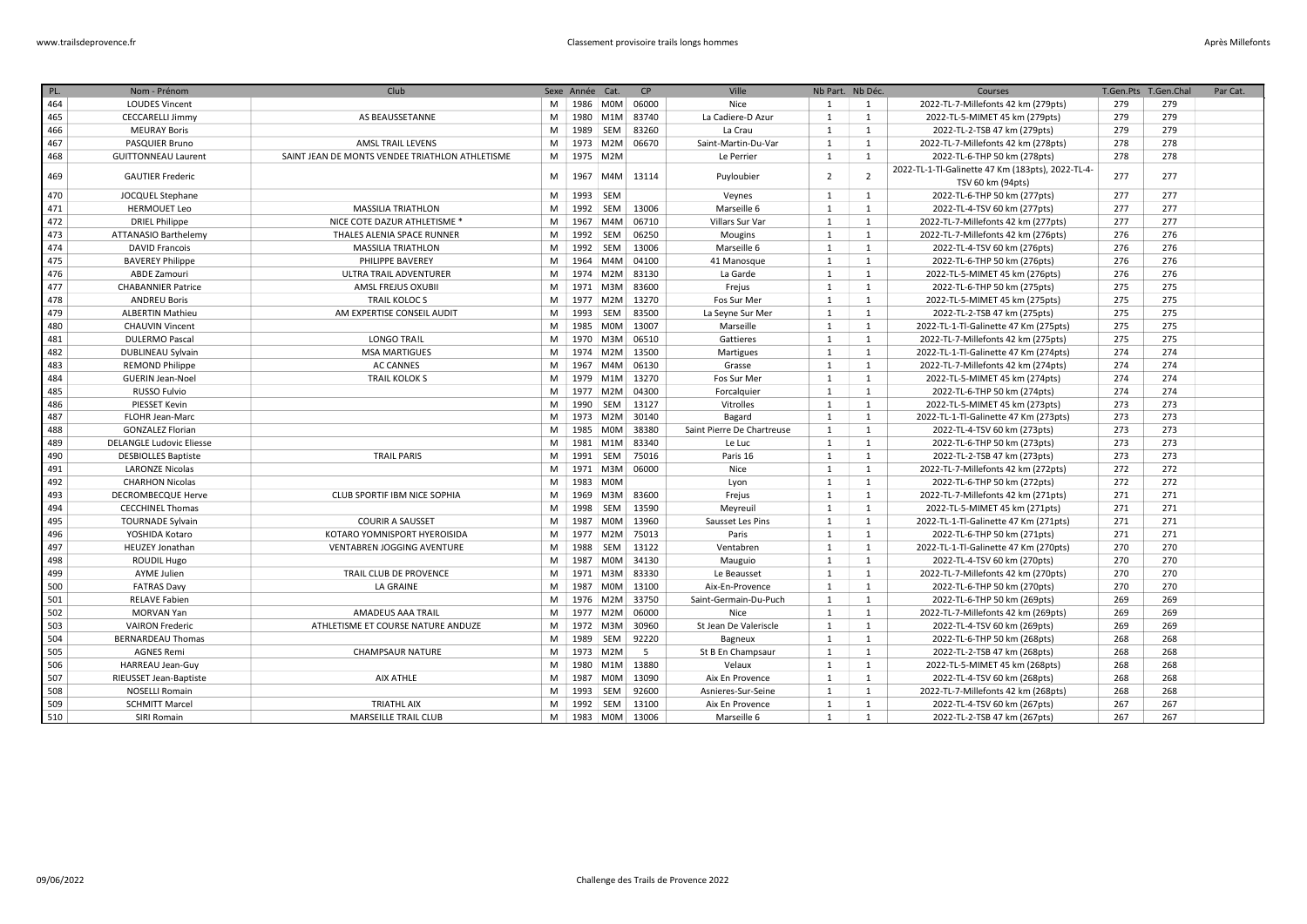| PL. | Nom - Prénom             | Club                                            |   | Sexe Année Cat. |                  | <b>CP</b>          | Ville                | Nb Part. Nb Déc. |                | Courses                               | T.Gen.Pts | T.Gen.Chal | Par Cat. |
|-----|--------------------------|-------------------------------------------------|---|-----------------|------------------|--------------------|----------------------|------------------|----------------|---------------------------------------|-----------|------------|----------|
| 511 | <b>MARTIN Pierre</b>     | SAINT JEAN DE MONTS VENDEE TRIATHLON ATHLETISME | M |                 | 1974 M2M         | 85160              | Saint Jean De Monts  | 1                | $\mathbf{1}$   | 2022-TL-6-THP 50 km (267pts)          | 267       | 267        |          |
| 512 | <b>POIROT Frank</b>      | NICE TRIATHLON CLUB                             | M |                 | 1961 M5M         | 06300              | Nice                 | $\mathbf{1}$     | 1              | 2022-TL-7-Millefonts 42 km (267pts)   | 267       | 267        |          |
| 513 | <b>BILLON Wilfrid</b>    | SAINT JEAN DE MONTS VENDEE TRIATHLON ATHLETISME | M |                 | 1972 M3M         | 85160              | Saint Jean De Monts  | 1                | 1              | 2022-TL-6-THP 50 km (266pts)          | 266       | 266        |          |
| 514 | <b>SIMON Vincent</b>     | <b>VINCENT SIMON</b>                            | M | 1994            | SEM              | 06950              | Falicon              | 1                | 1              | 2022-TL-7-Millefonts 42 km (266pts)   | 266       | 266        |          |
| 515 | <b>DEQUIDT Benoit</b>    | <b>COURIR A VELAUX</b>                          | M |                 | 1977 M2M         | 13880              | Velaux               | 1                | <sup>1</sup>   | 2022-TL-5-MIMET 45 km (266pts)        | 266       | 266        |          |
| 516 | <b>DENIS Bernard</b>     |                                                 | M |                 | 1975 M2M         | 06840              | Marbay               | 1                | <sup>1</sup>   | 2022-TL-4-TSV 60 km (266pts)          | 266       | 266        |          |
| 517 | NOGUERA Julien           |                                                 | M | 1984            | M0M              | 95550              | Bessancourt          | 1                | <sup>1</sup>   | 2022-TL-6-THP 50 km (265pts)          | 265       | 265        |          |
| 518 | <b>HAUG Sebastien</b>    | AIX ATHLE                                       | M |                 | 1978 M1M         | 13710              | Fuveau               | 1                | 1              | 2022-TL-1-Tl-Galinette 47 Km (265pts) | 265       | 265        |          |
| 519 | <b>DEMARIA Stephane</b>  |                                                 | M |                 | 1971 M3M         | 83300              | Draguignan           | 1                | 1              | 2022-TL-5-MIMET 45 km (265pts)        | 265       | 265        |          |
| 520 | <b>AUBOIROUX Vincent</b> |                                                 | M | 1983            | <b>MOM</b>       | 38000              | Grenoble             | 1                | 1              | 2022-TL-2-TSB 47 km (265pts)          | 265       | 265        |          |
| 521 | <b>FONTAINE Jeremi</b>   | <b>LONGO TRA!L</b>                              | M | 1987            | M0M              | 06700              | Saint Laurent Du Var | 1                | 1              | 2022-TL-7-Millefonts 42 km (265pts)   | 265       | 265        |          |
| 522 | <b>SEMBACH Alain</b>     | <b>FOULEE TOURVAINE</b>                         | M | 1959            | M5M              | 83170              | Tourves              | 1                | 1              | 2022-TL-6-THP 50 km (264pts)          | 264       | 264        |          |
| 523 | <b>LAFFERS Thomas</b>    | <b>KULTTE</b>                                   | M | 1996            | SEM              | 92340              | Bourg La Reine       | 1                | 1              | 2022-TL-1-Tl-Galinette 47 Km (264pts) | 264       | 264        |          |
| 524 | <b>SWEENEY Barry</b>     | <b>BARRY SWEENEY</b>                            | M | 1982            | M <sub>1</sub> M | <b>D08</b><br>YD3A | Dublin 8             | 1                | 1              | 2022-TL-7-Millefonts 42 km (264pts)   | 264       | 264        |          |
| 525 | <b>BARRUET Stephane</b>  | TRAIL CLUB DE PROVENCE                          | M |                 | 1976 M2M         | 13400              | Aubagne              | 1                | <sup>1</sup>   | 2022-TL-4-TSV 60 km (263pts)          | 263       | 263        |          |
| 526 | MARCHETTI Christophe     |                                                 | M | 1970            | M3M              | 83150              | Bandol               | 1                | <sup>1</sup>   | 2022-TL-2-TSB 47 km (263pts)          | 263       | 263        |          |
| 527 | <b>GIBERT Edouard</b>    | LA GRAINE                                       | M | 1990 SEM        |                  | 13005              | Marseille            | 1                | 1              | 2022-TL-6-THP 50 km (263pts)          | 263       | 263        |          |
| 528 | <b>DUCLOS Alexandre</b>  |                                                 | M | 1988            | SEM              | 06000              | Nice                 | 1                | 1              | 2022-TL-7-Millefonts 42 km (263pts)   | 263       | 263        |          |
| 529 | <b>NOIRY Fabien</b>      | <b>COURIR A FUVEAU</b>                          | M | 1983            | <b>MOM</b>       | 13710              | Fuveau               | 1                | <sup>1</sup>   | 2022-TL-1-Tl-Galinette 47 Km (263pts) | 263       | 263        |          |
| 530 | <b>PALLISER Frank</b>    | <b>BASE AERIENNE SALON PCE</b>                  | M |                 | 1976 M2M         | 13330              | Pelissanne           | 1                | 1              | 2022-TL-1-Tl-Galinette 47 Km (262pts) | 262       | 262        |          |
| 531 | <b>FAGET Philippe</b>    |                                                 | M | 1985            | <b>MOM</b>       | 30840              | La Courneuve         | $\mathbf{1}$     | <sup>1</sup>   | 2022-TL-6-THP 50 km (262pts)          | 262       | 262        |          |
| 532 | LE Vern Nicolas          | <b>COURIR A SAUSSET</b>                         | M |                 | 1975 M2M         | 13620              | Carry Le Rouet       | 1                | 1              | 2022-TL-5-MIMET 45 km (262pts)        | 262       | 262        |          |
| 533 | <b>MARIETTE Joel</b>     | <b>LONGO TRA!L</b>                              | M | 1953            | M6M              | 06610              | La Gaude             | 1                | 1              | 2022-TL-7-Millefonts 42 km (262pts)   | 262       | 262        |          |
| 534 | <b>GOUGE Gaetan</b>      |                                                 | M | 1990            | SEM              | 13001              | Marseille 1          | 1                | 1              | 2022-TL-2-TSB 47 km (262pts)          | 262       | 262        |          |
| 535 | <b>FLORIS Guillaume</b>  |                                                 | M |                 | 1976 M2M         | 13002              | Marseille            | 1                | 1              | 2022-TL-7-Millefonts 42 km (261pts)   | 261       | 261        |          |
| 536 | <b>LEROY Philippe</b>    | PHILIPPE LEROY                                  | M | 1956            | M6M              | 93120              | Meynes               | 1                | 1              | 2022-TL-6-THP 50 km (261pts)          | 261       | 261        |          |
| 537 | <b>RENOU Xavier</b>      | SAINT JEAN DE MONTS VENDEE TRIATHLON ATHLETISME | M | 1978            | M <sub>1</sub> M | 85270              | La Barre De Monts    | 1                | 1              | 2022-TL-6-THP 50 km (260pts)          | 260       | 260        |          |
| 538 | SEVIKIAN Jerome          | TRAIL CLUB DES AMIS                             | M |                 | 1977 M2M         | 83640              | Plan D?Aups          | 1                | <sup>1</sup>   | 2022-TL-5-MIMET 45 km (260pts)        | 260       | 260        |          |
| 539 | <b>ALBERTINI Nicolas</b> |                                                 | M |                 | 1976 M2M         | 06690              | Tourrette Levens     | 1                | 1              | 2022-TL-7-Millefonts 42 km (260pts)   | 260       | 260        |          |
| 540 | ZASSO Christophe         |                                                 | M | 1975            | M2M              | 06210              | La Napoule           | 1                | 1              | 2022-TL-4-TSV 60 km (260pts)          | 260       | 260        |          |
| 541 | <b>ROBUCHON Stephane</b> |                                                 | M | 1988            | SEM              | 83340              | Le Luc En Provence   | 1                | 1              | 2022-TL-2-TSB 47 km (260pts)          | 260       | 260        |          |
| 542 | <b>WINLING Vincent</b>   |                                                 | M |                 | 1971 M3M         | 84140              | Montfavet            | 1                | 1              | 2022-TL-1-Tl-Galinette 47 Km (260pts) | 260       | 260        |          |
| 543 | <b>QUERAUD Emmanuel</b>  |                                                 | M | 1972            | M3M              | 13006              | Marseille            | $\mathbf{1}$     | 1              | 2022-TL-1-Tl-Galinette 47 Km (259pts) | 259       | 259        |          |
| 544 | <b>LATERRA Laurent</b>   |                                                 | M | 1984            | <b>MOM</b>       | 06670              | Levens               | $\mathbf{1}$     | <sup>1</sup>   | 2022-TL-7-Millefonts 42 km (259pts)   | 259       | 259        |          |
| 545 | <b>LIOTARD Guillaume</b> |                                                 | M | 1984            | <b>MOM</b>       | 30900              | <b>Nimes</b>         | 1                | <sup>1</sup>   | 2022-TL-4-TSV 60 km (259pts)          | 259       | 259        |          |
| 546 | POTEE Julien             | LYON MOUNTAIN TRAIL                             | M | 1994            | SEM              | 69006              | Lyon                 | 1                | 1              | 2022-TL-2-TSB 47 km (259pts)          | 259       | 259        |          |
| 547 | <b>COURANT Mathieu</b>   | <b>MATHIEU COURANT</b>                          | M | 1979            | M <sub>1</sub> M | 85300              | Challans             | 1                | <sup>1</sup>   | 2022-TL-6-THP 50 km (259pts)          | 259       | 259        |          |
| 548 | <b>CALMEIL Jerome</b>    | LES FOULLEE PELISSANNAISES                      | M | 1966            | M4M              | 13300              | Salon De Provence    | 1                | <sup>1</sup>   | 2022-TL-5-MIMET 45 km (259pts)        | 259       | 259        |          |
| 549 | <b>SORET Enrique</b>     | SAINT JEAN DE MONTS VENDEE TRIATHLON ATHLETISME | M | 1982            | M <sub>1</sub> M | 85550              | Notre-Dame-De-Riez   | 1                | <sup>1</sup>   | 2022-TL-6-THP 50 km (258pts)          | 258       | 258        |          |
| 550 | POUGET Thomas            |                                                 | M | 1983            | <b>MOM</b>       | 83220              | Le Pradet            | 1                | <sup>1</sup>   | 2022-TL-2-TSB 47 km (258pts)          | 258       | 258        |          |
| 551 | <b>ESCHALIER Thomas</b>  |                                                 | M | 1988            | SEM              | 30360              | Martignargues        | 1                | <sup>1</sup>   | 2022-TL-4-TSV 60 km (258pts)          | 258       | 258        |          |
| 552 | <b>GUIOL Sebastien</b>   | <b>AIX ATHLE</b>                                | M | 1985            | <b>MOM</b>       | 13320              | <b>Bouc Bel Air</b>  | $\mathbf{1}$     | $\mathbf{1}$   | 2022-TL-1-Tl-Galinette 47 Km (258pts) | 258       | 258        |          |
| 553 | <b>DICARO Philippe</b>   |                                                 | M | 1974            | M2M              | 13400              | Aubagne              | 1                | $\mathbf{1}$   | 2022-TL-5-MIMET 45 km (258pts)        | 258       | 258        |          |
| 554 | LAVESQUE Fabrice         | AIX ATHLE                                       | M |                 | 1973 M2M         | 13100              | Aix-En-Provence      | 1                | 1              | 2022-TL-7-Millefonts 42 km (258pts)   | 258       | 258        |          |
| 555 | <b>CHOIX Herve</b>       |                                                 | M |                 | 1965 M4M         | 06700              | Saint Laurent Du Var | 1                | 1              | 2022-TL-7-Millefonts 42 km (257pts)   | 257       | 257        |          |
| 556 | YETTEFTI Assaine         | <b>FOULEE SALONAISE</b>                         | M |                 | 1972 M3M         | 13300              | Salon De Provence    | 1                | 1              | 2022-TL-2-TSB 47 km (257pts)          | 257       | 257        |          |
| 557 | <b>DEJEAN Alexandre</b>  | <b>US METRO TRANSPORT</b>                       | M | 2001 ESM        |                  | 92330              | Sceaux               | 1                | $\overline{1}$ | 2022-TL-6-THP 50 km (257pts)          | 257       | 257        |          |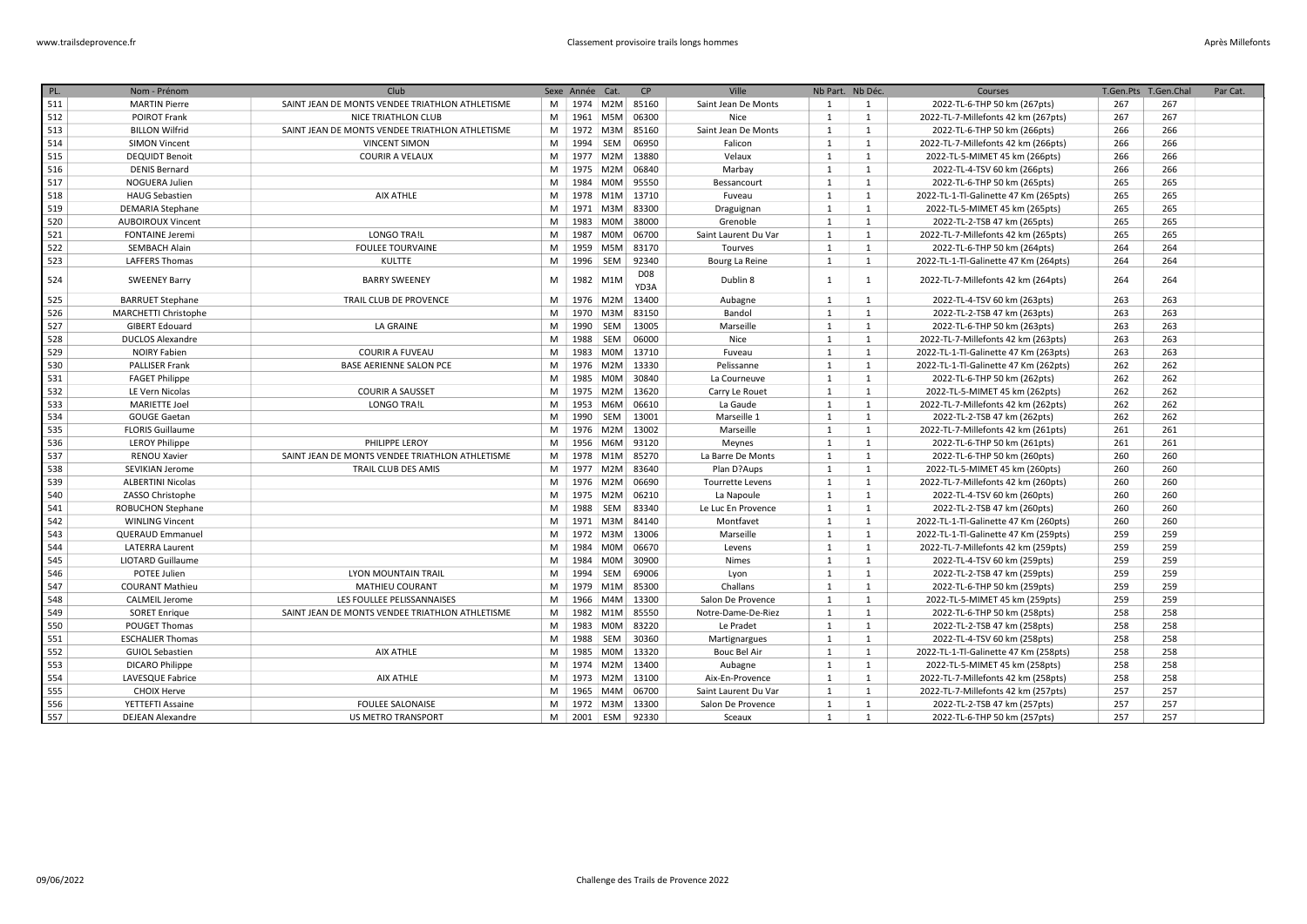| PL. | Nom - Prénom                   | Club                                            |   | Sexe Année Cat. |            | CP                 | Ville                            | Nb Part. Nb Déc. |              | Courses                               | T.Gen.Pts | T.Gen.Chal | Par Cat. |
|-----|--------------------------------|-------------------------------------------------|---|-----------------|------------|--------------------|----------------------------------|------------------|--------------|---------------------------------------|-----------|------------|----------|
| 558 | <b>TAURIN Maxime</b>           |                                                 | M |                 |            | 1993   SEM   13630 | Eyragues                         | 1                | 1            | 2022-TL-5-MIMET 45 km (257pts)        | 257       | 257        |          |
| 559 | <b>LLORCA Jerome</b>           |                                                 | M |                 |            | 1980 M1M 13220     | <b>Chateauneuf Les Martigues</b> | $\mathbf{1}$     | 1            | 2022-TL-4-TSV 60 km (257pts)          | 257       | 257        |          |
| 560 | ADE Gregory                    |                                                 | M |                 |            | 1972   M3M   92190 | Meudon                           | $\mathbf{1}$     | $\mathbf{1}$ | 2022-TL-1-Tl-Galinette 47 Km (256pts) | 256       | 256        |          |
| 561 | LELIEVRE Jeremie               |                                                 | M | 1988            | SEM        | 50110              | <b>Bretteville</b>               | 1                | $\mathbf{1}$ | 2022-TL-4-TSV 60 km (256pts)          | 256       | 256        |          |
| 562 | <b>LARMANDE Yannick</b>        |                                                 | M | 1984            | <b>MOM</b> | 13119              | Saint Savournin                  | 1                | $\mathbf{1}$ | 2022-TL-5-MIMET 45 km (256pts)        | 256       | 256        |          |
| 563 | <b>LEPETIT Francois-Xavier</b> |                                                 | M |                 | 1982 M1M   | 13320              | Bouc Bel Air                     | 1                | 1            | 2022-TL-2-TSB 47 km (256pts)          | 256       | 256        |          |
| 564 | <b>GAUDIN Philippe</b>         | SAINT JEAN DE MONTS VENDEE TRIATHLON ATHLETISME | M | 1965            | M4M        | 85160              | Saint Jean De Monts              | $\mathbf{1}$     | $\mathbf{1}$ | 2022-TL-6-THP 50 km (256pts)          | 256       | 256        |          |
| 565 | <b>ALAUZET Romain</b>          |                                                 | M | 1994            | SEM        | 13080              | Luynes                           | <sup>1</sup>     | $\mathbf{1}$ | 2022-TL-7-Millefonts 42 km (256pts)   | 256       | 256        |          |
| 566 | <b>GIRARD Stephane</b>         | <b>TAUREAUX AILES CHARLEVAL</b>                 | M |                 | 1980 M1M   | 13350              | Charleval                        | <sup>1</sup>     | $\mathbf{1}$ | 2022-TL-4-TSV 60 km (255pts)          | 255       | 255        |          |
| 567 | <b>BENZAKI Fabien</b>          | LE LIEVRE ET LA TORTUE ASCPR                    | M | 1974 M2M        |            | 13830              | Roquefort La Bedoule             | 1                | $\mathbf{1}$ | 2022-TL-5-MIMET 45 km (255pts)        | 255       | 255        |          |
| 568 | <b>ARNAUD Laurent</b>          |                                                 | M | 1968            | M3M        | 17138              | Saint Xandre                     | 1                | 1            | 2022-TL-7-Millefonts 42 km (255pts)   | 255       | 255        |          |
| 569 | <b>BAUZA Manuel</b>            | SAINT JEAN DE MONTS VENDEE TRIATHLON ATHLETISME | M |                 | 1972 M3M   | 85160              | Saint Jean De Monts              | <sup>1</sup>     | $\mathbf{1}$ | 2022-TL-6-THP 50 km (255pts)          | 255       | 255        |          |
| 570 | MILOU Fabrice                  | <b>DMA</b>                                      | M |                 | 1974 M2M   | 69330              | Jonage                           | $\mathbf{1}$     | $\mathbf{1}$ | 2022-TL-2-TSB 47 km (254pts)          | 254       | 254        |          |
| 571 | DE La Breteque Christophe      |                                                 | M |                 | 1970 M3M   | 06690              | Tourrette Levens                 | 1                | $\mathbf{1}$ | 2022-TL-7-Millefonts 42 km (254pts)   | 254       | 254        |          |
| 572 | <b>LAUGIER Nicolas</b>         | <b>ACT ST REMY</b>                              | M |                 | 1980 M1M   | 13150              | Tarascon                         | <sup>1</sup>     | $\mathbf{1}$ | 2022-TL-5-MIMET 45 km (254pts)        | 254       | 254        |          |
| 573 | <b>RAVEL Remi</b>              | AIL ROUSSET                                     | M |                 |            | 1982 M1M 13790     | Rousset                          | 1                | $\mathbf{1}$ | 2022-TL-1-Tl-Galinette 47 Km (254pts) | 254       | 254        |          |
| 574 | <b>GUELAFF Michael</b>         |                                                 | M |                 |            | 1973   M2M   83400 | Hyeres                           | 1                | $\mathbf{1}$ | 2022-TL-4-TSV 60 km (254pts)          | 254       | 254        |          |
| 575 | <b>CHAIGNEAU Pierre</b>        | SAINT JEAN DE MONTS VENDEE TRIATHLON ATHLETISME | M |                 |            | 1978   M1M   85160 | Saint Jean De Monts              | 1                | $\mathbf{1}$ | 2022-TL-6-THP 50 km (254pts)          | 254       | 254        |          |
| 576 | <b>CORTES Thierry</b>          |                                                 | M | 1990            | SEM        | 13011              | Marseille                        | 1                | 1            | 2022-TL-1-Tl-Galinette 47 Km (253pts) | 253       | 253        |          |
| 577 | <b>LEONI Louis</b>             |                                                 | M | 1998 SEM        |            | 13510              | Eguilles                         | 1                | 1            | 2022-TL-5-MIMET 45 km (253pts)        | 253       | 253        |          |
| 578 | <b>OUCHENE Claude</b>          | SAINT-MATHIEU ATHLETIC                          | M |                 | 1972 M3M   | 13003              | Marseille                        | 1                | 1            | 2022-TL-4-TSV 60 km (253pts)          | 253       | 253        |          |
| 579 | SAHRAOUI Abdlazize             |                                                 | M |                 | 1987 M0M   | 06100              | Nice                             | $\mathbf{1}$     | $\mathbf{1}$ | 2022-TL-7-Millefonts 42 km (253pts)   | 253       | 253        |          |
| 580 | <b>KRUTIKOV Yaroslav</b>       | TRIATHLONMANIA                                  | M | 1990 SEM        |            | 06400              | Cannes                           | 1                | 1            | 2022-TL-6-THP 50 km (253pts)          | 253       | 253        |          |
| 581 | FRUTOSO Guillaume              |                                                 | M |                 |            | 1975   M2M   13127 | Vitrolles                        | $\mathbf{1}$     | $\mathbf{1}$ | 2022-TL-2-TSB 47 km (253pts)          | 253       | 253        |          |
| 582 | <b>BENOIST Vianney</b>         | <b>CANADEL TRAIL</b>                            | M |                 | 1981 M1M   | 83330              | Le Castellet                     | $\mathbf{1}$     | 1            | 2022-TL-2-TSB 47 km (252pts)          | 252       | 252        |          |
| 583 | <b>LAUNAY Mael</b>             |                                                 | M |                 | 1980 M1M   | 06100              | Nice                             | $\mathbf{1}$     | $\mathbf{1}$ | 2022-TL-7-Millefonts 42 km (252pts)   | 252       | 252        |          |
| 584 | <b>GUYON Thierry</b>           |                                                 | M |                 | 1960 M5M   | 78830              | <b>Bullion</b>                   | $\mathbf{1}$     | $\mathbf{1}$ | 2022-TL-4-TSV 60 km (252pts)          | 252       | 252        |          |
| 585 | <b>DMYTRO Ripa</b>             | <b>TRIATHLON MANIA</b>                          | M | 1988 SEM        |            |                    | Odessa                           | 1                | $\mathbf{1}$ | 2022-TL-6-THP 50 km (252pts)          | 252       | 252        |          |
| 586 | <b>MOUNEYDIER Brice</b>        | ROGNAC AC                                       | M | 1986            | <b>MOM</b> | 13340              | Rognac                           | $\mathbf{1}$     | 1            | 2022-TL-1-Tl-Galinette 47 Km (252pts) | 252       | 252        |          |
| 587 | LAURENT Christophe             | ATHLE NORDIK TRAIL EN PROVINOIS                 | M | 1977            | M2M        | 83570              | Entrecasteaux                    | $\mathbf{1}$     | $\mathbf{1}$ | 2022-TL-4-TSV 60 km (251pts)          | 251       | 251        |          |
| 588 | <b>BUHOT Frederic</b>          |                                                 | M | 1973 M2M        |            | 13009              | Marseille                        | $\mathbf{1}$     | $\mathbf{1}$ | 2022-TL-5-MIMET 45 km (251pts)        | 251       | 251        |          |
| 589 | <b>CASTELL Fabien</b>          | <b>BERTAGNE</b>                                 | M |                 | 1977 M2M   | 13100              | Aix En Provence                  | 1                | $\mathbf{1}$ | 2022-TL-6-THP 50 km (251pts)          | 251       | 251        |          |
| 590 | <b>VUARGNOZ Yves</b>           |                                                 | M |                 | 1970 M3M   | 01170              | Gex                              | $\mathbf{1}$     | $\mathbf{1}$ | 2022-TL-7-Millefonts 42 km (251pts)   | 251       | 251        |          |
| 591 | <b>KRAKOWCSKY Aurelien</b>     | <b>DYNAMIC TRAIL</b>                            | M |                 | 1981 M1M   | 06670              | Castagniers                      | 1                | $\mathbf{1}$ | 2022-TL-4-TSV 60 km (250pts)          | 250       | 250        |          |
| 592 | <b>DERON Nicolas</b>           |                                                 | M |                 | 1982 M1M   | 59260              | Lezennes                         | 1                | 1            | 2022-TL-6-THP 50 km (250pts)          | 250       | 250        |          |
| 593 | <b>ROCHER Philippe</b>         |                                                 | M | 1962            |            | M5M 13400          | Aubagne                          | 1                | $\mathbf{1}$ | 2022-TL-5-MIMET 45 km (250pts)        | 250       | 250        |          |
| 594 | <b>BOURDILLON Sofiane</b>      | <b>BERTAGNE</b>                                 | M | 1996 SEM        |            | 13100              | Le Tholonet                      | 1                | $\mathbf{1}$ | 2022-TL-2-TSB 47 km (250pts)          | 250       | 250        |          |
| 595 | <b>DELEPLANQUE Jerome</b>      |                                                 | M |                 |            | 1982 M1M 59810     | Lesquin                          | 1                | 1            | 2022-TL-6-THP 50 km (249pts)          | 249       | 249        |          |
| 596 | DUGUE Lafay Jonathan           | <b>VESUBIE TRAIL CLUB</b>                       | M | 1989            | SEM        | 06450              | Roquebilliere                    | 1                | $\mathbf{1}$ | 2022-TL-7-Millefonts 42 km (249pts)   | 249       | 249        |          |
| 597 | <b>VAUQUET Victor</b>          |                                                 | M | 1994            | SEM        | 06100              | Nic E                            | 1                | $\mathbf{1}$ | 2022-TL-1-Tl-Galinette 47 Km (249pts) | 249       | 249        |          |
| 598 | <b>MOLINA Julien</b>           | SAINT MAXIMIN ATHLETIC CLUB                     | M |                 | 1975 M2M   | 83470              | St Maximin La Ste Baume          | 1                | $\mathbf{1}$ | 2022-TL-6-THP 50 km (248pts)          | 248       | 248        |          |
| 599 | JAMET Christophe               | <b>FONDATION MALADIES RARES</b>                 | M | 1977            | M2M        | 06360              | Eze                              | <sup>1</sup>     | 1            | 2022-TL-7-Millefonts 42 km (248pts)   | 248       | 248        |          |
| 600 | <b>CARON Stephane</b>          | <b>FOULEE DES SORGUES</b>                       | M | 1975 M2M        |            | 84800              | L Isle Sur La Sorgue             | $\mathbf{1}$     | $\mathbf{1}$ | 2022-TL-2-TSB 47 km (248pts)          | 248       | 248        |          |
| 601 | <b>THEUVENIN Nicolas</b>       | PAILLASSOUS                                     | M | 1977            | M2M        | 06700              | Saint Laurent Du Var             | 1                | $\mathbf{1}$ | 2022-TL-7-Millefonts 42 km (247pts)   | 247       | 247        |          |
| 602 | DEPLANO Thierry                | THIERRY DEPLANO                                 | M | 1972   M3M      |            | 04100              | Manosque                         | 1                | $\mathbf{1}$ | 2022-TL-6-THP 50 km (247pts)          | 247       | 247        |          |
| 603 | <b>VALETTE Bernard</b>         | CLUB MANIKOU ORGANISATIONS                      | M | 1957            | M6M        | 34570              | Pignan                           | $\mathbf{1}$     | $\mathbf{1}$ | 2022-TL-5-MIMET 45 km (247pts)        | 247       | 247        |          |
| 604 | MALO Jean-Yves                 | AIX ATHLE                                       | M |                 |            | 1968   M3M   13610 | Le Puy Sainte Reparade           | 1                | $\mathbf{1}$ | 2022-TL-2-TSB 47 km (247pts)          | 247       | 247        |          |
| 605 | <b>COTTET Charly</b>           |                                                 | M | 1995 SEM        |            | 01700              | Beynost                          | 1                | $\mathbf{1}$ | 2022-TL-1-Tl-Galinette 47 Km (247pts) | 247       | 247        |          |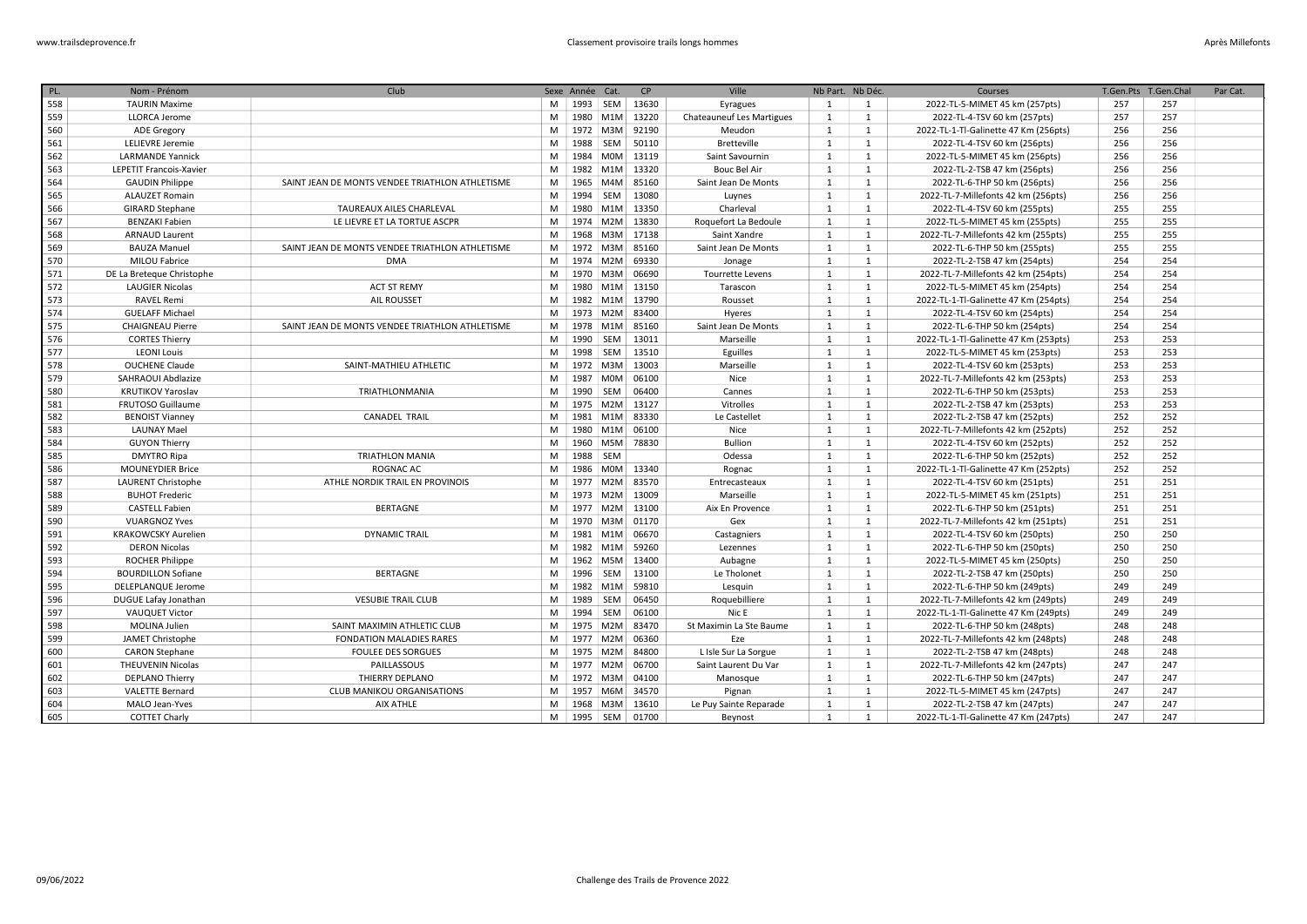| PL. | Nom - Prénom               | Club                                            |   | Sexe Année Cat.        |                  | CP                 | Ville                     | Nb Part. Nb Déc. |              | Courses                               | T.Gen.Pts | T.Gen.Chal | Par Cat. |
|-----|----------------------------|-------------------------------------------------|---|------------------------|------------------|--------------------|---------------------------|------------------|--------------|---------------------------------------|-----------|------------|----------|
| 606 | HITA Jerome                |                                                 | M |                        |                  | 1978   M1M   07200 | Saint Privat              | 1                | <sup>1</sup> | 2022-TL-1-Tl-Galinette 47 Km (246pts) | 246       | 246        |          |
| 607 | <b>PERRET Sebastien</b>    |                                                 | M |                        | 1984 M0M         | 84580              | Oppede                    | $\mathbf{1}$     | 1            | 2022-TL-6-THP 50 km (246pts)          | 246       | 246        |          |
| 608 | SICARD Sebastien           |                                                 | M |                        | 1996 SEM         | 13270              | Fos-Sur-Mer               | 1                | $\mathbf{1}$ | 2022-TL-2-TSB 47 km (246pts)          | 246       | 246        |          |
| 609 | <b>MAURE Nicolas</b>       | TRAIL CLUB DE PROVENCE                          | M |                        |                  | 1971   M3M   13109 | Simiane-Collongue         | 1                | 1            | 2022-TL-7-Millefonts 42 km (246pts)   | 246       | 246        |          |
| 610 | <b>MARTIN Denis</b>        |                                                 | M |                        | 1977 M2M         | 13150              | Tarascon (1315)           | 1                | $\mathbf{1}$ | 2022-TL-4-TSV 60 km (246pts)          | 246       | 246        |          |
| 611 | <b>CARREZ Gregory</b>      | <b>FOULEE SALONAISE</b>                         | M | 1969                   | M3M              | 13300              | Salon De Provence         | 1                | $\mathbf{1}$ | 2022-TL-5-MIMET 45 km (246pts)        | 246       | 246        |          |
| 612 | <b>ARNAUD Olivier</b>      | SAINT MAXIMIN ATHLETIC CLUB                     | M | 1981                   | M1M              | 83470              | St Maximin La Ste Baume   | $\mathbf{1}$     | $\mathbf{1}$ | 2022-TL-5-MIMET 45 km (245pts)        | 245       | 245        |          |
| 613 | <b>CHAUVEL Christophe</b>  | AAA                                             | M | 1969                   | M3M              | 13013              | Marseille                 | 1                | $\mathbf{1}$ | 2022-TL-1-Tl-Galinette 47 Km (245pts) | 245       | 245        |          |
| 614 | <b>CONTE Julien</b>        |                                                 | M | 1982                   | M <sub>1</sub> M | 38450              | Saint Georges De Commiers | $\mathbf{1}$     | $\mathbf{1}$ | 2022-TL-6-THP 50 km (245pts)          | 245       | 245        |          |
| 615 | <b>KORENFELD Alexandre</b> |                                                 | M | 1995                   | SEM              | 75018              | Paris                     | 1                | 1            | 2022-TL-7-Millefonts 42 km (245pts)   | 245       | 245        |          |
| 616 | <b>FIEVET Frederic</b>     | JE SUIS LE PLUS FORT                            | M | 1975                   | M2M              | 83400              | Hyeres                    | 1                | $\mathbf{1}$ | 2022-TL-2-TSB 47 km (245pts)          | 245       | 245        |          |
| 617 | <b>MARQUELET Alain</b>     |                                                 | M |                        | 1968 M3M         | 31220              | Martres Tolosane          | $\mathbf{1}$     | $\mathbf{1}$ | 2022-TL-4-TSV 60 km (244pts)          | 244       | 244        |          |
| 618 | LOPEZ Jeremi               | EP MANOSQUE                                     | M | 1988                   | SEM              | 04220              | Sainte-Tulle              | 1                | $\mathbf{1}$ | 2022-TL-5-MIMET 45 km (244pts)        | 244       | 244        |          |
| 619 | <b>LOPES Patrick</b>       | ATHLETIC BERRE CLUB                             | M |                        |                  | 1979 M1M 13130     | Berre L'Etang             | 1                | $\mathbf{1}$ | 2022-TL-6-THP 50 km (244pts)          | 244       | 244        |          |
| 620 | <b>BORDONNAT Jean-Marc</b> |                                                 | M | 1965                   | M4M              | 06300              | Nice                      | <sup>1</sup>     | $\mathbf{1}$ | 2022-TL-7-Millefonts 42 km (244pts)   | 244       | 244        |          |
| 621 | <b>PROSPERI Laurent</b>    |                                                 | M | 1994                   | SEM              | 92160              | Antony                    | 1                | $\mathbf{1}$ | 2022-TL-1-Tl-Galinette 47 Km (243pts) | 243       | 243        |          |
| 622 | <b>MOINET Gauthier</b>     |                                                 | M | 1996 SEM               |                  | 06300              | Nice                      | 1                | $\mathbf{1}$ | 2022-TL-7-Millefonts 42 km (243pts)   | 243       | 243        |          |
| 623 | <b>LAHAYE Thierry</b>      | SAINT JEAN DE MONTS VENDEE TRIATHLON ATHLETISME | M |                        | 1970 M3M         | 85160              | Saint Jean De Monts       | $\mathbf{1}$     | $\mathbf{1}$ | 2022-TL-6-THP 50 km (243pts)          | 243       | 243        |          |
| 624 | <b>HERMANT Christophe</b>  |                                                 | M | 1986                   | M0M              | 13400              | Aubagne                   | 1                | 1            | 2022-TL-1-Tl-Galinette 47 Km (242pts) | 242       | 242        |          |
| 625 | <b>CANOLLE Claude</b>      | <b>ASL THALES</b>                               | M |                        | 1971 M3M         | 06560              | Sophia Anipolis           | 1                | $\mathbf{1}$ | 2022-TL-7-Millefonts 42 km (242pts)   | 242       | 242        |          |
| 626 | <b>BERNARD Julien</b>      | 3M                                              | M |                        | 1981 M1M         | 03019              | Redessan                  | 1                | 1            | 2022-TL-4-TSV 60 km (242pts)          | 242       | 242        |          |
| 627 | <b>CELLIER Eric</b>        |                                                 | M |                        | 1979 M1M         | 75012              | Paris                     | 1                | $\mathbf{1}$ | 2022-TL-6-THP 50 km (242pts)          | 242       | 242        |          |
| 628 | <b>GRILLE Stephane</b>     | AMSL FREJUS ATHLETISME                          | M |                        | 1974 M2M         | 83520              | Roquebrune / Argens       | $\mathbf{1}$     | 1            | 2022-TL-7-Millefonts 42 km (241pts)   | 241       | 241        |          |
| 629 | <b>DUBOURG Jean-Yves</b>   | AU COEUR DU MDS                                 | M |                        | 1961 M5M         | 83260              | La Crau                   | 1                | $\mathbf{1}$ | 2022-TL-6-THP 50 km (241pts)          | 241       | 241        |          |
| 630 | <b>FIGARELLA Fabrice</b>   | <b>FABRICE FIGARELLA</b>                        | M |                        | 1975 M2M         | 13600              | La Ciotat                 | $\mathbf{1}$     | 1            | 2022-TL-5-MIMET 45 km (241pts)        | 241       | 241        |          |
| 631 | <b>FIERS Aurelien</b>      |                                                 | M | 1991                   | SEM              | 25230              | Vandoncourt               | 1                | $\mathbf{1}$ | 2022-TL-4-TSV 60 km (241pts)          | 241       | 241        |          |
| 632 | <b>COLMOU Ronan</b>        | <b>COURIR A FUVEAU</b>                          | M |                        | 1976 M2M         | 13710              | Fuveau                    | 1                | $\mathbf{1}$ | 2022-TL-2-TSB 47 km (240pts)          | 240       | 240        |          |
| 633 | WILCZYNSKI Kevin           | <b>KEVIN WILCZYNSKI</b>                         | M | 1993                   | SEM              | 06210              | Mandelieu-La-Napoule      | 1                | $\mathbf{1}$ | 2022-TL-7-Millefonts 42 km (240pts)   | 240       | 240        |          |
| 634 | <b>GIACONE Thibaut</b>     |                                                 | M |                        | 1987 M0M         | 13010              | Marseille 1               | 1                | $\mathbf{1}$ | 2022-TL-5-MIMET 45 km (240pts)        | 240       | 240        |          |
| 635 | <b>KRELIL Benjamin</b>     |                                                 | M | 1989                   | SEM              | 13120              | Gardanne                  | 1                | $\mathbf{1}$ | 2022-TL-4-TSV 60 km (240pts)          | 240       | 240        |          |
| 636 | <b>HASSEN Fabrice</b>      | <b>COURIR A SAUSSET</b>                         | M |                        | 1980 M1M         | 13960              | Sausset Les Pins          | 1                | $\mathbf{1}$ | 2022-TL-1-Tl-Galinette 47 Km (240pts) | 240       | 240        |          |
| 637 | LE Franc Jean-Yves         |                                                 | M | 1951                   | M7M              | 98800              | Noumea                    | 1                | 1            | 2022-TL-6-THP 50 km (240pts)          | 240       | 240        |          |
| 638 | <b>LEAUTIER Pierre</b>     | TOULON SPORT NATURE                             | M |                        | 1960 M5M         | 83400              | Hyeres                    | 1                | 1            | 2022-TL-1-Tl-Galinette 47 Km (239pts) | 239       | 239        |          |
| 639 | <b>OZDEMIR Hamza</b>       |                                                 | M | 1985                   | <b>MOM</b>       | 54300              | Luneville                 | $\mathbf{1}$     | $\mathbf{1}$ | 2022-TL-5-MIMET 45 km (239pts)        | 239       | 239        |          |
| 640 | <b>JIQUEL Antoine</b>      | TRAIL CLUB DE PROVENCE                          | M | 1990                   | SEM              | 13190              | Allauch                   | 1                | $\mathbf{1}$ | 2022-TL-6-THP 50 km (239pts)          | 239       | 239        |          |
| 641 | <b>VERT Julien</b>         | SAINT MAXIMIN ATHLETIC CLUB                     | M | 1981                   | M1M              | 83143              | Le Val                    | 1                | $\mathbf{1}$ | 2022-TL-4-TSV 60 km (239pts)          | 239       | 239        |          |
| 642 | <b>LAINEL Thomas</b>       |                                                 | M | 1984                   | <b>MOM</b>       | 13770              | Venelles                  | $\mathbf{1}$     | $\mathbf{1}$ | 2022-TL-5-MIMET 45 km (238pts)        | 238       | 238        |          |
| 643 | <b>BARAT Julien</b>        |                                                 | M |                        | 1980 M1M         | 40390              | Saint-Martin-De-Seignanx  | $\mathbf{1}$     | $\mathbf{1}$ | 2022-TL-4-TSV 60 km (238pts)          | 238       | 238        |          |
| 644 | <b>BRERO Olivier</b>       | <b>GRASSE A NY</b>                              | M |                        | 1976 M2M         | 06600              | Antibes                   | 1                | $\mathbf{1}$ | 2022-TL-7-Millefonts 42 km (238pts)   | 238       | 238        |          |
| 645 | ROUSSEAU Tristan           |                                                 | M | 1999                   | SEM              | 21700              | Quincey                   | $\mathbf{1}$     | $\mathbf{1}$ | 2022-TL-6-THP 50 km (238pts)          | 238       | 238        |          |
| 646 | <b>CHOPINEAUX Claude</b>   | <b>BLAUSASC TRAIL</b>                           | M |                        | 1967 M4M         | 06440              | Peille                    | 1                | $\mathbf{1}$ | 2022-TL-7-Millefonts 42 km (237pts)   | 237       | 237        |          |
| 647 | DIEDHIOU Michael           | ASMANTAISE                                      | M |                        | 1969 M3M         | 78520              | Limay                     | 1                | 1            | 2022-TL-6-THP 50 km (237pts)          | 237       | 237        |          |
| 648 | <b>VERDOYA Mickael</b>     |                                                 | M | 1983                   |                  | M0M 73410          | Albens                    | 1                | 1            | 2022-TL-4-TSV 60 km (237pts)          | 237       | 237        |          |
| 649 | <b>CASAS Daniel</b>        |                                                 | M |                        | 1974 M2M         | 13010              | Marseille 1               | 1                | 1            | 2022-TL-5-MIMET 45 km (237pts)        | 237       | 237        |          |
| 650 | DUMAX-BAUDRON Stephane     |                                                 | M | 2001 ESM               |                  | 73590              | Crest-Voland              | 1                | 1            | 2022-TL-6-THP 50 km (236pts)          | 236       | 236        |          |
| 651 | <b>ROBIN Frederic</b>      |                                                 | M |                        |                  | 1980 M1M 95300     | Pontoise                  | 1                | 1            | 2022-TL-4-TSV 60 km (236pts)          | 236       | 236        |          |
| 652 | <b>AOUICHE Bruno</b>       | ANGOULEME RAID AVENTURE                         | M |                        | 1965 M4M         | 16600              | Ruelle Sur Touvre         | $\mathbf{1}$     | $\mathbf{1}$ | 2022-TL-2-TSB 47 km (236pts)          | 236       | 236        |          |
| 653 | <b>MALFATTI Alberic</b>    | AIX ATHLE                                       |   | M   1971   M3M   13240 |                  |                    | Septemes Les Vallons      | 1                | 1            | 2022-TL-7-Millefonts 42 km (235pts)   | 235       | 235        |          |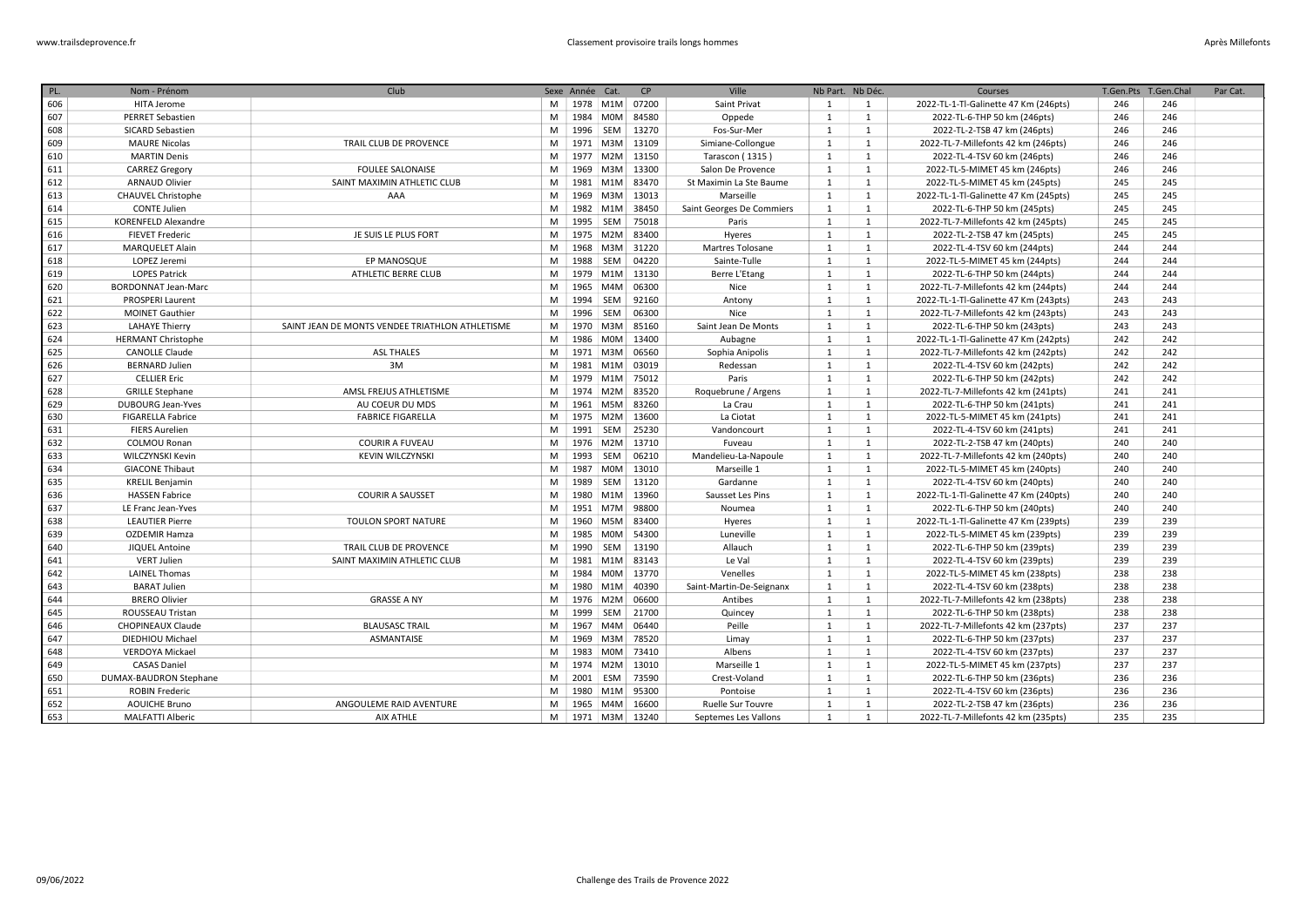| PL. | Nom - Prénom                | Club                                            |   | Sexe Année Cat. |                        | CP    | Ville                    | Nb Part. Nb Déc. |                | Courses                               | T.Gen.Pts | T.Gen.Chal | Par Cat. |
|-----|-----------------------------|-------------------------------------------------|---|-----------------|------------------------|-------|--------------------------|------------------|----------------|---------------------------------------|-----------|------------|----------|
| 654 | <b>PRUDON Alexandre</b>     | <b>STME</b>                                     |   |                 | M   1983   MOM   06110 |       | Condat                   | 1                | 1              | 2022-TL-2-TSB 47 km (235pts)          | 235       | 235        |          |
| 655 | <b>NIRMA Tristan</b>        |                                                 | M |                 | 1993 SEM               | 13006 | Marseille                | $\mathbf{1}$     | $\mathbf{1}$   | 2022-TL-1-Tl-Galinette 47 Km (235pts) | 235       | 235        |          |
| 656 | <b>ZUNINO Cedric</b>        |                                                 | M |                 | 1976 M2M               | 04860 | Pierrevert               | 1                | 1              | 2022-TL-6-THP 50 km (235pts)          | 235       | 235        |          |
| 657 | <b>COSTA Jean-Pierre</b>    | <b>I FILANCI</b>                                | M | 1958            | M5M                    | 20260 | Calvi                    | 1                | $\mathbf{1}$   | 2022-TL-5-MIMET 45 km (235pts)        | 235       | 235        |          |
| 658 | <b>BLEUVAIS Florian</b>     | <b>CABRIES TRAIL CLUB</b>                       | M | 1990            | <b>SEM</b>             | 13170 | Les Pennes Mirabeau      | 1                | $\mathbf{1}$   | 2022-TL-2-TSB 47 km (234pts)          | 234       | 234        |          |
| 659 | <b>BLATTMANN Brice</b>      |                                                 | M | 1974            | M2M                    | 13950 | Cadolive                 | 1                | $\mathbf{1}$   | 2022-TL-4-TSV 60 km (234pts)          | 234       | 234        |          |
| 660 | SINE Mehdi                  |                                                 | M |                 | 1977 M2M 77690         |       | Montigny-Sur-Loing       | 1                | $\mathbf{1}$   | 2022-TL-6-THP 50 km (234pts)          | 234       | 234        |          |
| 661 | <b>BONNET Marc</b>          |                                                 | M |                 | 1962 M5M               | 13109 | Simiane Collongue        | $\mathbf{1}$     | $\mathbf{1}$   | 2022-TL-5-MIMET 45 km (234pts)        | 234       | 234        |          |
| 662 | TINGHIR Jean-Marie          |                                                 | M | 1980            | M <sub>1</sub> M       | 44000 | <b>Nantes</b>            | 1                | $\mathbf{1}$   | 2022-TL-7-Millefonts 42 km (234pts)   | 234       | 234        |          |
| 663 | <b>SCHOULLER Alexandre</b>  |                                                 | M |                 | 1993 SEM               | 84460 | Cheval-Blanc             | 1                | $\mathbf{1}$   | 2022-TL-6-THP 50 km (233pts)          | 233       | 233        |          |
| 664 | <b>SCAZZARI Victor</b>      |                                                 | M |                 | 1971 M3M               | 06800 | Cagnes Sur Mer           | 1                | $\mathbf{1}$   | 2022-TL-4-TSV 60 km (233pts)          | 233       | 233        |          |
| 665 | <b>CECOT Bruno</b>          | NICE COTE DAZUR ATHLETISME *                    | M |                 | 1974 M2M               | 06000 | Nice                     | 1                | 1              | 2022-TL-7-Millefonts 42 km (233pts)   | 233       | 233        |          |
| 666 | <b>MEYER Paul</b>           | <b>ALTITRAIL</b>                                | M |                 | 1967 M4M 57000         |       | Metz                     | 1                | $\mathbf{1}$   | 2022-TL-2-TSB 47 km (233pts)          | 233       | 233        |          |
| 667 | <b>CALZIA Romain</b>        |                                                 | M | 1988            | SEM                    | 06800 | Cagnes Sur Mer           | 1                | $\mathbf{1}$   | 2022-TL-1-Tl-Galinette 47 Km (232pts) | 232       | 232        |          |
| 668 | <b>DERVILLE Baptiste</b>    |                                                 | M |                 | 1983 M0M 13100         |       | Aix En Provence          | 1                | $\mathbf{1}$   | 2022-TL-5-MIMET 45 km (232pts)        | 232       | 232        |          |
| 669 | <b>JUILLARD Antonin</b>     | <b>ALSACE RUNNER</b>                            | M | 1984            | <b>MOM</b>             | 06580 | Pegomas                  | 1                | 1              | 2022-TL-7-Millefonts 42 km (232pts)   | 232       | 232        |          |
| 670 | <b>RIBOT Florentin</b>      |                                                 | M | 1997            | SEM                    | 26340 | Aubenasson               | 1                | $\mathbf{1}$   | 2022-TL-4-TSV 60 km (232pts)          | 232       | 232        |          |
| 671 | <b>CACAULT Olivier</b>      | SAINT JEAN DE MONTS VENDEE TRIATHLON ATHLETISME | M | 1975            | M2M 85160              |       | La Barre De Monts        | 1                | $\mathbf{1}$   | 2022-TL-6-THP 50 km (232pts)          | 232       | 232        |          |
| 672 | <b>BURGAUD Richard</b>      | SAINT JEAN DE MONTS VENDEE TRIATHLON ATHLETISME | M | 1965            | M4M                    | 85550 | Saint Jean De Monts      | 1                | $\mathbf{1}$   | 2022-TL-6-THP 50 km (231pts)          | 231       | 231        |          |
| 673 | MEYMARIAN Cyrille           | AMICALE DES PENNES MIRABEAU                     | M |                 | 1978 M1M 13170         |       | Les Pennes Mirabeau      | $\mathbf{1}$     | $\mathbf{1}$   | 2022-TL-2-TSB 47 km (230pts)          | 230       | 230        |          |
| 674 | <b>HUGUET Rodolphe</b>      |                                                 | M | 1967            | M4M                    | 38460 | Saint Romain De Jalionas | 1                | $\mathbf{1}$   | 2022-TL-6-THP 50 km (230pts)          | 230       | 230        |          |
| 675 | PY Frederic                 |                                                 | M | 1978            | M1M                    | 06130 | Grasse                   | 1                | $\mathbf{1}$   | 2022-TL-7-Millefonts 42 km (230pts)   | 230       | 230        |          |
| 676 | <b>GOURIO Nicolas</b>       |                                                 | M |                 | 1986 M0M 84210         |       | La Roque Sur Pernes      | 1                | $\mathbf{1}$   | 2022-TL-4-TSV 60 km (229pts)          | 229       | 229        |          |
| 677 | <b>NYFFENEGGER Laurent</b>  |                                                 | M |                 | 1974   M2M   13114     |       | Puyloubier               | 1                | 1              | 2022-TL-1-Tl-Galinette 47 Km (229pts) | 229       | 229        |          |
| 678 | <b>ABADIA Loic</b>          | AMICALE DES PENNES MIRABEAU                     | M | 1988            | SEM                    | 13000 | Les Pennes Mbeau         | 1                | $\mathbf{1}$   | 2022-TL-2-TSB 47 km (229pts)          | 229       | 229        |          |
| 679 | MIGLIORE Jean-Charles       | MIGLIORE JEAN-CHARLES                           | M |                 | 1979   M1M   06230     |       | Villefranche-Sur-Mer     | 1                | 1              | 2022-TL-7-Millefonts 42 km (228pts)   | 228       | 228        |          |
| 680 | <b>ANNUNZIATA Luc</b>       | <b>EFS</b>                                      | M | 1980            | M1M                    | 13780 | Cuges Les Pins           | 1                | $\mathbf{1}$   | 2022-TL-2-TSB 47 km (228pts)          | 228       | 228        |          |
| 681 | <b>VILLAESCUSA Francois</b> | <b>COURIR A SAUSSET</b>                         | M | 1980            | M1M 13620              |       | Carry-Le-Rouet           | 1                | $\mathbf{1}$   | 2022-TL-5-MIMET 45 km (228pts)        | 228       | 228        |          |
| 682 | <b>FAUQUETTE Bertrand</b>   | <b>TRAIL CLUB OLLIOULES</b>                     | M |                 | 1976 M2M               | 83140 | Six-Fours-Les-Plages     | 1                | $\mathbf{1}$   | 2022-TL-1-Tl-Galinette 47 Km (228pts) | 228       | 228        |          |
| 683 | <b>DETHOOR Xavier</b>       |                                                 | M |                 | 1976 M2M 06000         |       | Nice                     | 1                | $\mathbf{1}$   | 2022-TL-7-Millefonts 42 km (227pts)   | 227       | 227        |          |
| 684 | SOLLAZZO Christophe         | <b>COURIR A SAUSSET</b>                         | M |                 | 1974   M2M   13960     |       | Sausset Les Pins         | $\mathbf{1}$     | $\mathbf{1}$   | 2022-TL-5-MIMET 45 km (227pts)        | 227       | 227        |          |
| 685 | <b>BOURG Gael</b>           | AIL ROUSSET                                     | M | 1990            | <b>SEM</b>             | 13090 | Aix En Provence          | 1                | $\mathbf{1}$   | 2022-TL-1-Tl-Galinette 47 Km (227pts) | 227       | 227        |          |
| 686 | <b>GALLO Ludovic</b>        |                                                 | M | 1965            | M4M                    | 06000 | Nice $(6)$               | 1                | $\mathbf{1}$   | 2022-TL-7-Millefonts 42 km (226pts)   | 226       | 226        |          |
| 687 | <b>BUTEUX Laurent</b>       | <b>GLOBETRAILERS</b>                            | M | 1969            | M3M                    | 60580 | Coye La Foret            | 1                | 1              | 2022-TL-2-TSB 47 km (226pts)          | 226       | 226        |          |
| 688 | <b>FIEVET Damien</b>        | AMSL FREJUS                                     | M | 1973            | M2M 77124              |       | Penchard                 | 1                | $\mathbf{1}$   | 2022-TL-1-Tl-Galinette 47 Km (226pts) | 226       | 226        |          |
| 689 | <b>GILLES Guillaume</b>     |                                                 | M |                 | 1976 M2M 13007         |       | Marseille 7              | 1                | $\mathbf{1}$   | 2022-TL-5-MIMET 45 km (226pts)        | 226       | 226        |          |
| 690 | <b>ROBYN Geoffroy</b>       | <b>TRAIL KOLOCS</b>                             | M |                 | 1981 M1M 13110         |       | Port De Bouc             | $\mathbf{1}$     | $\mathbf{1}$   | 2022-TL-5-MIMET 45 km (225pts)        | 225       | 225        |          |
| 691 | <b>BERNIER Vincent</b>      |                                                 | M | 1993            | SEM                    | 75014 | Paris 14                 | 1                | $\mathbf{1}$   | 2022-TL-4-TSV 60 km (225pts)          | 225       | 225        |          |
| 692 | <b>TERRAZ Sebastien</b>     | <b>SPIRIT SPORT</b>                             | M |                 | 1983 M0M 25110         |       | Vergranne                | 1                | $\mathbf{1}$   | 2022-TL-2-TSB 47 km (225pts)          | 225       | 225        |          |
| 693 | <b>LEENKNEGT Guillaume</b>  |                                                 | M |                 | 1986 M0M               | 06650 | Le Rouret                | 1                | $\mathbf{1}$   | 2022-TL-7-Millefonts 42 km (225pts)   | 225       | 225        |          |
| 694 | PICARD Nicolas              | <b>LES VENTRONS</b>                             | M |                 | 1978 M1M 13420         |       | Gemenos                  | 1                | $\mathbf{1}$   | 2022-TL-1-Tl-Galinette 47 Km (225pts) | 225       | 225        |          |
| 695 | <b>CHOLIERE Gwenael</b>     |                                                 | M |                 | 1975 M2M               | 92500 | Rueil Malmaison          | 1                | $\mathbf{1}$   | 2022-TL-4-TSV 60 km (224pts)          | 224       | 224        |          |
| 696 | SANTUCCI Christophe         | <b>TRAIL KOLOC?S</b>                            | M | 1977            | M2M                    | 13500 | Martigues                | 1                | $\mathbf{1}$   | 2022-TL-5-MIMET 45 km (224pts)        | 224       | 224        |          |
| 697 | MAS Julien                  |                                                 | M |                 | 1981   M1M   13100     |       | Aix En Provence          | 1                | $\mathbf{1}$   | 2022-TL-2-TSB 47 km (223pts)          | 223       | 223        |          |
| 698 | <b>FABIANI Davy</b>         |                                                 |   |                 | M   1976   M2M   83520 |       | Roquebrune Sur Argens    | 1                | $\overline{1}$ | 2022-TL-7-Millefonts 42 km (223pts)   | 223       | 223        |          |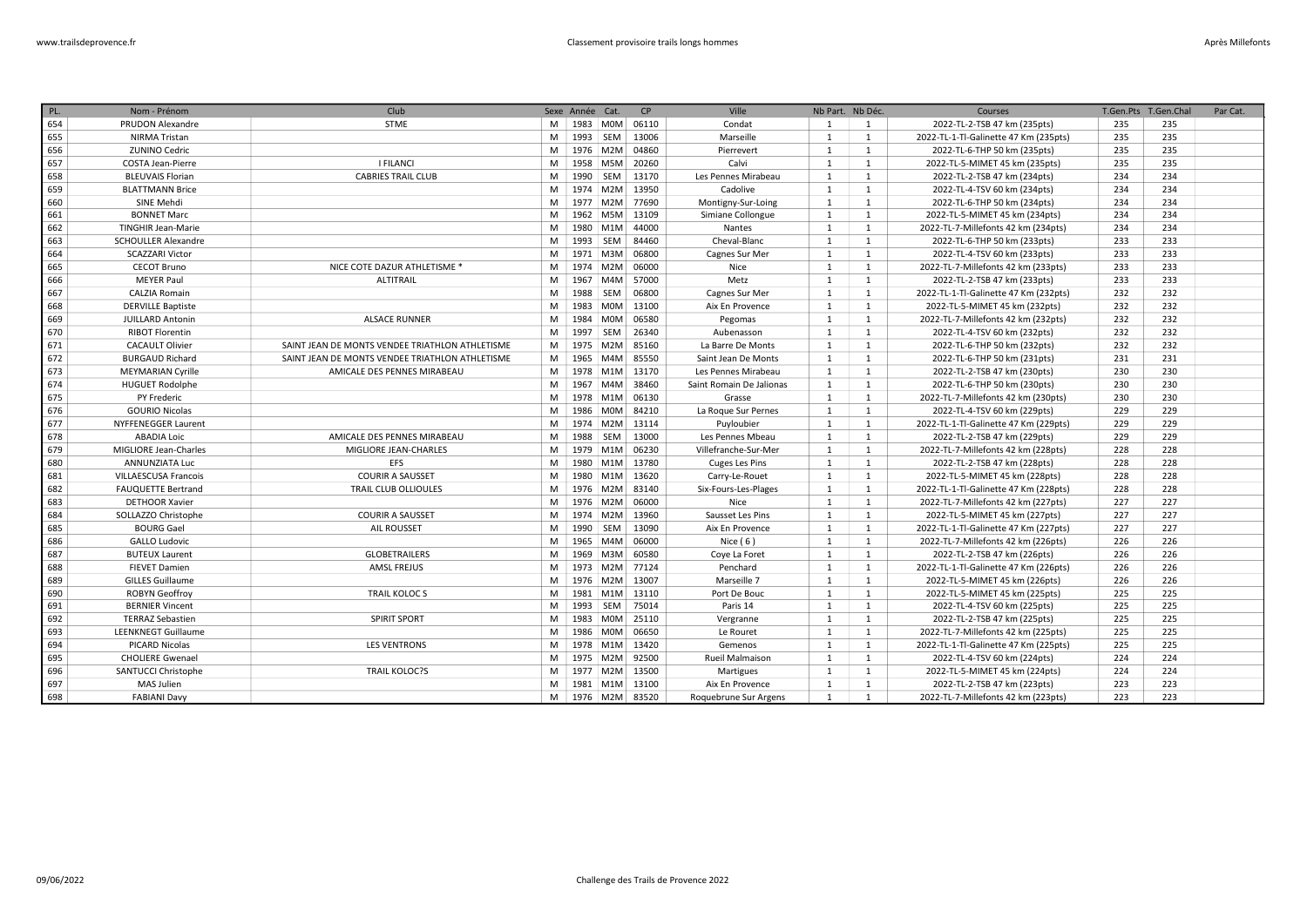| PL. | Nom - Prénom                  | Club                         |   | Sexe Année Cat. |            | CP                                        | Ville                         | Nb Part. Nb Déc. |                | Courses                               |     | T.Gen.Pts T.Gen.Chal | Par Cat. |
|-----|-------------------------------|------------------------------|---|-----------------|------------|-------------------------------------------|-------------------------------|------------------|----------------|---------------------------------------|-----|----------------------|----------|
| 699 | PANICO Mathieu                |                              | M | 1986 M0M        |            | 1097<br>ROUTE<br><b>DU</b><br>MICHOU<br>D | Dolomieu                      | -1               | 1              | 2022-TL-4-TSV 60 km (223pts)          | 223 | 223                  |          |
| 700 | LOUPOT Olivier                |                              | M |                 |            | 1970   M3M   83130                        | La Garde                      | 1                | 1              | 2022-TL-1-Tl-Galinette 47 Km (222pts) | 222 | 222                  |          |
| 701 | <b>CHEVALLIER Frank</b>       | PUMBA ULTRA TRAIL            | M |                 |            | 1978 M1M 13700                            | Marignane                     | $\overline{1}$   | 1              | 2022-TL-5-MIMET 45 km (222pts)        | 222 | 222                  |          |
| 702 | <b>GALLARD Denys</b>          | SAINT MAXIMIN ATHLETIC CLUB  | M | 1981 M1M        |            | 83470                                     | Saint-Maximin-La-Sainte-Baume | $\mathbf{1}$     | 1              | 2022-TL-2-TSB 47 km (222pts)          | 222 | 222                  |          |
| 703 | <b>DELAPORTE Xavier</b>       |                              | M |                 |            | 1968 M3M 06220                            | Vallauris                     | $\mathbf{1}$     | $\mathbf{1}$   | 2022-TL-7-Millefonts 42 km (222pts)   | 222 | 222                  |          |
| 704 | <b>DELANNOY Mederic</b>       |                              | M | 1991   SEM      |            | 13090                                     | Aix En Provence               | $\mathbf{1}$     | 1              | 2022-TL-1-Tl-Galinette 47 Km (221pts) | 221 | 221                  |          |
| 705 | <b>LAURENT Mathieu</b>        |                              | M |                 |            | 1979 M1M 13006                            | Marseille 6                   | 1                | $\mathbf{1}$   | 2022-TL-5-MIMET 45 km (221pts)        | 221 | 221                  |          |
| 706 | ZANELLA Thierry               | <b>SPIRIDON CA</b>           | M |                 | 1954 M6M   | 06550                                     | La Roquette Sur Siagne        | 1                | 1              | 2022-TL-7-Millefonts 42 km (221pts)   | 221 | 221                  |          |
| 707 | <b>COLLONGE David</b>         | CHICKEN RUN DE PEYNIER       | M |                 | 1977 M2M   | 13790                                     | Peynier                       | 1                | $\mathbf{1}$   | 2022-TL-2-TSB 47 km (221pts)          | 221 | 221                  |          |
| 708 | <b>PERRON Bastien</b>         | BABIZ                        | M | 1995 SEM        |            | 74100                                     | Vetraz Monthoux               | 1                | 1              | 2022-TL-1-Tl-Galinette 47 Km (220pts) | 220 | 220                  |          |
| 709 | <b>TEYSSANDIER Alan</b>       | UST COURIR A SAINT TROPEZ    | M |                 | 1973 M2M   | 83990                                     | Saint-Tropez                  | 1                | $\mathbf{1}$   | 2022-TL-4-TSV 60 km (219pts)          | 219 | 219                  |          |
| 710 | <b>OLIVIER Vincent</b>        | <b>TELETHON 222</b>          | M | 1993            | SEM        | 13006                                     | Marseille                     | $\mathbf{1}$     | $\mathbf{1}$   | 2022-TL-1-Tl-Galinette 47 Km (219pts) | 219 | 219                  |          |
| 711 | PAYS Lionel                   | <b>AIRBUS HELICOPTERS</b>    | M | 1963            | M4M        | 84120                                     | Pertuis                       | 1                | $\mathbf{1}$   | 2022-TL-2-TSB 47 km (219pts)          | 219 | 219                  |          |
| 712 | SEVEQUE Mathieu               | <b>MOUGINS ORIENTATION</b>   | M | 1990            | SEM        | 06250                                     | Mougins                       | 1                | $\mathbf{1}$   | 2022-TL-5-MIMET 45 km (218pts)        | 218 | 218                  |          |
| 713 | <b>JOSSE Denis</b>            |                              | M | 1967            | M4M        | 06270                                     | Villeneuve-Loubet             | $\mathbf{1}$     | $\mathbf{1}$   | 2022-TL-2-TSB 47 km (218pts)          | 218 | 218                  |          |
| 714 | DARBLADE Bruno                | CAP GARONNE                  | M |                 | 1966 M4M   | 83400                                     | Hyeres                        | <sup>1</sup>     | $\mathbf{1}$   | 2022-TL-1-Tl-Galinette 47 Km (218pts) | 218 | 218                  |          |
| 715 | <b>PAYEBIEN Gregory</b>       |                              | M |                 |            | 1977   M2M   01120                        | Dagneux                       | 1                | $\mathbf{1}$   | 2022-TL-1-Tl-Galinette 47 Km (217pts) | 217 | 217                  |          |
| 716 | RENOU Sebastien               |                              | M |                 | 1980 M1M   | 04860                                     | Pierrevert                    | 1                | $\mathbf{1}$   | 2022-TL-4-TSV 60 km (216pts)          | 216 | 216                  |          |
| 717 | <b>DUBRAY Hippolyte</b>       |                              | M | 2000            | ESM        | 13006                                     | Marseille                     | 1                | 1              | 2022-TL-2-TSB 47 km (216pts)          | 216 | 216                  |          |
| 718 | <b>EBERHART Pascal</b>        | SAINT CHAM'ATHLETIC CLUB     | M |                 |            | 1967 M4M 13250                            | 1325 - St Chamas              | 1                | 1              | 2022-TL-1-Tl-Galinette 47 Km (216pts) | 216 | 216                  |          |
| 719 | <b>PERRIER Gilles</b>         |                              | M |                 | 1969 M3M   | 13090                                     | Aix En Provence               | 1                | 1              | 2022-TL-5-MIMET 45 km (216pts)        | 216 | 216                  |          |
| 720 | <b>ALTI Khier</b>             | <b>DMA</b>                   | M |                 | 1971 M3M   | 69400                                     | Villefranche Sur Saone        | $\mathbf{1}$     | 1              | 2022-TL-2-TSB 47 km (215pts)          | 215 | 215                  |          |
| 721 | <b>GUILLERMET Antoine</b>     |                              | M | 1987            | <b>MOM</b> | 77940                                     | Flagy                         | $\mathbf{1}$     | 1              | 2022-TL-5-MIMET 45 km (215pts)        | 215 | 215                  |          |
| 722 | <b>RICHARD Theo</b>           |                              | M | 1990 SEM        |            | 69004                                     | Lyon 4                        | 1                | $\mathbf{1}$   | 2022-TL-4-TSV 60 km (215pts)          | 215 | 215                  |          |
| 723 | <b>CASTINEL Sebastien</b>     |                              | M |                 | 1975 M2M   | 83330                                     | Le Beausset                   | $\mathbf{1}$     | 1              | 2022-TL-2-TSB 47 km (214pts)          | 214 | 214                  |          |
| 724 | AYOUB Hugo                    |                              | M | 1996            | SEM        | 83190                                     | Ollioules                     | 1                | 1              | 2022-TL-1-Tl-Galinette 47 Km (214pts) | 214 | 214                  |          |
| 725 | MONNET De Lorbeau Aymeric     |                              | M |                 | 1982 M1M   | 13190                                     | Allauch                       | 1                | $\mathbf{1}$   | 2022-TL-5-MIMET 45 km (214pts)        | 214 | 214                  |          |
| 726 | CHIOCCA Cyril                 |                              | M | 1983            |            | M0M 13400                                 | Aubagne                       | 1                | $\mathbf{1}$   | 2022-TL-2-TSB 47 km (213pts)          | 213 | 213                  |          |
| 727 | <b>CASTELLANI Cedric</b>      | TESSIETIAMO                  | M |                 |            | 1978 M1M 13127                            | Vitrolles                     | 1                | $\mathbf{1}$   | 2022-TL-1-Tl-Galinette 47 Km (213pts) | 213 | 213                  |          |
| 728 | <b>MORDELET Davy</b>          |                              | M |                 |            | 1976 M2M 13114                            | Puyloubier                    | 1                | $\mathbf{1}$   | 2022-TL-4-TSV 60 km (213pts)          | 213 | 213                  |          |
| 729 | <b>LEPORINI Paul</b>          | LE LIEVRE ET LA TORTUE ASCPR | M |                 | 1956 M6M   | 13400                                     | Aubagne                       | 1                | $\mathbf{1}$   | 2022-TL-5-MIMET 45 km (213pts)        | 213 | 213                  |          |
| 730 | <b>LEROUGE Eliott</b>         |                              | M | 1995            | SEM        | 13090                                     | Aix En Provence               | 1                | $\mathbf{1}$   | 2022-TL-4-TSV 60 km (212pts)          | 212 | 212                  |          |
| 731 | <b>TEPPAZ Alexandre</b>       |                              | M |                 | 1978 M1M   | 13004                                     | Marseille                     | 1                | $\mathbf{1}$   | 2022-TL-5-MIMET 45 km (212pts)        | 212 | 212                  |          |
| 732 | <b>MACAREZ Maxime</b>         | <b>COURIR A FUVEAU</b>       | M | 1984            | M0M        | 13120                                     | Gardanne                      | $\mathbf{1}$     | $\mathbf{1}$   | 2022-TL-2-TSB 47 km (211pts)          | 211 | 211                  |          |
| 733 | <b>FRENNA Adrien</b>          |                              | M | 1989            | SEM        | 13760                                     | Saint Cannat                  | 1                | $\mathbf{1}$   | 2022-TL-1-Tl-Galinette 47 Km (211pts) | 211 | 211                  |          |
| 734 | VIS Mathieu                   |                              | M |                 | 1976 M2M   | 13005                                     | Marseille 5                   | 1                | $\mathbf{1}$   | 2022-TL-4-TSV 60 km (211pts)          | 211 | 211                  |          |
| 735 | <b>BOUHIRON Jean-Baptiste</b> |                              | M |                 | 1995 SEM   | 75019                                     | Paris                         | 1                | $\mathbf{1}$   | 2022-TL-1-Tl-Galinette 47 Km (208pts) | 208 | 208                  |          |
| 736 | <b>DEMEURS William</b>        | <b>CAF CANNES</b>            | M |                 | 1986 M0M   | 06400                                     | Cannes                        | 1                | $\mathbf{1}$   | 2022-TL-2-TSB 47 km (208pts)          | 208 | 208                  |          |
| 737 | JOURNET Stephane              | MARSEILLE TRAIL CLUB         | M |                 |            | 1977   M2M   13010                        | Marseille 1                   | 1                | $\mathbf{1}$   | 2022-TL-5-MIMET 45 km (208pts)        | 208 | 208                  |          |
| 738 | ROUSSELLE Frank               | AC ST REMY DE PROVENCE       | M |                 | 1966 M4M   | 13520                                     | Maussane Les Alpilles         | 1                | 1              | 2022-TL-5-MIMET 45 km (207pts)        | 207 | 207                  |          |
| 739 | <b>DELATTRE Jerome</b>        |                              | M |                 | 1970 M3M   | 13100                                     | Aix En Provence               | 1                | 1              | 2022-TL-4-TSV 60 km (207pts)          | 207 | 207                  |          |
| 740 | <b>DAUPHIN Sebastien</b>      |                              | M |                 |            | 1977   M2M   83136                        | Neoules                       | 1                | 1              | 2022-TL-4-TSV 60 km (206pts)          | 206 | 206                  |          |
| 741 | MICOLAU Sebastien             | SEBASTIEN MICOLAU            | M |                 |            | 1977   M2M   83136                        | Forcalqueiret                 | 1                | 1              | 2022-TL-5-MIMET 45 km (206pts)        | 206 | 206                  |          |
| 742 | <b>AZOULAY Lionel</b>         |                              |   |                 |            | M 1973 M2M 75017                          | Paris 17Eme                   | 1                | $\overline{1}$ | 2022-TL-1-Tl-Galinette 47 Km (206pts) | 206 | 206                  |          |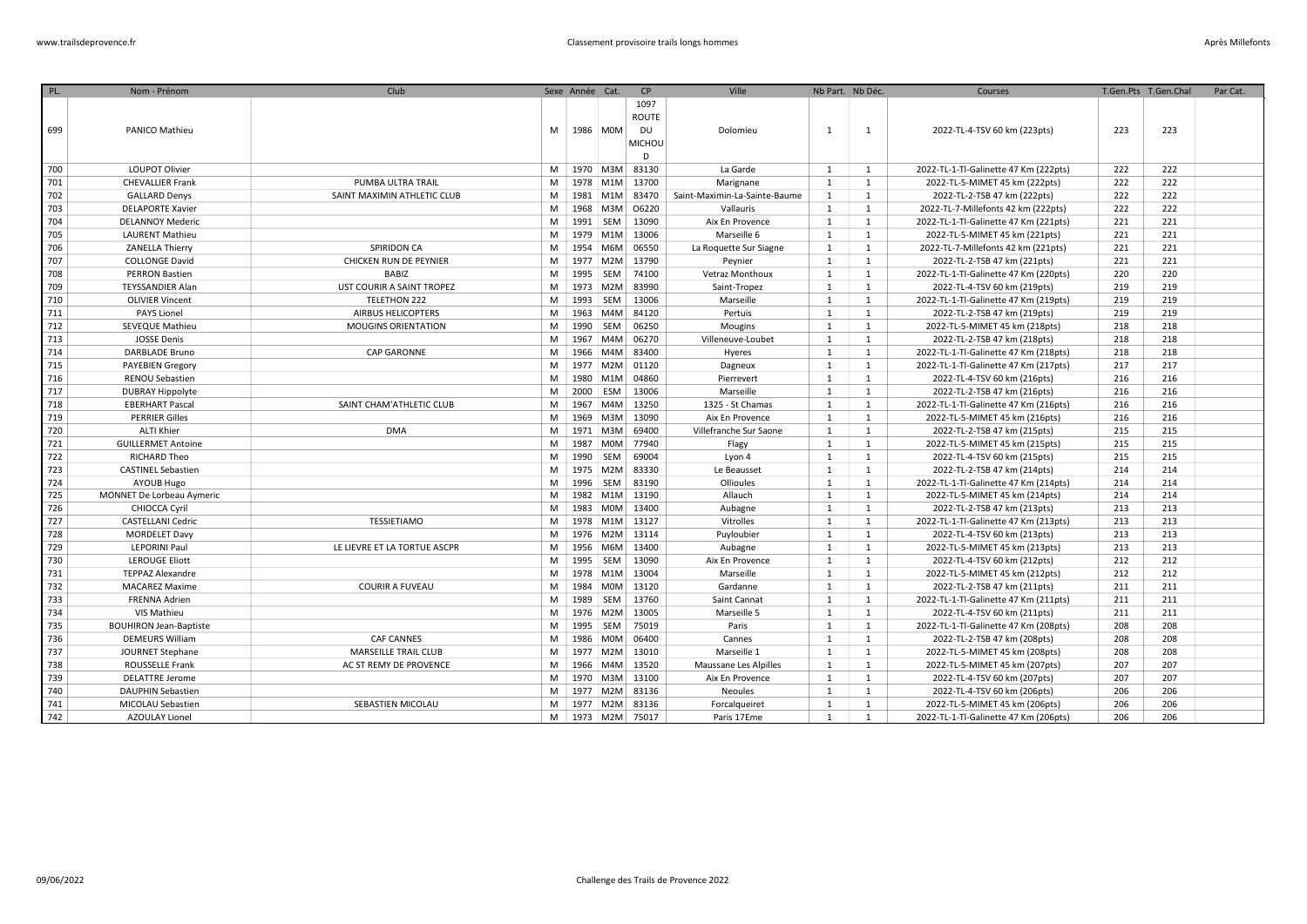| PL. | Nom - Prénom              | Club                           |   | Sexe Année Cat. |            | CP                   | Ville                         | Nb Part. Nb Déc. |                | Courses                               |     | T.Gen.Pts T.Gen.Chal | Par Cat. |
|-----|---------------------------|--------------------------------|---|-----------------|------------|----------------------|-------------------------------|------------------|----------------|---------------------------------------|-----|----------------------|----------|
| 743 | <b>COUPPEY Pascal</b>     | RUNANDTRAILMARINE              | M | 1970            |            | M3M 83130            | La Garde                      | 1                | 1              | 2022-TL-5-MIMET 45 km (205pts)        | 205 | 205                  |          |
| 744 | <b>MAIKE Julien</b>       |                                | M |                 | 1983 M0M   | 83200                | Toulon                        | $\mathbf{1}$     | 1              | 2022-TL-1-Tl-Galinette 47 Km (205pts) | 205 | 205                  |          |
| 745 | <b>PENEL Nicolas</b>      |                                | M | 1991            | SEM        | 30000                | Nimes                         | $\mathbf{1}$     | 1              | 2022-TL-2-TSB 47 km (205pts)          | 205 | 205                  |          |
| 746 | <b>CUSSOT Louis</b>       |                                | M | 1999            | SEM        |                      |                               | 1                | 1              | 2022-TL-4-TSV 60 km (205pts)          | 205 | 205                  |          |
| 747 | <b>POUPON Nicolas</b>     |                                | M | 1972            | M3M        | 13004                | Marseille 4                   | $\mathbf{1}$     | $\mathbf{1}$   | 2022-TL-2-TSB 47 km (204pts)          | 204 | 204                  |          |
| 748 | <b>ORTIZ Robert</b>       | AMC                            | M | 1963            | M4M        | 13009                | Marseille                     | $\mathbf{1}$     | 1              | 2022-TL-5-MIMET 45 km (203pts)        | 203 | 203                  |          |
| 749 | OTT David                 | <b>MY TRIBE</b>                | M | 1980            | M1M        | 13115                | St Paul Les Durance           | $\mathbf{1}$     | 1              | 2022-TL-2-TSB 47 km (203pts)          | 203 | 203                  |          |
| 750 | <b>BOUDRY Stephane</b>    | <b>COURIR A FUVEAU</b>         | M | 1970            | M3M        | 13710                | Fuveau                        | $\mathbf{1}$     | $\mathbf{1}$   | 2022-TL-4-TSV 60 km (203pts)          | 203 | 203                  |          |
| 751 | LACHESNAYE Fitzgerald     | <b>TRAIL VAUCLUSE</b>          | м |                 | 1974 M2M   | 84310                | Morieres Les Avignon          | $\mathbf{1}$     | 1              | 2022-TL-4-TSV 60 km (202pts)          | 202 | 202                  |          |
| 752 | <b>BACCOU Gregory</b>     | LES FOULEES SAUSSINOISES       | M |                 | 1974 M2M   | 34400                | Lunel                         | $\mathbf{1}$     | 1              | 2022-TL-5-MIMET 45 km (202pts)        | 202 | 202                  |          |
| 753 | <b>GUISIANO Sebastien</b> | SAINT MAXIMIN ATHLETIC CLUB    | м | 1979            | M1M        | 83470                | Saint Maximin La Sainte Baume | $\mathbf{1}$     | 1              | 2022-TL-2-TSB 47 km (202pts)          | 202 | 202                  |          |
| 754 | JULIARD Jerome            | <b>TOURRETTES ESPRIT TRAIL</b> | M |                 | 1982 M1M   | 06130                | Grasse                        | $\mathbf{1}$     | 1              | 2022-TL-1-Tl-Galinette 47 Km (201pts) | 201 | 201                  |          |
| 755 | <b>GEOFFROY Julien</b>    |                                | M |                 | 1978 M1M   | 75012                | Paris 12                      | $\mathbf{1}$     | 1              | 2022-TL-4-TSV 60 km (201pts)          | 201 | 201                  |          |
| 756 | <b>GIORGI Simon</b>       |                                | M |                 | 1987 M0M   | 92130                | Issy Les Moulineaux           | $\mathbf{1}$     | 1              | 2022-TL-5-MIMET 45 km (201pts)        | 201 | 201                  |          |
| 757 | JACQUET Francois          | SAINT MAXIMIN ATHLETIC CLUB    | М | 1963            | M4M        | 83270                | St Maximin                    | $\mathbf{1}$     | 1              | 2022-TL-2-TSB 47 km (201pts)          | 201 | 201                  |          |
| 758 | ROUMEGUERE Stephane       |                                | M | 1984            | <b>MOM</b> | 06000                | Nice                          | $\mathbf{1}$     | 1              | 2022-TL-1-Tl-Galinette 47 Km (200pts) | 200 | 200                  |          |
| 759 | <b>ERARD Domnin</b>       |                                | M | 1985            | <b>MOM</b> | 13590                | Meyreuil                      | $\mathbf{1}$     | 1              | 2022-TL-4-TSV 60 km (200pts)          | 200 | 200                  |          |
| 760 | <b>DAVENNE Thomas</b>     | <b>LES GALOPINS 2</b>          | M | 1987            | <b>MOM</b> | 95740                | Frepillon                     | $\mathbf{1}$     | 1              | 2022-TL-5-MIMET 45 km (200pts)        | 200 | 200                  |          |
| 761 | <b>ROVIRA Sebastien</b>   | <b>CLUB ATHLETIC BRIOUDE</b>   | M | 1975            | M2M        | 43100                | <b>Brioude</b>                | $\mathbf{1}$     | $\mathbf{1}$   | 2022-TL-2-TSB 47 km (199pts)          | 199 | 199                  |          |
| 762 | <b>NEGRI Fabrice</b>      |                                | M | 1989            | SEM        | 38560                | Champ Sur Drac                | 1                | 1              | 2022-TL-4-TSV 60 km (199pts)          | 199 | 199                  |          |
| 763 | <b>ECHAITI Mohamed</b>    | AC ST REMY DE PROVENCE         | M |                 | 1971 M3M   | 13103                | Mas Blanc Des Alpilles        | $\mathbf{1}$     | 1              | 2022-TL-5-MIMET 45 km (199pts)        | 199 | 199                  |          |
| 764 | LARI Christophe           | <b>MIMET</b>                   | M | 1990            | SEM        | 13105                | Mimet                         | $\mathbf{1}$     | 1              | 2022-TL-1-Tl-Galinette 47 Km (199pts) | 199 | 199                  |          |
| 765 | <b>PERENNEC Kevin</b>     |                                | M | 1988            | SEM        | 13006                | Marseille 6                   | $\mathbf{1}$     | 1              | 2022-TL-4-TSV 60 km (198pts)          | 198 | 198                  |          |
| 766 | <b>DUSSART Hugo</b>       | LES COUSINS                    | M | 1995            | SEM        | 75011                | Paris 11                      | $\mathbf{1}$     | 1              | 2022-TL-2-TSB 47 km (198pts)          | 198 | 198                  |          |
| 767 | <b>HERMANS Laurent</b>    | <b>DRAGUIGNAN UC</b>           | M |                 | 1961 M5M   | 83780                | Flayosc                       | 1                | $\mathbf{1}$   | 2022-TL-5-MIMET 45 km (198pts)        | 198 | 198                  |          |
| 768 | <b>HARNOIS Thibaud</b>    | <b>LES COUSINS</b>             | M | 1990            | SEM        | 75018                | Paris 18                      | 1                | 1              | 2022-TL-2-TSB 47 km (197pts)          | 197 | 197                  |          |
| 769 | <b>MASSON Xavier</b>      |                                | M |                 | 1971 M3M   | 13300                | Salon-De-Provence             | 1                | 1              | 2022-TL-1-Tl-Galinette 47 Km (197pts) | 197 | 197                  |          |
| 770 | <b>LAMMENS Didier</b>     |                                | M |                 | 1972 M3M   | 13320                | <b>Bouc Bel Air</b>           | 1                | 1              | 2022-TL-5-MIMET 45 km (197pts)        | 197 | 197                  |          |
| 771 | CABROL Julien             |                                | M | 1980            |            | M1M 26240            | Saint-Vallier                 | 1                | 1              | 2022-TL-4-TSV 60 km (196pts)          | 196 | 196                  |          |
| 772 | <b>NEYRAT Bastien</b>     | AMSL FREJUS ATHLETISME         | M | 1974            | M2M        | 83700                | Saint-Raphael                 | 1                | 1              | 2022-TL-2-TSB 47 km (196pts)          | 196 | 196                  |          |
| 773 | <b>BOURBOTTE Gaetan</b>   |                                | M | 1989            | SEM        | 13005                | Marseille 5                   | $\mathbf{1}$     | 1              | 2022-TL-1-Tl-Galinette 47 Km (196pts) | 196 | 196                  |          |
| 774 | JAMOIS Sebastien          | <b>BCAM</b>                    | M | 1969            | M3M        | 34440                | Nissan Lez Enserune           | 1                | 1              | 2022-TL-1-Tl-Galinette 47 Km (195pts) | 195 | 195                  |          |
| 775 | <b>CHICHERY Mathieu</b>   | <b>USM MALAKOFF</b>            | M | 1988            | SEM        | 13009                | Marseille                     | 1                | 1              | 2022-TL-4-TSV 60 km (195pts)          | 195 | 195                  |          |
| 776 | <b>MERCIER Lionel</b>     |                                | M | 1987            | <b>MOM</b> | 73100                | Aix Les Bains                 | $\mathbf{1}$     | 1              | 2022-TL-4-TSV 60 km (194pts)          | 194 | 194                  |          |
| 777 | <b>LUCAS Romain</b>       | ZOE LA FUSEE                   | M | 1986            | <b>MOM</b> | 83330                | Le Beausset                   | $\mathbf{1}$     | 1              | 2022-TL-2-TSB 47 km (194pts)          | 194 | 194                  |          |
| 778 | ALBOUY Christophe         |                                | M | 1967            | M4M        | 83000                | Toulon                        | $\mathbf{1}$     | $\mathbf{1}$   | 2022-TL-1-Tl-Galinette 47 Km (193pts) | 193 | 193                  |          |
| 779 | <b>LARTIGUE Cyrille</b>   |                                | M | 1981            | M1M        | 34170                | Castelnau Le Lez              | $\mathbf{1}$     | 1              | 2022-TL-4-TSV 60 km (192pts)          | 192 | 192                  |          |
| 780 | <b>FORMEAU Laurent</b>    | MAGUELONE JOGGING              | M | 1967            | M4M        | 34750                | Villeneuve Les Maguelonne     | $\mathbf{1}$     | 1              | 2022-TL-2-TSB 47 km (192pts)          | 192 | 192                  |          |
| 781 | <b>LAPORTE Georges</b>    |                                | M |                 | 1977 M2M   | 04100                | Manosque                      | $\mathbf{1}$     | $\mathbf{1}$   | 2022-TL-1-Tl-Galinette 47 Km (191pts) | 191 | 191                  |          |
| 782 | <b>THOMAS Jean-Luc</b>    |                                | M | 1973            | M2M        | 93230                | Romainville                   | $\mathbf{1}$     | 1              | 2022-TL-4-TSV 60 km (191pts)          | 191 | 191                  |          |
| 783 | ROUX Lionel               | ASM ST-ETIENNE                 | M |                 | 1964 M4M   | 13012                | Marseille                     | 1                | 1              | 2022-TL-2-TSB 47 km (191pts)          | 191 | 191                  |          |
| 784 | <b>KUIPERS Alex</b>       |                                | м |                 |            | 1973   M2M   3641 ZK | Mijdrecht                     | $\mathbf{1}$     | 1              | 2022-TL-1-Tl-Galinette 47 Km (190pts) | 190 | 190                  |          |
| 785 | <b>BRECHEISSEN Gary</b>   |                                | M |                 | 1984 M0M   | 92210                | Lanslebourg Mont Cenis        | $\mathbf{1}$     | $\mathbf{1}$   | 2022-TL-4-TSV 60 km (190pts)          | 190 | 190                  |          |
| 786 | <b>MONGE Christophe</b>   |                                | M |                 | 1978 M1M   | 13001                | Marseille 1                   | $\mathbf{1}$     | 1              | 2022-TL-4-TSV 60 km (189pts)          | 189 | 189                  |          |
| 787 | <b>CARRADORE Anthony</b>  |                                | M |                 | 1986 M0M   | 30290                | Saint-Victor La Coste         | $\mathbf{1}$     | 1              | 2022-TL-2-TSB 47 km (189pts)          | 189 | 189                  |          |
| 788 | <b>ARCURI Raphael</b>     |                                | M | 1995            | SEM        | 13090                | Aix-En-Provence               | $\mathbf{1}$     | 1              | 2022-TL-1-Tl-Galinette 47 Km (189pts) | 189 | 189                  |          |
| 789 | <b>DUMENIL Regis</b>      |                                | M |                 | 1977 M2M   | 13127                | Vitrolles                     | 1                | 1              | 2022-TL-4-TSV 60 km (188pts)          | 188 | 188                  |          |
| 790 | LIGER Jimmy               | <b>COURIR A BEAUCAIRE</b>      | M |                 | 1973 M2M   | 30490                | Montfrin                      | 1                | $\overline{1}$ | 2022-TL-1-Tl-Galinette 47 Km (188pts) | 188 | 188                  |          |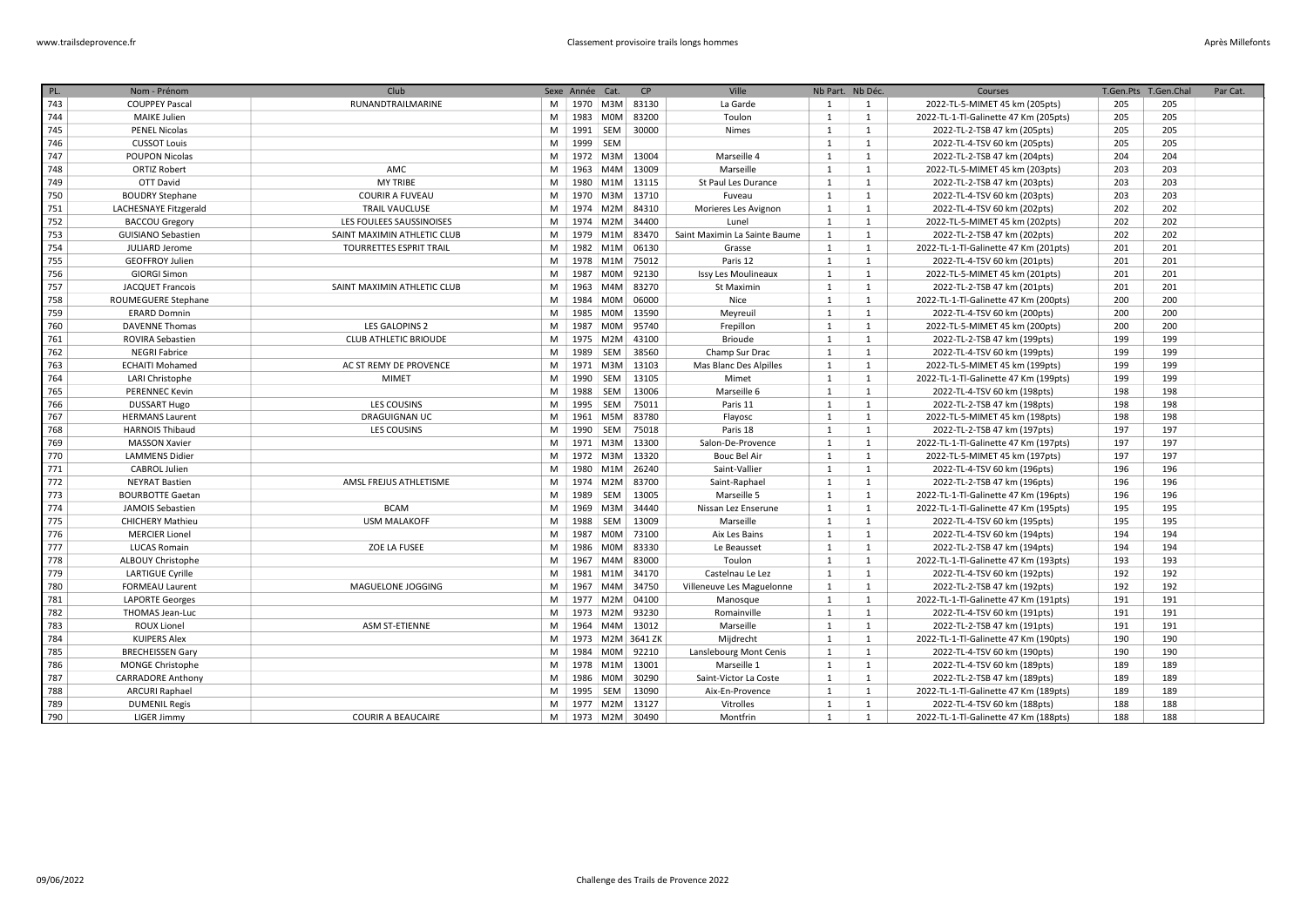| PL. | Nom - Prénom                    | Club                                     |   | Sexe Année Cat. |                    | CP    | Ville                      | Nb Part. Nb Déc. |              | Courses                               | T.Gen.Pts | T.Gen.Chal | Par Cat. |
|-----|---------------------------------|------------------------------------------|---|-----------------|--------------------|-------|----------------------------|------------------|--------------|---------------------------------------|-----------|------------|----------|
| 791 | <b>LABOUREL Hugues</b>          |                                          | M |                 | 1975   M2M   83170 |       | Rougiers                   | 1                | 1            | 2022-TL-1-Tl-Galinette 47 Km (187pts) | 187       | 187        |          |
| 792 | <b>LAYNET Anthony</b>           | TRAIL CLUB DE PROVENCE                   | M |                 | 1980 M1M 13600     |       | La Ciotat                  | $\mathbf{1}$     | 1            | 2022-TL-4-TSV 60 km (187pts)          | 187       | 187        |          |
| 793 | <b>BACONNET Rodolphe</b>        | <b>RUN IN ANNECY</b>                     | M | 1984            | <b>MOM</b>         | 74000 | Annecy                     | $\mathbf{1}$     | 1            | 2022-TL-2-TSB 47 km (187pts)          | 187       | 187        |          |
| 794 | ANNALORO Jerome                 | <b>BMA SECTION TRAIL</b>                 | M | 1967            | M4M                | 30200 | Chusclan                   | 1                | 1            | 2022-TL-1-Tl-Galinette 47 Km (186pts) | 186       | 186        |          |
| 795 | <b>TROUDE Akli</b>              |                                          | M | 1967            | M4M                | 34160 | Restinclieres              | $\mathbf{1}$     | 1            | 2022-TL-2-TSB 47 km (186pts)          | 186       | 186        |          |
| 796 | LE Pommellec Jacquelin          |                                          | M | 1996            | SEM                | 49650 | Allonnes                   | 1                | 1            | 2022-TL-4-TSV 60 km (186pts)          | 186       | 186        |          |
| 797 | <b>MENSION Jeremie</b>          |                                          | M | 1977            | M2M                | 13007 | Marseille 7                | $\mathbf{1}$     | 1            | 2022-TL-2-TSB 47 km (185pts)          | 185       | 185        |          |
| 798 | PASCAL Jean-Christophe          |                                          | M | 1973            | M2M                | 13400 | Aubagne                    | 1                | 1            | 2022-TL-1-Tl-Galinette 47 Km (185pts) | 185       | 185        |          |
| 799 | <b>HOUBRE Stephane</b>          | PEROLS FOOTING                           | M | 1971            | M3M                | 12400 | Saint Affrique             | $\mathbf{1}$     | 1            | 2022-TL-4-TSV 60 km (185pts)          | 185       | 185        |          |
| 800 | <b>BOUCHARD-MOURIER Sylvain</b> |                                          | M | 1972            | M3M                | 13821 | La Penne Sur Huveaune      | 1                | 1            | 2022-TL-1-Tl-Galinette 47 Km (184pts) | 184       | 184        |          |
| 801 | <b>BONIFAY Julien</b>           | <b>BERTAGNE</b>                          | M | 1983            | M0M                | 13780 | Cuges Les Pins             | 1                | 1            | 2022-TL-2-TSB 47 km (184pts)          | 184       | 184        |          |
| 802 | <b>CHRISTIAEN Didier</b>        |                                          | M | 1972 M3M        |                    | 78670 | Medan                      | $\mathbf{1}$     | $\mathbf{1}$ | 2022-TL-4-TSV 60 km (184pts)          | 184       | 184        |          |
| 803 | <b>LACHAUX Theo</b>             | <b>AIX ATHLE</b>                         | M | 2000            | ESM                | 13090 | Aix-En-Provence            | 1                | 1            | 2022-TL-2-TSB 47 km (183pts)          | 183       | 183        |          |
| 804 | <b>DESMOULINS Olivier</b>       | <b>TOULON SPORT NATURE</b>               | M | 1965            | M4M                | 83160 | La Valette Du Var          | $\mathbf{1}$     | 1            | 2022-TL-4-TSV 60 km (183pts)          | 183       | 183        |          |
| 805 | <b>CUCHEROUSSET Frank</b>       | <b>AGRI REVROTRAILEUR</b>                | M | 1983            | <b>MOM</b>         | 25510 | Pierrefontaine-Les-Varans  | 1                | 1            | 2022-TL-2-TSB 47 km (182pts)          | 182       | 182        |          |
| 806 | <b>BERTUCCELI Nicolas</b>       |                                          | M |                 | 1973 M2M           | 83910 | Pourrieres                 | $\mathbf{1}$     | 1            | 2022-TL-4-TSV 60 km (182pts)          | 182       | 182        |          |
| 807 | <b>BAUDOUIN Mickael</b>         | CAP EN LUBERON                           | M |                 | 1982 M1M           | 84360 | Lauris                     | 1                | 1            | 2022-TL-1-Tl-Galinette 47 Km (182pts) | 182       | 182        |          |
| 808 | <b>VALGUEBLASSE Nicolas</b>     |                                          | M |                 | 1971 M3M           | 84700 | Sorgues                    | $\mathbf{1}$     | 1            | 2022-TL-4-TSV 60 km (181pts)          | 181       | 181        |          |
| 809 | <b>ETE Mathieu</b>              |                                          | M | 1986            | M0M                | 13001 | Marseille 1                | 1                | 1            | 2022-TL-2-TSB 47 km (181pts)          | 181       | 181        |          |
| 810 | ROUQUETTE David                 | CAP EN LUBERON                           | M | 1986            | M0M                | 84360 | Lauris                     | $\mathbf{1}$     | 1            | 2022-TL-1-Tl-Galinette 47 Km (181pts) | 181       | 181        |          |
| 811 | <b>AMAR Martin</b>              |                                          | M | 1985            | <b>MOM</b>         | 13920 | Saint Mitre Les Remparts   | 1                | 1            | 2022-TL-2-TSB 47 km (180pts)          | 180       | 180        |          |
| 812 | QUANG Van Lay                   | <b>ARLES PENTEURS</b>                    | M |                 | 1976 M2M           | 13200 | Arles                      | 1                | 1            | 2022-TL-4-TSV 60 km (180pts)          | 180       | 180        |          |
| 813 | LEDENTU Fabien                  | ANILLE BRAYE ATHLETISME                  | M |                 | 1977 M2M           | 72330 | Cerans Foulletourte        | 1                | 1            | 2022-TL-2-TSB 47 km (179pts)          | 179       | 179        |          |
| 814 | <b>DERIEUX Antoine</b>          |                                          | M |                 | 1974   M2M   13100 |       | Aix En Provence            | $\mathbf{1}$     | 1            | 2022-TL-2-TSB 47 km (178pts)          | 178       | 178        |          |
| 815 | <b>CASTILLON Jimmy</b>          | <b>SCAC ST CHAMAS</b>                    | M | 1977            | M2M                | 13250 | Saint Chamas               | 1                | 1            | 2022-TL-1-Tl-Galinette 47 Km (178pts) | 178       | 178        |          |
| 816 | SCHELL Jean-Charles             |                                          | M | 1992 SEM        |                    | 13090 | Aix En Provence            | $\mathbf{1}$     | 1            | 2022-TL-2-TSB 47 km (177pts)          | 177       | 177        |          |
| 817 | <b>PUECH Christophe</b>         | SAINT CLEMENT TRAIL & RUN                | M |                 | 1973 M2M           | 34980 | Saint Clement De Riviere   | $\mathbf{1}$     | 1            | 2022-TL-1-Tl-Galinette 47 Km (177pts) | 177       | 177        |          |
| 818 | <b>GIRONDE Jean-Philippe</b>    | <b>JNM</b>                               | M | 1969            | M3M                | 11100 | Narbonne                   | $\mathbf{1}$     | 1            | 2022-TL-4-TSV 60 km (177pts)          | 177       | 177        |          |
| 819 | <b>GACHASSIN Nicolas</b>        | <b>STADE BAGNERAIS A</b>                 | M | 1981 M1M        |                    | 65200 | Bagneres De Bigorre        | $\mathbf{1}$     | 1            | 2022-TL-4-TSV 60 km (176pts)          | 176       | 176        |          |
| 820 | RODRIGUEZ Fabrice               | <b>FOS OLYMPIQUE CLUB</b>                | M | 1974            | M2M                | 13270 | Fos Sur Mer                | $\mathbf{1}$     | 1            | 2022-TL-2-TSB 47 km (175pts)          | 175       | 175        |          |
| 821 | <b>PEISSON Erick</b>            |                                          | M | 1956            | M6M                | 13790 | Rousset                    | 1                | 1            | 2022-TL-4-TSV 60 km (175pts)          | 175       | 175        |          |
| 822 | <b>LITTOLFF Thomas</b>          |                                          | M | 2002            | ESM                | 13010 | Marseille 1                | 1                | 1            | 2022-TL-1-Tl-Galinette 47 Km (175pts) | 175       | 175        |          |
| 823 | <b>FORTIN Yannick</b>           | <b>MASSILIA MARATHON</b>                 | M |                 | 1977 M2M           | 13012 | Marseile                   | 1                | 1            | 2022-TL-1-Tl-Galinette 47 Km (174pts) | 174       | 174        |          |
| 824 | LE Pioufle Sebastien            |                                          | M |                 | 1974 M2M           | 84450 | Saint Saturnin Les Avignon | $\mathbf{1}$     | 1            | 2022-TL-4-TSV 60 km (174pts)          | 174       | 174        |          |
| 825 | <b>MELIS Arnaud</b>             | <b>AUBAGNE TRAIL CLUB</b>                | M | 1985            | M0M                | 13850 | Greasque                   | 1                | 1            | 2022-TL-2-TSB 47 km (174pts)          | 174       | 174        |          |
| 826 | <b>BERNE Olivier</b>            | <b>MASSILIA MARATHON</b>                 | M | 1970            | M3M                | 13012 | Marseille                  | $\mathbf{1}$     | 1            | 2022-TL-1-Tl-Galinette 47 Km (173pts) | 173       | 173        |          |
| 827 | <b>FIEVET Eric</b>              | SAINT GELY DU FESC ATHLETISME - KIKOUROU | M | 1970            | M3M                | 34980 | Saint-Gely-Du-Fesc         | 1                | 1            | 2022-TL-2-TSB 47 km (173pts)          | 173       | 173        |          |
| 828 | LOYAL Guillaume                 | RED ALTRA                                | M | 1978            | M1M                | 26800 | <b>Etoile Sur Rhone</b>    | 1                | 1            | 2022-TL-4-TSV 60 km (173pts)          | 173       | 173        |          |
| 829 | <b>BONNAFOUS Jerome</b>         | <b>COURIR A VAUVERT</b>                  | M | 1976            | M2M                | 30640 | Bauvoisin                  | 1                | 1            | 2022-TL-1-Tl-Galinette 47 Km (172pts) | 172       | 172        |          |
| 830 | <b>GIRARD Paul</b>              |                                          | M | 1980            | M1M                | 13370 | Mallemort                  | $\mathbf{1}$     | 1            | 2022-TL-2-TSB 47 km (172pts)          | 172       | 172        |          |
| 831 | <b>CHAPUS Olivier</b>           |                                          | M | 1965            | M4M                | 83220 | Le Pradet                  | $\mathbf{1}$     | $\mathbf{1}$ | 2022-TL-4-TSV 60 km (171pts)          | 171       | 171        |          |
| 832 | <b>DESMARES Pierre-Alexis</b>   | LE TEIL COURT                            | M | 1991            | SEM                | 07210 | Chomerac                   | $\mathbf{1}$     | 1            | 2022-TL-1-Tl-Galinette 47 Km (171pts) | 171       | 171        |          |
| 833 | <b>JARDIN Eric</b>              |                                          | M | 1959            | M5M                | 26000 | 26 Valence                 | 1                | 1            | 2022-TL-2-TSB 47 km (171pts)          | 171       | 171        |          |
| 834 | <b>BOISMERY Vincent</b>         | <b>CAP BOLLENE</b>                       | M | 1988            | SEM                | 84500 | <b>Bollene</b>             | $\mathbf{1}$     | 1            | 2022-TL-4-TSV 60 km (170pts)          | 170       | 170        |          |
| 835 | <b>NOEL Christian</b>           | MAGUELONE JOGGING                        | M |                 | 1962 M5M           | 34250 | Palavas Les Flots          | 1                | 1            | 2022-TL-2-TSB 47 km (170pts)          | 170       | 170        |          |
| 836 | <b>MONGE Stephane</b>           | TOULON SPORT NATURE                      | M |                 | 1974 M2M           | 83100 | Toulon                     | 1                | 1            | 2022-TL-1-Tl-Galinette 47 Km (170pts) | 170       | 170        |          |
| 837 | FASQUEL Arnaud                  | <b>DUNES DESPOIR - WRC</b>               | M |                 | 1971   M3M   91320 |       | Wissous                    | $\mathbf{1}$     | 1            | 2022-TL-1-Tl-Galinette 47 Km (169pts) | 169       | 169        |          |
| 838 | <b>BERTIN Tristan</b>           |                                          | M | 1995 SEM        |                    | 75014 | Paris 14                   | $\mathbf{1}$     | 1            | 2022-TL-4-TSV 60 km (169pts)          | 169       | 169        |          |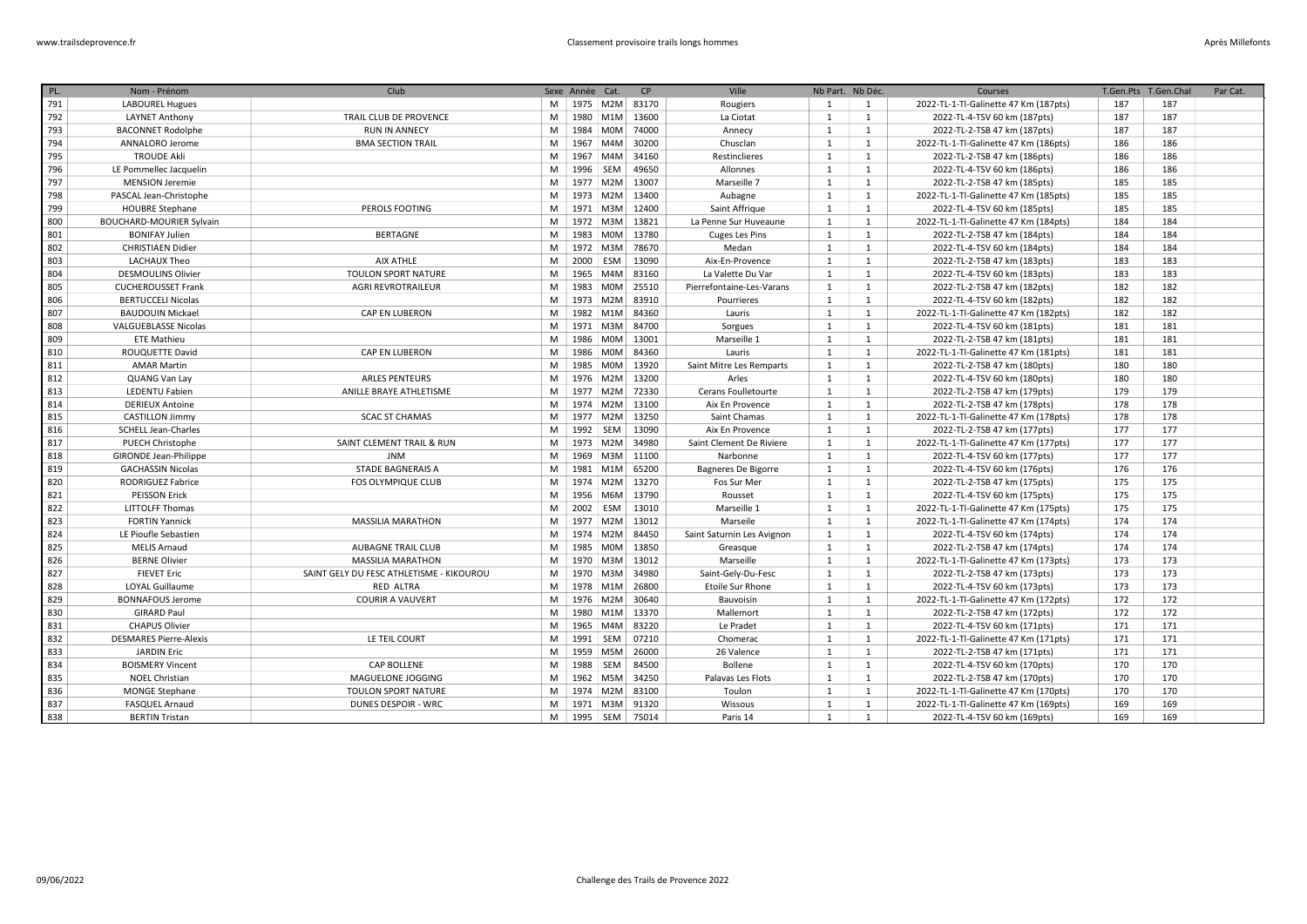| PL. | Nom - Prénom                  | Club                                |   | Sexe Année Cat. |                  | CP    | Ville                   | Nb Part. Nb Déc. |              | Courses                               | T.Gen.Pts | T.Gen.Chal | Par Cat. |
|-----|-------------------------------|-------------------------------------|---|-----------------|------------------|-------|-------------------------|------------------|--------------|---------------------------------------|-----------|------------|----------|
| 839 | DASSE-VINAY Lionel            | 2RHC                                | M |                 | 1968 M3M         | 83340 | Le Luc                  | 1                | $\mathbf{1}$ | 2022-TL-2-TSB 47 km (169pts)          | 169       | 169        |          |
| 840 | <b>CARASCO Loic</b>           | ALEX COACHING 83                    | M | 1991 SEM        |                  | 83910 | Pourrieres              | 1                | 1            | 2022-TL-1-Tl-Galinette 47 Km (167pts) | 167       | 167        |          |
| 841 | <b>JOUFFROY Frederic</b>      | <b>AUBAGNE TRAIL CLUB</b>           | M | 1982            | M1M              | 13600 | La Ciotat               | 1                | 1            | 2022-TL-2-TSB 47 km (167pts)          | 167       | 167        |          |
| 842 | POINTDAVOINE Laurent          |                                     | M |                 | 1973 M2M         | 13420 | Gemenos                 | 1                | 1            | 2022-TL-2-TSB 47 km (166pts)          | 166       | 166        |          |
| 843 | PEDRO Henri                   | LES COPAINS TRAILEURS               | M | 1981            | M1M              | 29370 | Elliant                 | $\mathbf{1}$     | 1            | 2022-TL-4-TSV 60 km (166pts)          | 166       | 166        |          |
| 844 | <b>RIVIERRE Guillaume</b>     | ASSOCIATION ATHLETIQUE ALLAUDIEN    | M | 1978            | M1M              | 13190 | Allauch                 | $\mathbf{1}$     | <sup>1</sup> | 2022-TL-1-Tl-Galinette 47 Km (166pts) | 166       | 166        |          |
| 845 | <b>VAN Troys Eric</b>         | COURIR A VILLEMOIRIEU / MP COACHING | M | 1970            | M3M              | 38460 | Dizimieu                | 1                | $\mathbf{1}$ | 2022-TL-2-TSB 47 km (165pts)          | 165       | 165        |          |
| 846 | LUZZI Cedric                  |                                     | M | 1974 M2M        |                  | 30600 | Vauvert                 | 1                | 1            | 2022-TL-1-Tl-Galinette 47 Km (165pts) | 165       | 165        |          |
| 847 | PORRAL Christian              |                                     | M | 1964            | M4M              | 31470 | Saint Lys               | $\mathbf{1}$     | <sup>1</sup> | 2022-TL-4-TSV 60 km (165pts)          | 165       | 165        |          |
| 848 | <b>REVERDY Jerome</b>         |                                     | M |                 | 1982 M1M         | 13600 | Ceyreste                | $\mathbf{1}$     | <sup>1</sup> | 2022-TL-2-TSB 47 km (164pts)          | 164       | 164        |          |
| 849 | <b>ASCENSIO Benoit</b>        | <b>AIX ATHLE</b>                    | M | 1984            | <b>MOM</b>       | 13111 | Coudoux                 | 1                | 1            | 2022-TL-4-TSV 60 km (164pts)          | 164       | 164        |          |
| 850 | <b>FRISQUE Pierre</b>         |                                     | M | 1993 SEM        |                  | 13007 | Marseille 7             | $\mathbf{1}$     | $\mathbf{1}$ | 2022-TL-4-TSV 60 km (163pts)          | 163       | 163        |          |
| 851 | <b>SAILLANT Tanguy</b>        |                                     | M |                 | 1983 M0M         | 84240 | La Tour Daigues         | 1                | <sup>1</sup> | 2022-TL-1-Tl-Galinette 47 Km (163pts) | 163       | 163        |          |
| 852 | <b>GROSOS Mickael</b>         | <b>MASSILIA MARATHON</b>            | M |                 | 1971 M3M         | 13012 | Marseille               | 1                | 1            | 2022-TL-2-TSB 47 km (162pts)          | 162       | 162        |          |
| 853 | <b>DECOURT Mathias</b>        |                                     | M | 1994            | SEM              | 75011 | Paris 11                | 1                | 1            | 2022-TL-4-TSV 60 km (162pts)          | 162       | 162        |          |
| 854 | DUBOSC De Pesquidoux Thibault |                                     | M | 1993 SEM        |                  | 31400 | Toulouse                | 1                | 1            | 2022-TL-1-Tl-Galinette 47 Km (162pts) | 162       | 162        |          |
| 855 | <b>GORRE Fred</b>             |                                     | M |                 | 1983 M0M         | 13002 | Marseille               | 1                | <sup>1</sup> | 2022-TL-1-Tl-Galinette 47 Km (161pts) | 161       | 161        |          |
| 856 | DOGLIO Didier                 | SAINT MAXIMIN ATHLETIC CLUB         | M |                 | 1970 M3M         | 83470 | St Maximin La Ste Baume | 1                | <sup>1</sup> | 2022-TL-2-TSB 47 km (161pts)          | 161       | 161        |          |
| 857 | <b>GASTALDI Olivier</b>       | TRAIL CLUB DE PROVENCE              | M | 1977            | M2M              | 83170 | Tourves                 | 1                | <sup>1</sup> | 2022-TL-4-TSV 60 km (161pts)          | 161       | 161        |          |
| 858 | DU Boullay Jerome             |                                     | M | 1966            | M4M              | 92160 | Antony                  | 1                | 1            | 2022-TL-4-TSV 60 km (160pts)          | 160       | 160        |          |
| 859 | <b>BALDACCINI Gilles</b>      | RUNDERFUL FRIEND                    | M | 1968            | M3M              | 13170 | Les Pennes Mirabeau     | 1                | <sup>1</sup> | 2022-TL-1-Tl-Galinette 47 Km (159pts) | 159       | 159        |          |
| 860 | <b>BARS Clement</b>           | <b>GAMA GT</b>                      | M | 1978            | M <sub>1</sub> M | 13007 | Marseille 7             | 1                | 1            | 2022-TL-2-TSB 47 km (159pts)          | 159       | 159        |          |
| 861 | <b>MONTENDRE Benoit</b>       |                                     | M | 1974            | M2M              | 13770 | Venelles                | 1                | <sup>1</sup> | 2022-TL-4-TSV 60 km (159pts)          | 159       | 159        |          |
| 862 | <b>WELTER Daniel</b>          | <b>VINCENNES RUN RUN</b>            | M | 1972            | M3M              | 94300 | Vincennes               | 1                | <sup>1</sup> | 2022-TL-4-TSV 60 km (158pts)          | 158       | 158        |          |
| 863 | RICARD Jean-Pierre            |                                     | M | 1969            | M3M              | 78240 | Chambourcy              | $\mathbf{1}$     | <sup>1</sup> | 2022-TL-1-Tl-Galinette 47 Km (158pts) | 158       | 158        |          |
| 864 | WEINGAERTNER Jean-Claude      | AS CARNOUX JOGGING                  | M | 1957            | M6M              | 13470 | Carnoux En Provence     | 1                | <sup>1</sup> | 2022-TL-2-TSB 47 km (157pts)          | 157       | 157        |          |
| 865 | <b>ALBERGNE Jeremi</b>        |                                     | M |                 | 1977 M2M         | 13013 | Marseille               | 1                | <sup>1</sup> | 2022-TL-1-Tl-Galinette 47 Km (156pts) | 156       | 156        |          |
| 866 | <b>DELBARRE Anthony</b>       |                                     | M | 1979            | M1M              | 69230 | Saint Genis Laval       | 1                | <sup>1</sup> | 2022-TL-4-TSV 60 km (156pts)          | 156       | 156        |          |
| 867 | <b>CHAUTARD Vincent</b>       |                                     | M | 1975 M2M        |                  | 05100 | Briancon                | 1                | 1            | 2022-TL-4-TSV 60 km (155pts)          | 155       | 155        |          |
| 868 | <b>WILMOT Eric</b>            |                                     | M | 1962            | M5M              | 75004 | Paris 4                 | 1                | 1            | 2022-TL-2-TSB 47 km (155pts)          | 155       | 155        |          |
| 869 | <b>FONTANA Maxence</b>        |                                     | M | 1999            | SEM              | 13100 | Aix En Provence         | 1                | <sup>1</sup> | 2022-TL-1-Tl-Galinette 47 Km (154pts) | 154       | 154        |          |
| 870 | <b>VERCHAIN Willy</b>         |                                     | M | 1983            | <b>MOM</b>       | 72220 | Laigne En Belin         | 1                | 1            | 2022-TL-2-TSB 47 km (154pts)          | 154       | 154        |          |
| 871 | LEGAZ Salvador                | AS CAVAILLON                        | M | 1966            | M4M              | 13660 | Orgon                   | 1                | <sup>1</sup> | 2022-TL-4-TSV 60 km (153pts)          | 153       | 153        |          |
| 872 | JONVAL Christophe             | POMPIER SIX FOURS                   | M | 1978            | M1M              | 83500 | Laseynesurmer           | $\mathbf{1}$     | <sup>1</sup> | 2022-TL-2-TSB 47 km (153pts)          | 153       | 153        |          |
| 873 | <b>DUMAS Frederic</b>         |                                     | M | 1976            | M2M              | 13600 | La Ciotat               | 1                | 1            | 2022-TL-2-TSB 47 km (152pts)          | 152       | 152        |          |
| 874 | <b>VANDEBROUCK Nicolas</b>    |                                     | M | 1975            | M2M              | 83000 | Toulon                  | 1                | <sup>1</sup> | 2022-TL-2-TSB 47 km (151pts)          | 151       | 151        |          |
| 875 | KILLHERR Jerome               |                                     | M | 1978 M1M        |                  | 77000 | La Rochette             | 1                | 1            | 2022-TL-4-TSV 60 km (151pts)          | 151       | 151        |          |
| 876 | <b>CRENET Stephane</b>        | A VOS BASKETS                       | M | 1969            | M3M              | 13920 | St Litres Les Rempar    | 1                | 1            | 2022-TL-1-Tl-Galinette 47 Km (149pts) | 149       | 149        |          |
| 877 | <b>MERLATTTI Gregory</b>      | ATHLE LOISIR PIZANCON               | M |                 | 1981 M1M         | 26300 | Chatuzange Le Goubet    | $\mathbf{1}$     | 1            | 2022-TL-4-TSV 60 km (149pts)          | 149       | 149        |          |
| 878 | JOMARD Gerald                 |                                     | M | 1973            | M2M              | 84240 | La Tour D?Aigues        | $\mathbf{1}$     | 1            | 2022-TL-2-TSB 47 km (149pts)          | 149       | 149        |          |
| 879 | <b>HAGLON Lilian</b>          |                                     | M | 1993 SEM        |                  | 83340 | Le Luc                  | 1                | $\mathbf{1}$ | 2022-TL-1-Tl-Galinette 47 Km (148pts) | 148       | 148        |          |
| 880 | <b>AGULLO Gregory</b>         |                                     | M | 1993            | SEM              | 91080 | Courcouronnes           | $\mathbf{1}$     | $\mathbf{1}$ | 2022-TL-4-TSV 60 km (148pts)          | 148       | 148        |          |
| 881 | <b>BOUCHET Johann</b>         |                                     | M |                 | 1974 M2M         | 84530 | Villelaure              | 1                | 1            | 2022-TL-2-TSB 47 km (148pts)          | 148       | 148        |          |
| 882 | <b>KERZERHO Patrick</b>       | <b>RUNDERFUL FRIENDS</b>            | M | 1969            | M3M              | 13170 | Les Pennes Mirabeau     | 1                | 1            | 2022-TL-1-Tl-Galinette 47 Km (147pts) | 147       | 147        |          |
| 883 | <b>LECONTE Sebastien</b>      |                                     | M |                 | 1972 M3M         | 72610 | Champfleur              | $\mathbf{1}$     | 1            | 2022-TL-4-TSV 60 km (147pts)          | 147       | 147        |          |
| 884 | <b>PLESSIS Denis</b>          | OLYMPIQUE DE DARNETAL               | M | 1967            | M4M              | 76160 | Darnetal                | 1                | <sup>1</sup> | 2022-TL-2-TSB 47 km (147pts)          | 147       | 147        |          |
| 885 | <b>MOTTET Francois</b>        |                                     | M |                 | 1966 M4M         | 81000 | Albi                    | 1                | 1            | 2022-TL-4-TSV 60 km (146pts)          | 146       | 146        |          |
| 886 | THEPAUT Jeremi                |                                     | M | 1989 SEM        |                  | 94550 | Chevilly Larue          | 1                | $\mathbf{1}$ | 2022-TL-4-TSV 60 km (145pts)          | 145       | 145        |          |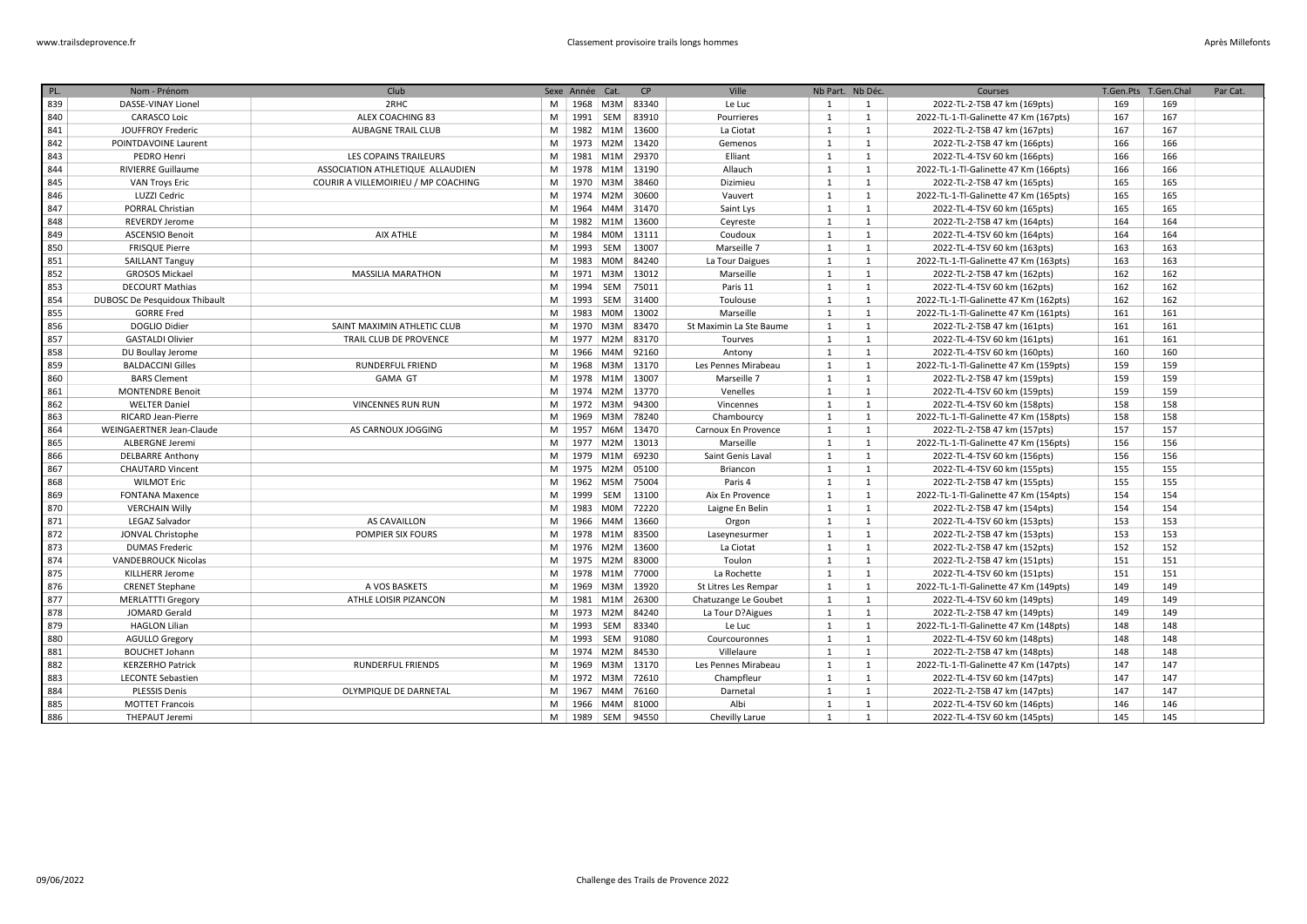| PL. | Nom - Prénom                   | Club                                        |   | Sexe Année Cat. |                    | CP    | Ville                  | Nb Part. Nb Déc. |              | Courses                               | T.Gen.Pts T.Gen.Chal |     | Par Cat. |
|-----|--------------------------------|---------------------------------------------|---|-----------------|--------------------|-------|------------------------|------------------|--------------|---------------------------------------|----------------------|-----|----------|
| 887 | DE Oliveira Christophe         | LES COPAINS TRAILEURS                       | M |                 | 1980   M1M   78400 |       | Chatou                 | 1                | 1            | 2022-TL-1-Tl-Galinette 47 Km (145pts) | 145                  | 145 |          |
| 888 | <b>ANCELIN Denis</b>           | UAS SENS*                                   | M | 1951 M7M        |                    | 89100 | Saint Clement          | $\mathbf{1}$     | 1            | 2022-TL-1-Tl-Galinette 47 Km (144pts) | 144                  | 144 |          |
| 889 | <b>INFANTE Cedric</b>          | <b>LFA TRETS</b>                            | M | 1989            | SEM                | 83470 | Saint Maximin          | 1                | 1            | 2022-TL-4-TSV 60 km (144pts)          | 144                  | 144 |          |
| 890 | LEVESQUE Florian               |                                             | M | 1987 M0M        |                    | 75017 | Paris 17               | 1                | 1            | 2022-TL-4-TSV 60 km (143pts)          | 143                  | 143 |          |
| 891 | SEMEDO Edouard                 | <b>ATHLETIC PHOCEEN</b>                     | M | 1969            | M3M                | 13780 | Cuges Les Pins         | $\mathbf{1}$     | 1            | 2022-TL-2-TSB 47 km (143pts)          | 143                  | 143 |          |
| 892 | <b>GRASSIANO Christophe</b>    |                                             | M | 1973            | M2M                | 13530 | 1353 Trets             | $\mathbf{1}$     | 1            | 2022-TL-1-Tl-Galinette 47 Km (143pts) | 143                  | 143 |          |
| 893 | <b>GALAI Xavier</b>            | <b>SCAC</b>                                 | M | 1979            | M <sub>1</sub> M   | 13250 | Saint-Chamas           | $\mathbf{1}$     | 1            | 2022-TL-1-Tl-Galinette 47 Km (142pts) | 142                  | 142 |          |
| 894 | <b>ASHTON Christopher</b>      |                                             | M | 1987 M0M        |                    | 75019 | Paris                  | $\mathbf{1}$     | 1            | 2022-TL-4-TSV 60 km (142pts)          | 142                  | 142 |          |
| 895 | <b>DUVERGER Thomas</b>         |                                             | M | 1981 M1M        |                    | 13002 | Marseille 2            | 1                | 1            | 2022-TL-2-TSB 47 km (142pts)          | 142                  | 142 |          |
| 896 | <b>LARPENT Stephane</b>        |                                             | M |                 | 1975 M2M           | 67500 | Haguenau               | 1                | 1            | 2022-TL-2-TSB 47 km (141pts)          | 141                  | 141 |          |
| 897 | <b>GRANDIN Fabrice</b>         |                                             | M | 1970            | M3M                | 13005 | Marseille              | 1                | 1            | 2022-TL-1-Tl-Galinette 47 Km (141pts) | 141                  | 141 |          |
| 898 | <b>CESCA David</b>             | SALAMANDRE TRAIL AVENTURE                   | M | 1970 M3M        |                    | 83270 | St Cyr Sur Mer         | $\mathbf{1}$     | 1            | 2022-TL-2-TSB 47 km (140pts)          | 140                  | 140 |          |
| 899 | POROT Olivier                  | SALAMANDRE TRAIL AVENTURE                   | M | 1979            | M1M                | 13009 | Marseille              | 1                | 1            | 2022-TL-2-TSB 47 km (139pts)          | 139                  | 139 |          |
| 900 | <b>GRENIER Aurelien</b>        |                                             | M | 1996            | SEM                | 83000 | Toulon                 | $\mathbf{1}$     | 1            | 2022-TL-2-TSB 47 km (138pts)          | 138                  | 138 |          |
| 901 | LE Baron Antoine               |                                             | M | 1964            | M4M                | 13790 | Peynier                | $\mathbf{1}$     | 1            | 2022-TL-4-TSV 60 km (137pts)          | 137                  | 137 |          |
| 902 | <b>MARION Mathieu</b>          |                                             | M |                 | 1981 M1M           | 75016 | Paris 16               | 1                | 1            | 2022-TL-4-TSV 60 km (136pts)          | 136                  | 136 |          |
| 903 | <b>GRALL Christophe</b>        |                                             | M |                 | 1970   M3M   37230 |       | Fondettes              | $\mathbf{1}$     | 1            | 2022-TL-4-TSV 60 km (135pts)          | 135                  | 135 |          |
| 904 | <b>MAGNIN Guy</b>              | EP MANOSQUE                                 | M | 1961            | M5M                | 04100 | Manosque               | $\mathbf{1}$     | 1            | 2022-TL-2-TSB 47 km (135pts)          | 135                  | 135 |          |
| 905 | <b>KEHAYAN Fabrice</b>         | LES 3A (ASSOCIATION ATHLETIQUE ALLAUDIENNE) | M | 1968            | M3M                | 13012 | Marseille 12           | $\mathbf{1}$     | 1            | 2022-TL-2-TSB 47 km (134pts)          | 134                  | 134 |          |
| 906 | <b>LEFEBVRE Frank</b>          | <b>CLES GARDANNE</b>                        | M | 1966            | M4M                | 13120 | Gardanne               | $\mathbf{1}$     | 1            | 2022-TL-4-TSV 60 km (134pts)          | 134                  | 134 |          |
| 907 | <b>DEFAYSSE Hugues</b>         | <b>TAC</b>                                  | M | 1959            | M5M                | 83390 | Cuers                  | $\mathbf{1}$     | 1            | 2022-TL-2-TSB 47 km (133pts)          | 133                  | 133 |          |
| 908 | LEGUEN Alan                    |                                             | M | 1980            | M1M                | 91370 | Verrieres Le Buisson   | $\mathbf{1}$     | $\mathbf{1}$ | 2022-TL-4-TSV 60 km (133pts)          | 133                  | 133 |          |
| 909 | <b>KARAKANIAN Frederic</b>     | <b>RELAYEURS DE GRANS</b>                   | M | 1966            | M4M                | 13300 | Salon De Provence      | $\mathbf{1}$     | 1            | 2022-TL-2-TSB 47 km (132pts)          | 132                  | 132 |          |
| 910 | RIBEIL Jean-Marc               |                                             | M | 1961            | M5M                | 26800 | Portes Les Valence     | $\mathbf{1}$     | 1            | 2022-TL-2-TSB 47 km (131pts)          | 131                  | 131 |          |
| 911 | ZAMOURI Abderrazak             | ULTRA TRAIL ADVENTURER                      | M | 1974 M2M        |                    | 83130 | La Garde               | 1                | 1            | 2022-TL-4-TSV 60 km (131pts)          | 131                  | 131 |          |
| 912 | <b>RIBBE Pierre</b>            | AIX ATHLE                                   | M | 1980            | M1M                | 13090 | Aix En Provence        | 1                | 1            | 2022-TL-4-TSV 60 km (130pts)          | 130                  | 130 |          |
| 913 | QUINTANA Pierre-Emmanuel       | <b>COURIR A BOUC BEL AIR</b>                | M | 1983            | M0M                | 13320 | <b>Bouc Bel Air</b>    | 1                | 1            | 2022-TL-2-TSB 47 km (130pts)          | 130                  | 130 |          |
| 914 | <b>MAURY Bernard</b>           | LA PLANETE TRAIL                            | M | 1966            | M4M                | 13800 | Istres                 | 1                | 1            | 2022-TL-2-TSB 47 km (129pts)          | 129                  | 129 |          |
| 915 | <b>TOURBILLON Laurent</b>      | <b>AS CAVAILLON</b>                         | M | 1981 M1M        |                    | 84300 | Cavaillon              | 1                | 1            | 2022-TL-4-TSV 60 km (129pts)          | 129                  | 129 |          |
| 916 | <b>DALMAS Aurelien</b>         |                                             | M | 1979            | M1M                | 69400 | Limas                  | 1                | 1            | 2022-TL-4-TSV 60 km (127pts)          | 127                  | 127 |          |
| 917 | <b>LOPEZ Renaud</b>            |                                             | M | 1986            | M0M                | 34400 | Lunel                  | $\mathbf{1}$     | 1            | 2022-TL-4-TSV 60 km (126pts)          | 126                  | 126 |          |
| 918 | <b>BOUSDIRA Tahar</b>          | TRAIL CLUB DE PROVENCE                      | M | 1990            | SEM                | 13004 | Marseille              | 1                | 1            | 2022-TL-4-TSV 60 km (125pts)          | 125                  | 125 |          |
| 919 | <b>ADAM Guilaume</b>           |                                             | M | 1985            | <b>MOM</b>         | 13840 | Rognes                 | 1                | 1            | 2022-TL-4-TSV 60 km (124pts)          | 124                  | 124 |          |
| 920 | ROMANO Sebastien               | JOUQUES GENERATION TRAIL                    | M | 1999            | SEM                | 13490 | Jouques                | $\mathbf{1}$     | 1            | 2022-TL-4-TSV 60 km (122pts)          | 122                  | 122 |          |
| 921 | <b>ROMANO David</b>            | <b>JOUQUES GENERATION TRAIL</b>             | M | 1966            | M4M                | 13490 | Jouques                | 1                | 1            | 2022-TL-4-TSV 60 km (121pts)          | 121                  | 121 |          |
| 922 | SIROUR Yann                    |                                             | M | 1980            | M <sub>1</sub> M   | 06320 | Cap D Ail              | 1                | 1            | 2022-TL-4-TSV 60 km (120pts)          | 120                  | 120 |          |
| 923 | <b>THIRION Benjamin</b>        |                                             | M | 1987 M0M        |                    | 06400 | Cannes                 | 1                | 1            | 2022-TL-4-TSV 60 km (119pts)          | 119                  | 119 |          |
| 924 | <b>BREN Eric</b>               | <b>NAVEIL</b>                               | M | 1966            | M4M                | 41100 | Naveil                 | 1                | 1            | 2022-TL-4-TSV 60 km (118pts)          | 118                  | 118 |          |
| 925 | <b>CABROL Laurent</b>          |                                             | M | 1982 M1M        |                    | 83500 | La Seyne Sur Mer       | 1                | 1            | 2022-TL-4-TSV 60 km (117pts)          | 117                  | 117 |          |
| 926 | <b>TOUTOUX Samuel</b>          |                                             | M |                 | 1987 M0M           | 75012 | Paris 12               | 1                | 1            | 2022-TL-4-TSV 60 km (115pts)          | 115                  | 115 |          |
| 927 | <b>BEAUGERIE Jean-Baptiste</b> |                                             | M | 1985            | M0M                | 13510 | Eguilles               | $\mathbf{1}$     | 1            | 2022-TL-4-TSV 60 km (113pts)          | 113                  | 113 |          |
| 928 | <b>BACHELART Jean-Luc</b>      | US METRO TRANSPORT (PARIS)                  | M |                 | 1981 M1M           | 92160 | Antony                 | 1                | 1            | 2022-TL-4-TSV 60 km (112pts)          | 112                  | 112 |          |
| 929 | <b>BENTOLILA Philippe</b>      | US METRO TRANSPORT (PARIS)                  | M | 1964            | M4M                | 92290 | Chatenay-Malabry       | 1                | 1            | 2022-TL-4-TSV 60 km (111pts)          | 111                  | 111 |          |
| 930 | <b>MALTERRE Ulrich</b>         | AMSFL FREJUS ATHLETISME                     | M | 1982            | M1M                | 83520 | Roquebrune Sur Argens  | $\mathbf{1}$     | 1            | 2022-TL-4-TSV 60 km (110pts)          | 110                  | 110 |          |
| 931 | <b>RIMBEAUT Laurent</b>        |                                             | M | 1968            | M3M                | 13400 | Aubagne                | 1                | 1            | 2022-TL-4-TSV 60 km (109pts)          | 109                  | 109 |          |
| 932 | GINTZ Timothe                  |                                             | M | 1994            | SEM                | 34000 | Montpellier            | $\mathbf{1}$     | 1            | 2022-TL-4-TSV 60 km (108pts)          | 108                  | 108 |          |
| 933 | <b>PEREZ Nicolas</b>           |                                             | M | 1980 M1M        |                    | 13610 | Le Puy Sainte Reparade | $\mathbf{1}$     | 1            | 2022-TL-4-TSV 60 km (107pts)          | 107                  | 107 |          |
| 934 | <b>BERNARD Pierre</b>          | <b>USSA</b>                                 | M | 1960 M5M        |                    | 04300 | Mane                   | $\mathbf{1}$     | $\mathbf{1}$ | 2022-TL-4-TSV 60 km (106pts)          | 106                  | 106 |          |